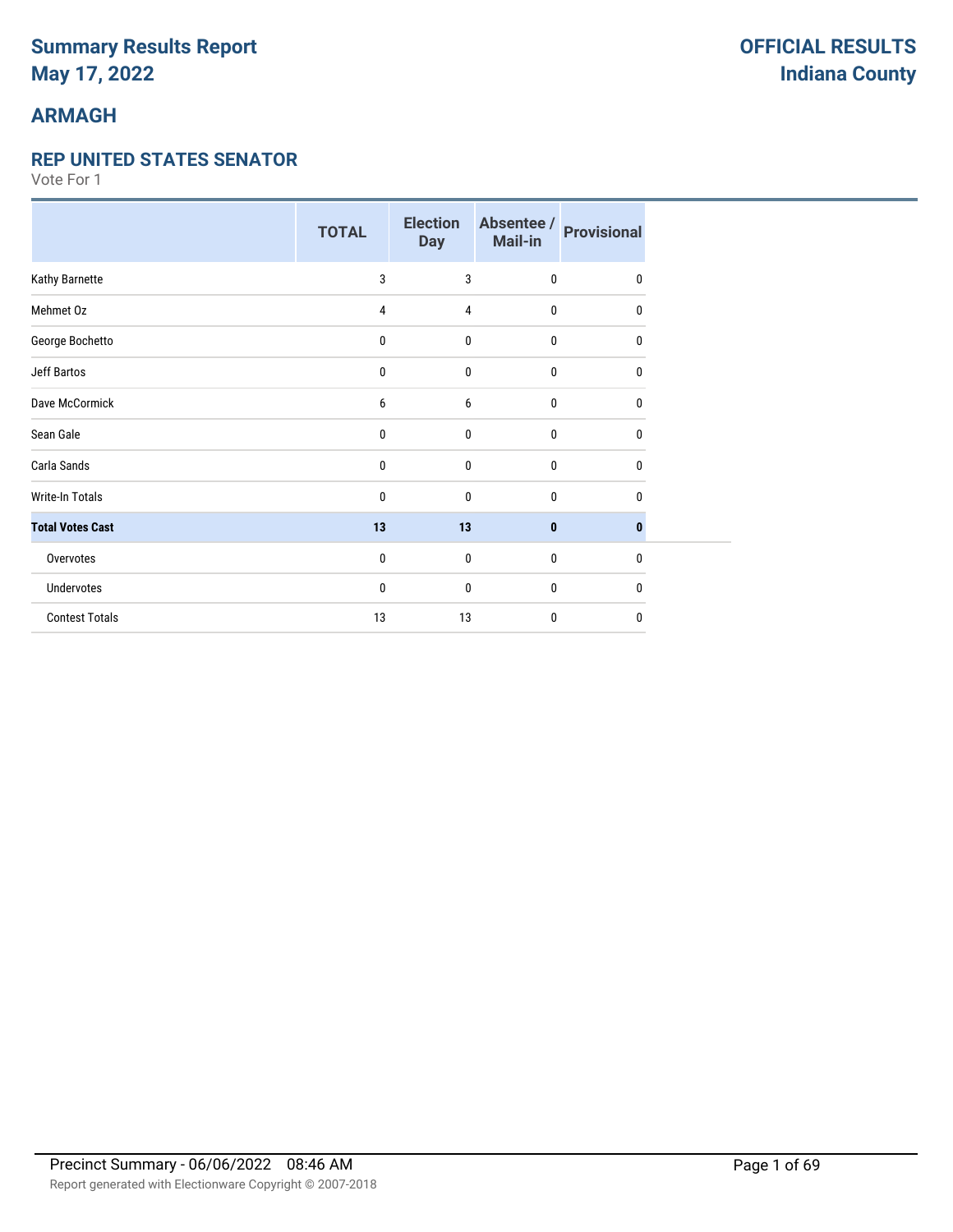# **ARMSTRONG #1**

#### **REP UNITED STATES SENATOR**

|                         | <b>TOTAL</b>   | <b>Election</b><br><b>Day</b> | Absentee /<br>Mail-in | <b>Provisional</b> |
|-------------------------|----------------|-------------------------------|-----------------------|--------------------|
| Kathy Barnette          | 35             | 34                            | 1                     | $\mathbf{0}$       |
| Mehmet Oz               | 35             | 30                            | 5                     | 0                  |
| George Bochetto         | 0              | $\mathbf{0}$                  | $\mathbf 0$           | $\mathbf{0}$       |
| <b>Jeff Bartos</b>      | $\overline{2}$ | 1                             | 1                     | 0                  |
| Dave McCormick          | 63             | 56                            | 7                     | 0                  |
| Sean Gale               | $\overline{2}$ | 1                             | 1                     | $\bf{0}$           |
| Carla Sands             | $10$           | 8                             | $\overline{2}$        | 0                  |
| <b>Write-In Totals</b>  | 0              | 0                             | $\mathbf 0$           | 0                  |
| <b>Total Votes Cast</b> | 147            | 130                           | 17                    | $\bf{0}$           |
| Overvotes               | 0              | $\mathbf{0}$                  | $\mathbf 0$           | $\mathbf 0$        |
| Undervotes              | 1              | 1                             | $\mathbf 0$           | $\mathbf{0}$       |
| <b>Contest Totals</b>   | 148            | 131                           | 17                    | 0                  |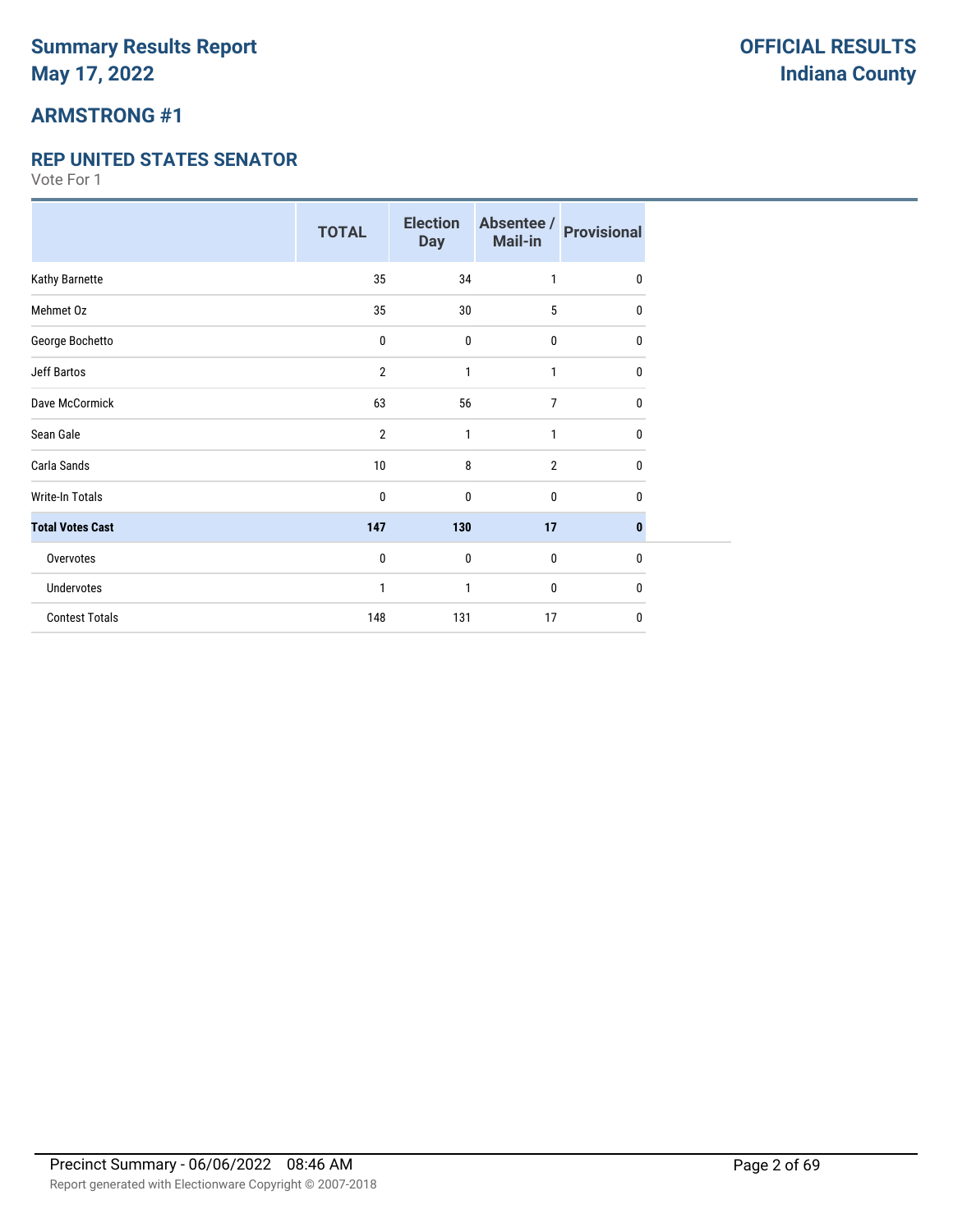## **ARMSTRONG #2**

#### **REP UNITED STATES SENATOR**

|                         | <b>TOTAL</b> | <b>Election</b><br><b>Day</b> | Absentee /<br>Mail-in | <b>Provisional</b> |
|-------------------------|--------------|-------------------------------|-----------------------|--------------------|
| Kathy Barnette          | 84           | 76                            | 8                     | $\mathbf{0}$       |
| Mehmet Oz               | 148          | 138                           | 10                    | 0                  |
| George Bochetto         | 1            | $\mathbf{0}$                  | 1                     | 0                  |
| <b>Jeff Bartos</b>      | 15           | 9                             | 6                     | 0                  |
| Dave McCormick          | 135          | 117                           | 18                    | 0                  |
| Sean Gale               | 7            | 7                             | $\mathbf 0$           | 0                  |
| Carla Sands             | 19           | 13                            | 6                     | 0                  |
| <b>Write-In Totals</b>  | 1            | 0                             | 1                     | 0                  |
| <b>Total Votes Cast</b> | 410          | 360                           | 50                    | $\bf{0}$           |
| Overvotes               | 0            | $\mathbf{0}$                  | $\mathbf 0$           | $\bf{0}$           |
| Undervotes              | 3            | 3                             | 0                     | 0                  |
| <b>Contest Totals</b>   | 413          | 363                           | 50                    | 0                  |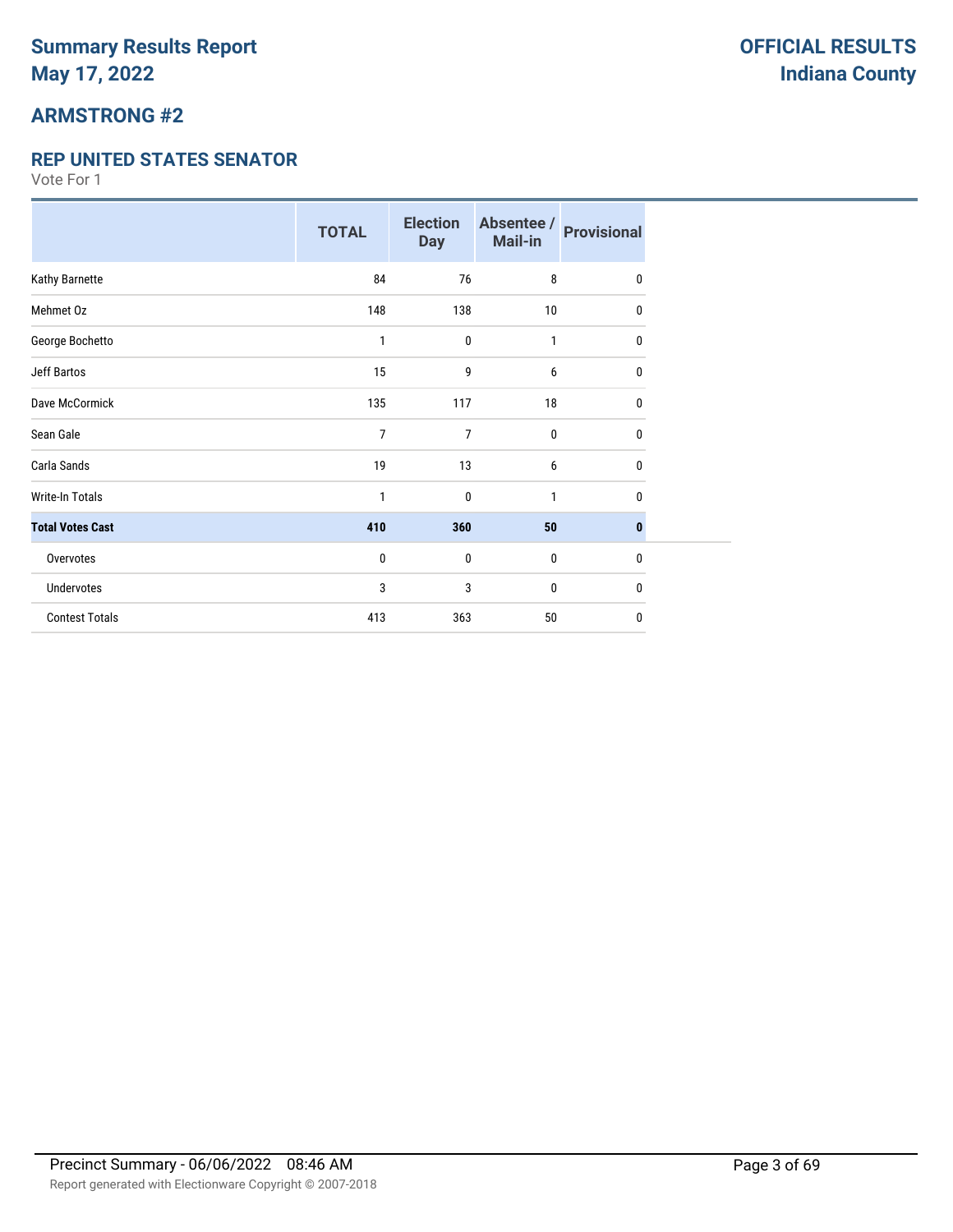### **BANKS**

#### **REP UNITED STATES SENATOR**

|                         | <b>TOTAL</b>   | <b>Election</b><br><b>Day</b> | Absentee /<br>Mail-in | <b>Provisional</b> |
|-------------------------|----------------|-------------------------------|-----------------------|--------------------|
| Kathy Barnette          | 44             | 44                            | $\bf{0}$              | $\mathbf 0$        |
| Mehmet Oz               | 45             | 45                            | 0                     | 0                  |
| George Bochetto         | 0              | 0                             | 0                     | $\mathbf{0}$       |
| <b>Jeff Bartos</b>      | 4              | 4                             | 0                     | 0                  |
| Dave McCormick          | 48             | 47                            | 1                     | 0                  |
| Sean Gale               | $\overline{2}$ | $\overline{2}$                | 0                     | $\mathbf{0}$       |
| Carla Sands             | 9              | 8                             | $\mathbf{1}$          | 0                  |
| <b>Write-In Totals</b>  | 1              | 1                             | 0                     | $\mathbf{0}$       |
| <b>Total Votes Cast</b> | 153            | 151                           | $\mathbf{2}$          | $\bf{0}$           |
| Overvotes               | 1              | $\mathbf{1}$                  | 0                     | $\mathbf{0}$       |
| <b>Undervotes</b>       | $\overline{2}$ | 1                             | 1                     | 0                  |
| <b>Contest Totals</b>   | 156            | 153                           | 3                     | $\mathbf{0}$       |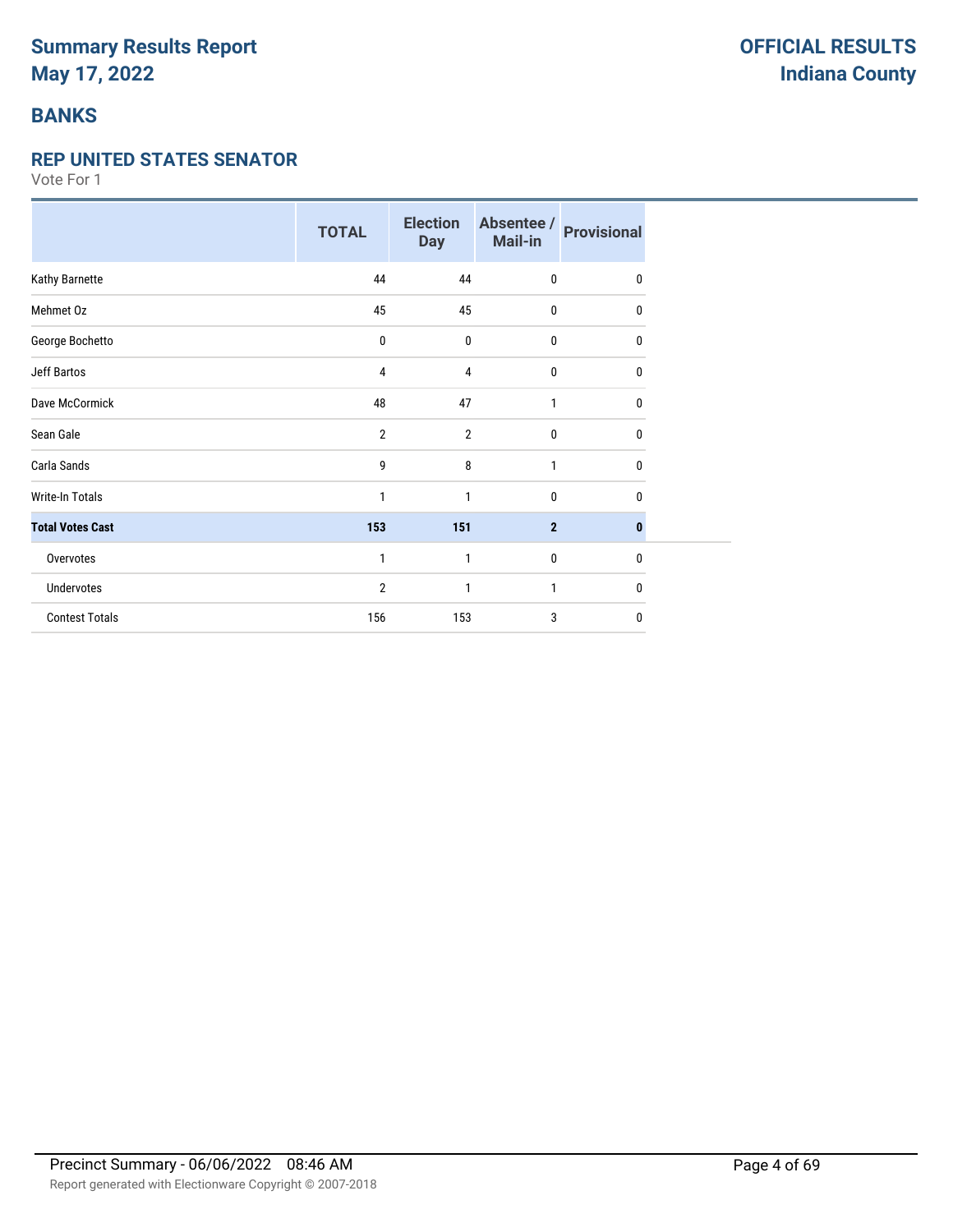# **BLACKLICK**

#### **REP UNITED STATES SENATOR**

|                         | <b>TOTAL</b>   | <b>Election</b><br><b>Day</b> | Absentee /<br>Mail-in | <b>Provisional</b> |
|-------------------------|----------------|-------------------------------|-----------------------|--------------------|
| Kathy Barnette          | 74             | 71                            | 3                     | $\mathbf{0}$       |
| Mehmet Oz               | 78             | 68                            | 10                    | 0                  |
| George Bochetto         | 1              | $\mathbf{0}$                  | 1                     | 0                  |
| <b>Jeff Bartos</b>      | 10             | 9                             | 1                     | 0                  |
| Dave McCormick          | 107            | 99                            | 8                     | 0                  |
| Sean Gale               | $\overline{2}$ | $\overline{2}$                | 0                     | 0                  |
| Carla Sands             | 8              | 5                             | 3                     | 0                  |
| <b>Write-In Totals</b>  | 1              | 1                             | 0                     | 0                  |
| <b>Total Votes Cast</b> | 281            | 255                           | 26                    | 0                  |
| Overvotes               | 0              | 0                             | 0                     | 0                  |
| Undervotes              | 1              | 0                             | 1                     | 0                  |
| <b>Contest Totals</b>   | 282            | 255                           | 27                    | 0                  |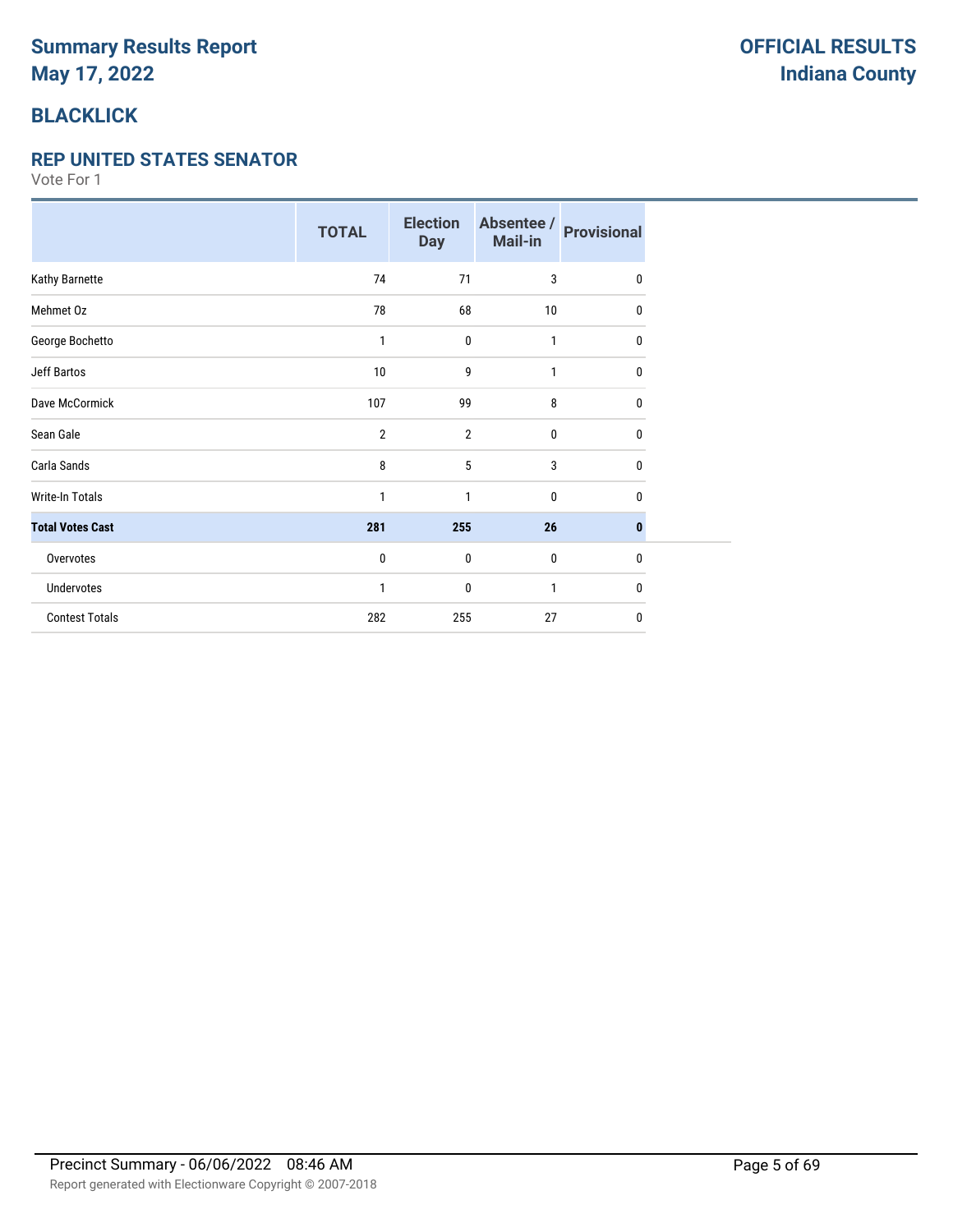## **BLAIRSVILLE #1**

#### **REP UNITED STATES SENATOR**

|                         | <b>TOTAL</b>   | <b>Election</b><br><b>Day</b> | Absentee /<br>Mail-in | <b>Provisional</b> |
|-------------------------|----------------|-------------------------------|-----------------------|--------------------|
| Kathy Barnette          | 34             | 30                            | $\overline{4}$        | $\mathbf{0}$       |
| Mehmet Oz               | 49             | 43                            | 6                     | 0                  |
| George Bochetto         | 1              | 1                             | $\mathbf 0$           | 0                  |
| <b>Jeff Bartos</b>      | 4              | 3                             | 1                     | 0                  |
| Dave McCormick          | 58             | 51                            | $\overline{7}$        | 0                  |
| Sean Gale               | 1              | $\mathbf{0}$                  | 1                     | 0                  |
| Carla Sands             | 7              | 6                             | $\mathbf{1}$          | 0                  |
| <b>Write-In Totals</b>  | $\overline{2}$ | $\overline{2}$                | $\mathbf 0$           | 0                  |
| <b>Total Votes Cast</b> | 156            | 136                           | 20                    | $\mathbf{0}$       |
| Overvotes               | 0              | $\mathbf 0$                   | $\bf{0}$              | $\mathbf{0}$       |
| Undervotes              | 1              | 1                             | $\bf{0}$              | 0                  |
| <b>Contest Totals</b>   | 157            | 137                           | 20                    | 0                  |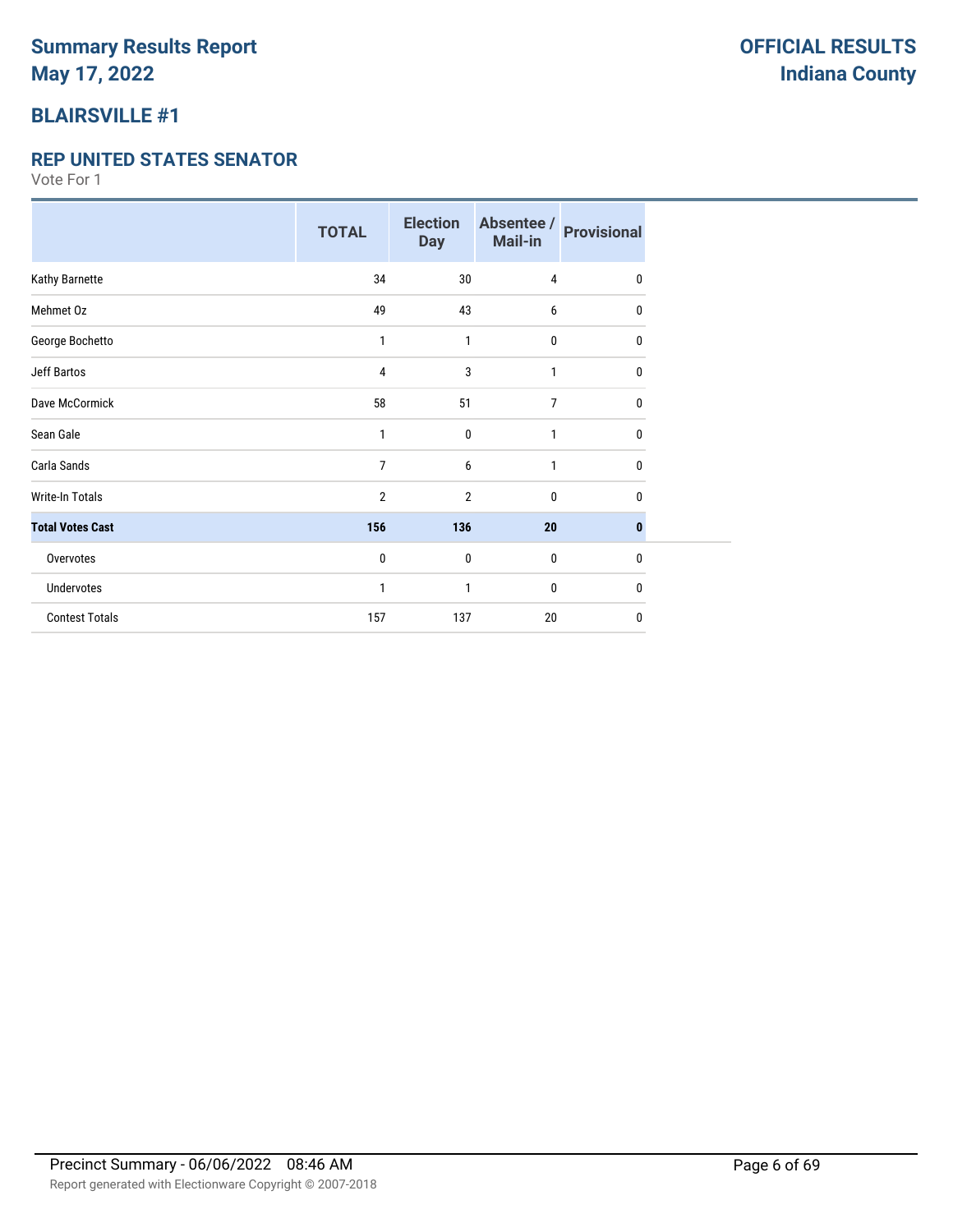### **BLAIRSVILLE #2**

#### **REP UNITED STATES SENATOR**

|                         | <b>TOTAL</b>   | <b>Election</b><br><b>Day</b> | Absentee /<br>Mail-in | <b>Provisional</b> |
|-------------------------|----------------|-------------------------------|-----------------------|--------------------|
| Kathy Barnette          | 34             | 33                            | 1                     | 0                  |
| Mehmet Oz               | 49             | 48                            | 1                     | $\mathbf{0}$       |
| George Bochetto         | 0              | $\mathbf 0$                   | $\mathbf{0}$          | 0                  |
| <b>Jeff Bartos</b>      | 1              | 1                             | $\mathbf{0}$          | 0                  |
| Dave McCormick          | 54             | 46                            | 8                     | 0                  |
| Sean Gale               | $\overline{2}$ | $\overline{2}$                | $\mathbf{0}$          | 0                  |
| Carla Sands             | 10             | 10                            | $\mathbf{0}$          | 0                  |
| <b>Write-In Totals</b>  | 2              | 1                             | 1                     | 0                  |
| <b>Total Votes Cast</b> | 152            | 141                           | 11                    | $\mathbf{0}$       |
| Overvotes               | 0              | $\mathbf 0$                   | $\mathbf{0}$          | $\mathbf{0}$       |
| Undervotes              | 5              | 5                             | 0                     | 0                  |
| <b>Contest Totals</b>   | 157            | 146                           | 11                    | 0                  |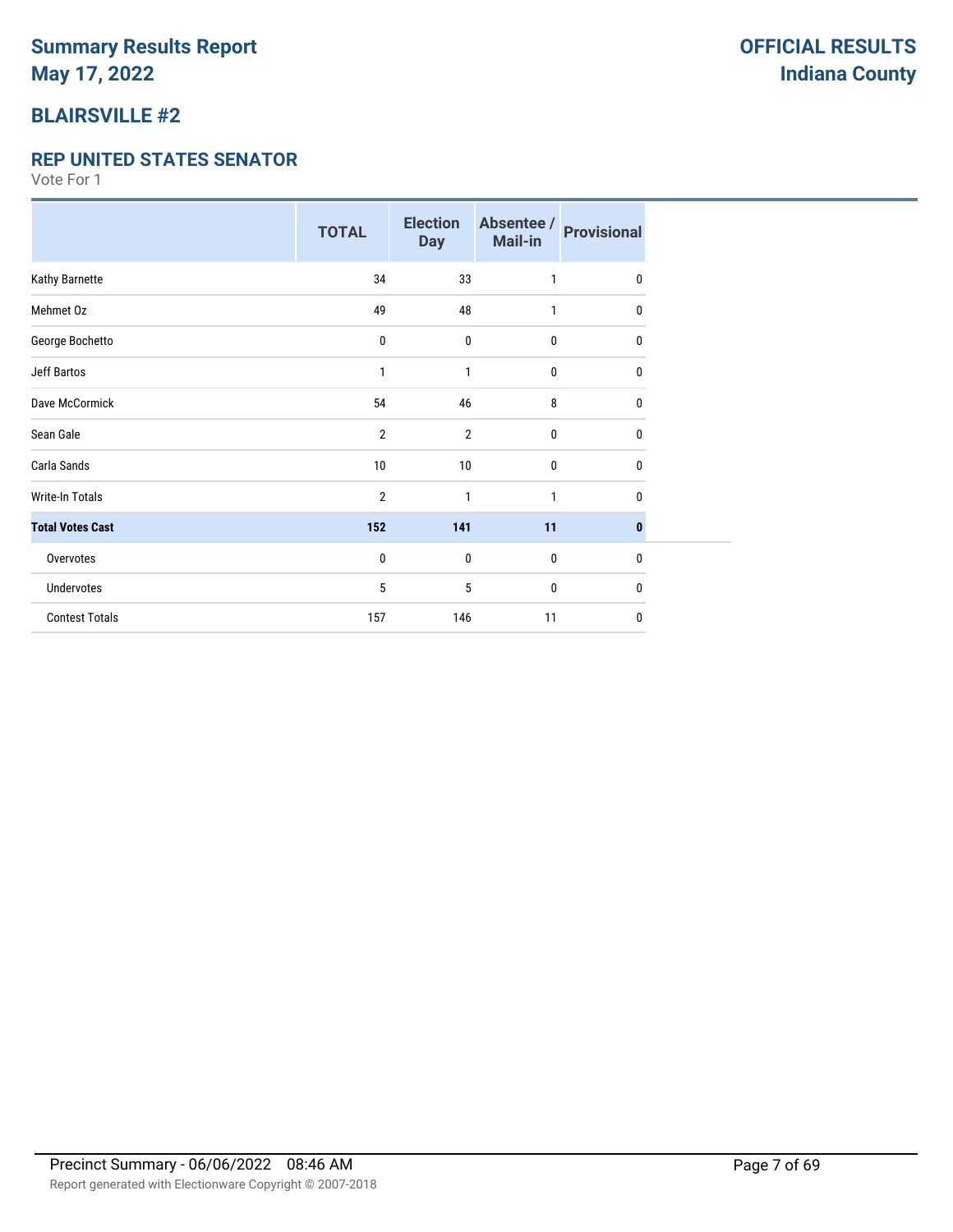## **BLAIRSVILLE #3**

#### **REP UNITED STATES SENATOR**

|                         | <b>TOTAL</b> | <b>Election</b><br><b>Day</b> | Absentee /<br>Mail-in | <b>Provisional</b> |
|-------------------------|--------------|-------------------------------|-----------------------|--------------------|
| Kathy Barnette          | 23           | 20                            | 3                     | 0                  |
| Mehmet Oz               | 35           | 33                            | $\overline{2}$        | 0                  |
| George Bochetto         | 0            | $\mathbf 0$                   | 0                     | 0                  |
| <b>Jeff Bartos</b>      | 0            | $\mathbf 0$                   | 0                     | 0                  |
| Dave McCormick          | 46           | 33                            | 13                    | 0                  |
| Sean Gale               | 1            | $\mathbf{1}$                  | 0                     | 0                  |
| Carla Sands             | 11           | 11                            | 0                     | 0                  |
| <b>Write-In Totals</b>  | 0            | $\mathbf 0$                   | 0                     | 0                  |
| <b>Total Votes Cast</b> | 116          | 98                            | 18                    | 0                  |
| Overvotes               | 1            | $\mathbf 0$                   | 1                     | 0                  |
| Undervotes              | 0            | $\mathbf 0$                   | 0                     | 0                  |
| <b>Contest Totals</b>   | 117          | 98                            | 19                    | 0                  |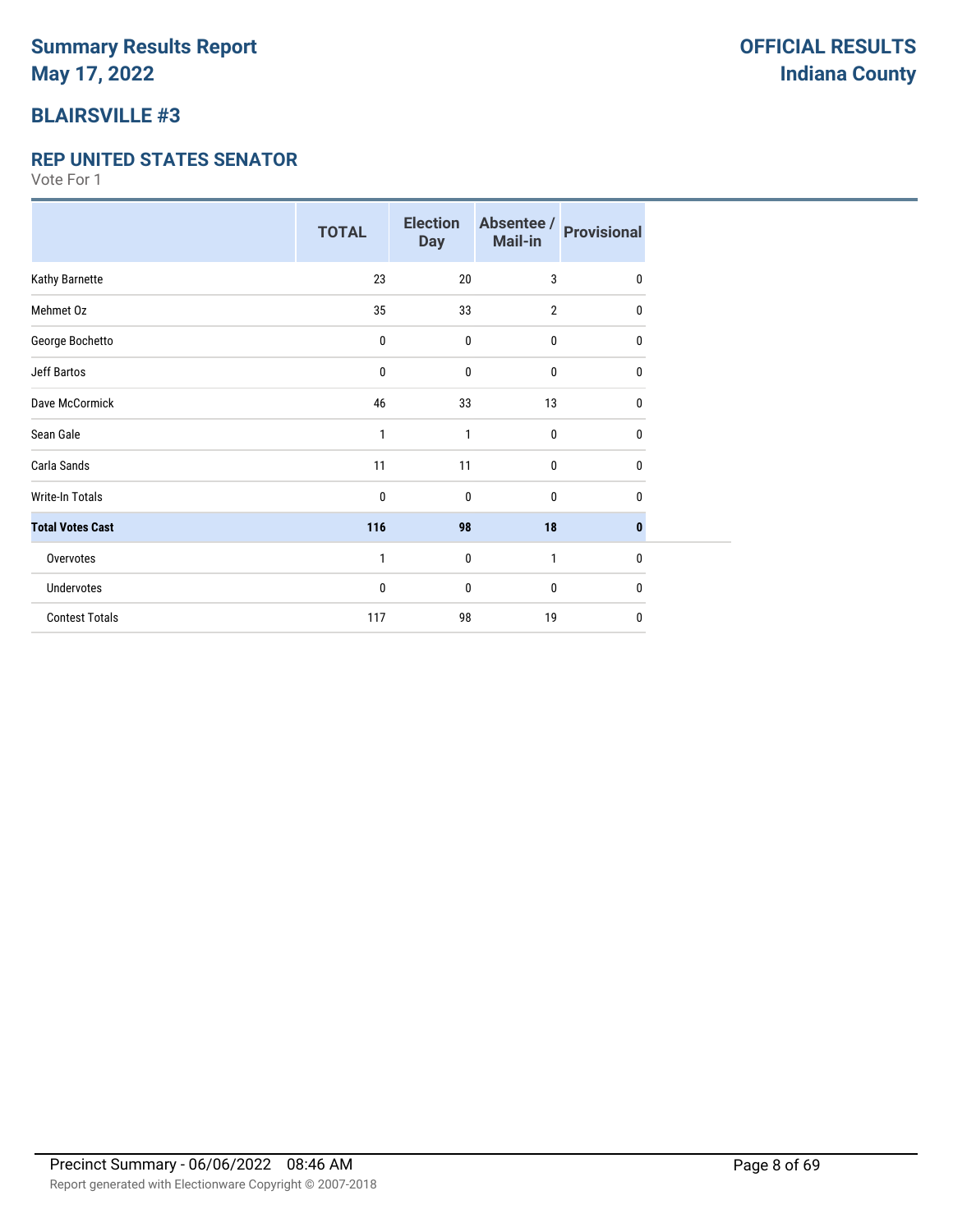## **BRUSHVALLEY**

#### **REP UNITED STATES SENATOR**

|                         | <b>TOTAL</b>   | <b>Election</b><br><b>Day</b> | Absentee /<br>Mail-in | <b>Provisional</b> |
|-------------------------|----------------|-------------------------------|-----------------------|--------------------|
| Kathy Barnette          | 59             | 56                            | 3                     | 0                  |
| Mehmet Oz               | 120            | 114                           | 6                     | 0                  |
| George Bochetto         | 1              | 1                             | 0                     | 0                  |
| <b>Jeff Bartos</b>      | 12             | 7                             | 5                     | 0                  |
| Dave McCormick          | 94             | 88                            | 6                     | 0                  |
| Sean Gale               | $\overline{2}$ | $\overline{2}$                | 0                     | 0                  |
| Carla Sands             | 9              | 9                             | 0                     | $\mathbf{0}$       |
| <b>Write-In Totals</b>  | $\overline{4}$ | 3                             | 1                     | 0                  |
| <b>Total Votes Cast</b> | 301            | 280                           | 21                    | 0                  |
| Overvotes               | 1              | 1                             | 0                     | $\mathbf{0}$       |
| Undervotes              | 3              | 3                             | 0                     | 0                  |
| <b>Contest Totals</b>   | 305            | 284                           | 21                    | $\mathbf{0}$       |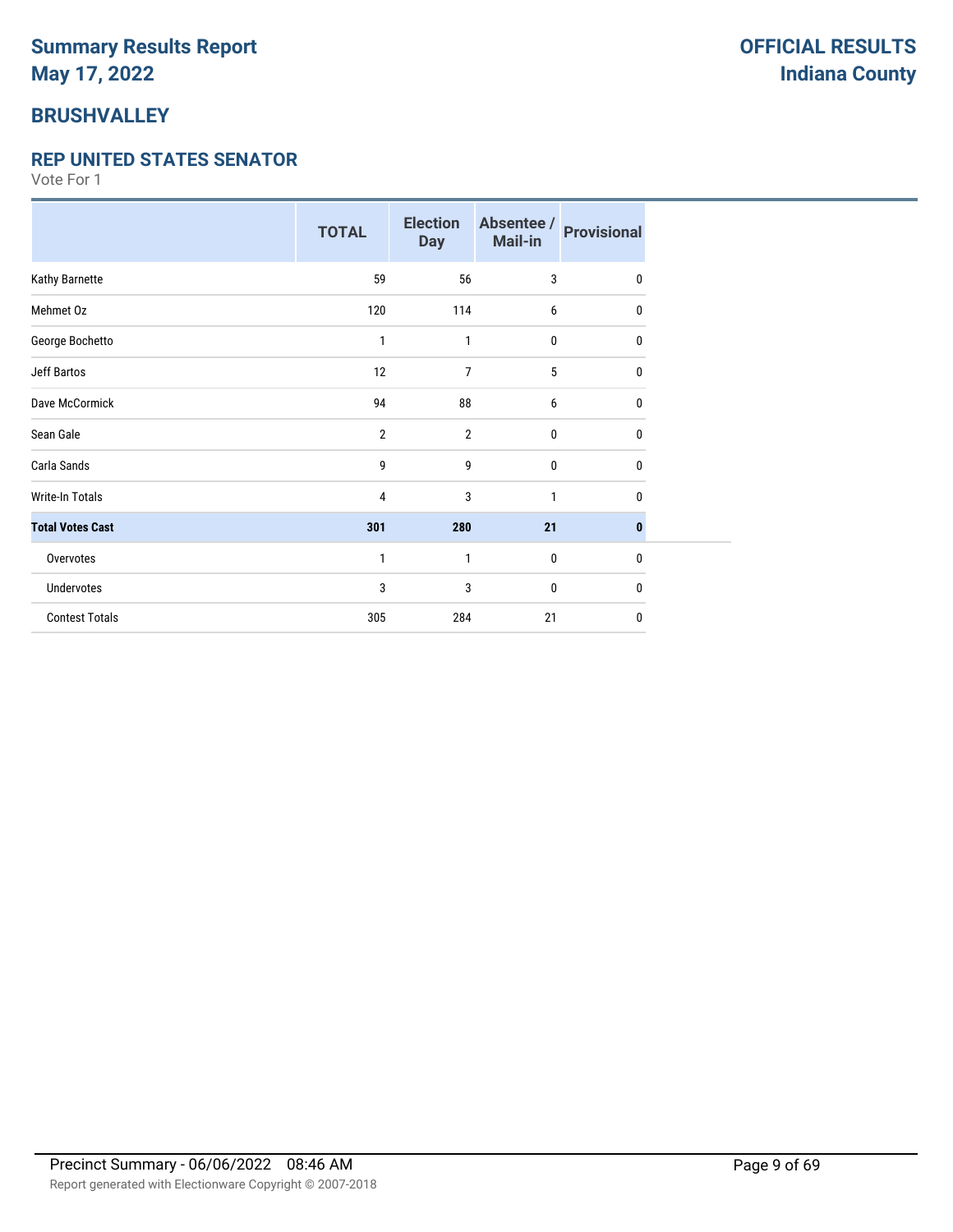### **BUFFINGTON #1**

#### **REP UNITED STATES SENATOR**

|                         | <b>TOTAL</b>   | <b>Election</b><br><b>Day</b> | Absentee /<br>Mail-in | <b>Provisional</b> |
|-------------------------|----------------|-------------------------------|-----------------------|--------------------|
| Kathy Barnette          | 38             | 35                            | 3                     | 0                  |
| Mehmet Oz               | 56             | 51                            | 5                     | 0                  |
| George Bochetto         | $\overline{2}$ | $\overline{2}$                | 0                     | 0                  |
| <b>Jeff Bartos</b>      | 5              | 4                             | 1                     | 0                  |
| Dave McCormick          | 80             | 69                            | 11                    | 0                  |
| Sean Gale               | 0              | 0                             | 0                     | 0                  |
| Carla Sands             | 11             | 11                            | 0                     | 0                  |
| Write-In Totals         | 0              | 0                             | 0                     | 0                  |
| <b>Total Votes Cast</b> | 192            | 172                           | 20                    | 0                  |
| Overvotes               | 0              | $\mathbf 0$                   | $\mathbf{0}$          | $\mathbf{0}$       |
| Undervotes              | 5              | 4                             | 1                     | 0                  |
| <b>Contest Totals</b>   | 197            | 176                           | 21                    | 0                  |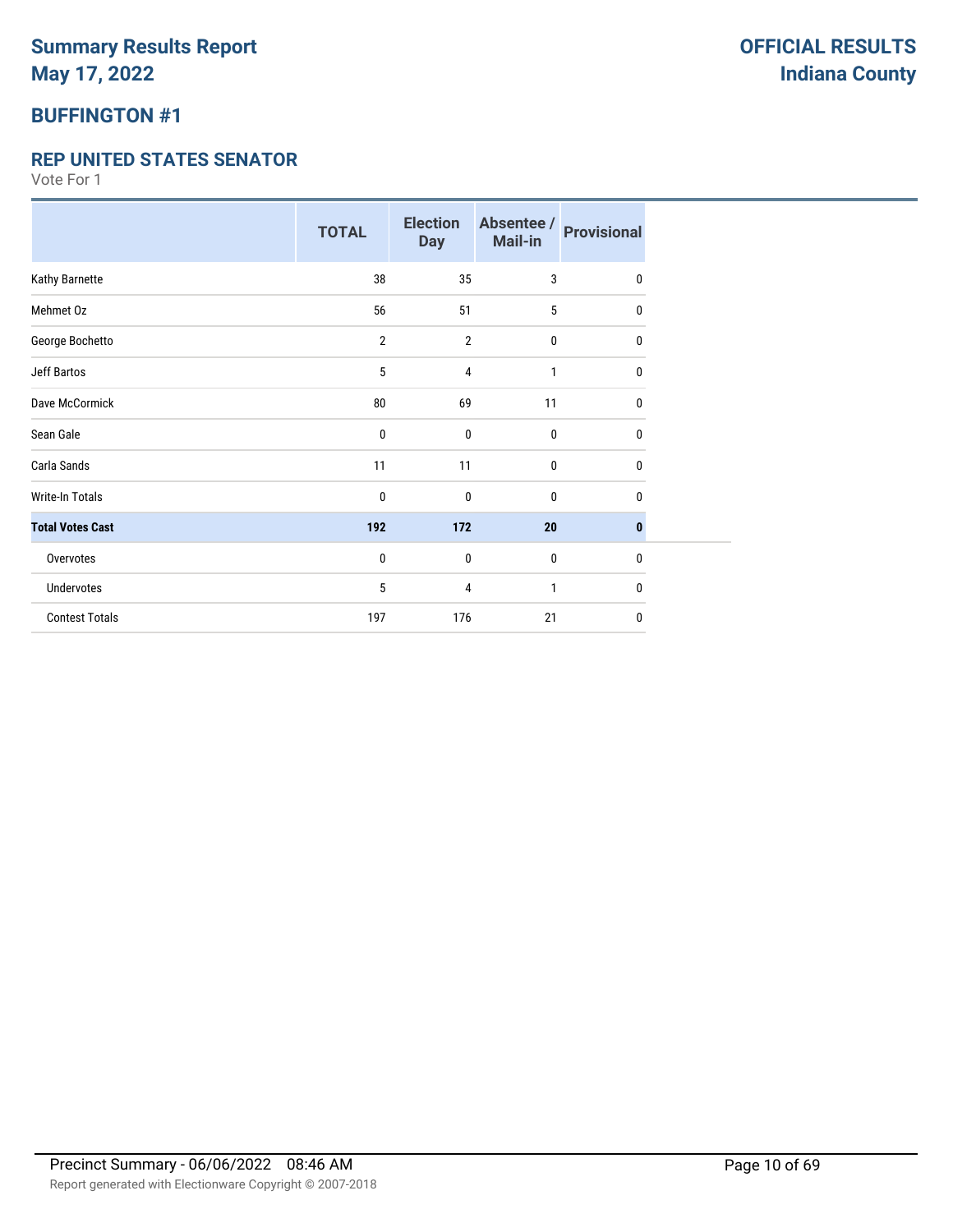### **BUFFINGTON #2**

#### **REP UNITED STATES SENATOR**

|                         | <b>TOTAL</b> | <b>Election</b><br><b>Day</b> | Absentee /<br>Mail-in | <b>Provisional</b> |
|-------------------------|--------------|-------------------------------|-----------------------|--------------------|
| Kathy Barnette          | 14           | 14                            | $\mathbf 0$           | 0                  |
| Mehmet Oz               | 14           | 13                            | $\mathbf{1}$          | 0                  |
| George Bochetto         | 0            | $\mathbf 0$                   | $\mathbf 0$           | 0                  |
| <b>Jeff Bartos</b>      | 1            | 1                             | $\bf{0}$              | 0                  |
| Dave McCormick          | 14           | 14                            | $\mathbf 0$           | $\mathbf{0}$       |
| Sean Gale               | 0            | $\bf{0}$                      | $\pmb{0}$             | $\mathbf{0}$       |
| Carla Sands             | 3            | $\overline{2}$                | 1                     | $\mathbf{0}$       |
| <b>Write-In Totals</b>  | 0            | $\mathbf{0}$                  | $\mathbf 0$           | 0                  |
| <b>Total Votes Cast</b> | 46           | 44                            | $\overline{2}$        | $\bf{0}$           |
| Overvotes               | 0            | $\mathbf{0}$                  | $\mathbf 0$           | $\mathbf{0}$       |
| <b>Undervotes</b>       | 0            | $\bf{0}$                      | $\mathbf 0$           | 0                  |
| <b>Contest Totals</b>   | 46           | 44                            | $\overline{2}$        | $\mathbf{0}$       |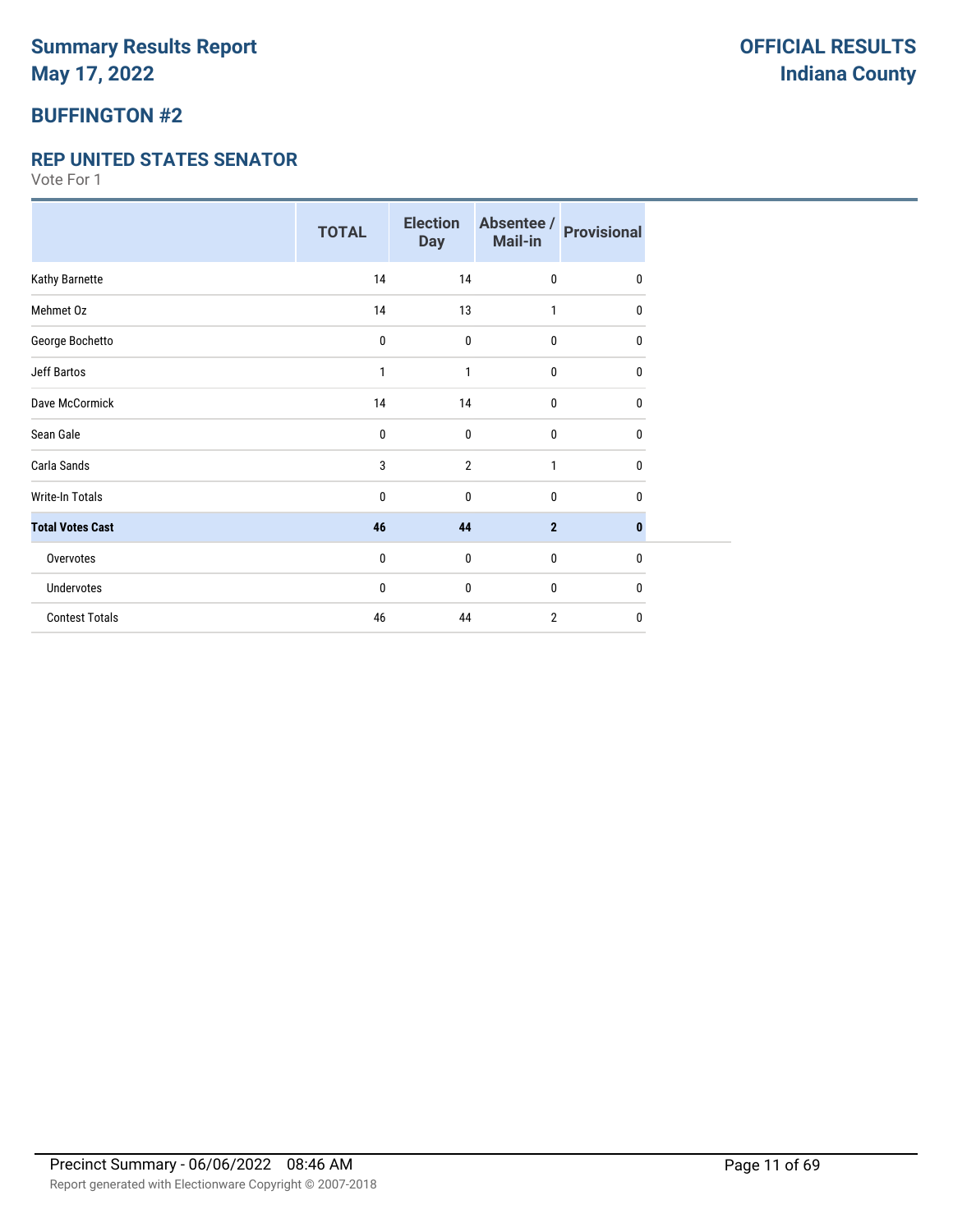## **BURRELL #1**

#### **REP UNITED STATES SENATOR**

|                         | <b>TOTAL</b> | <b>Election</b><br><b>Day</b> | Absentee /<br>Mail-in | <b>Provisional</b> |
|-------------------------|--------------|-------------------------------|-----------------------|--------------------|
| Kathy Barnette          | 56           | 49                            | 7                     | $\mathbf 0$        |
| Mehmet Oz               | 56           | 55                            | $\mathbf{1}$          | 0                  |
| George Bochetto         | 1            | 1                             | 0                     | $\mathbf{0}$       |
| Jeff Bartos             | 1            | 1                             | 0                     | 0                  |
| Dave McCormick          | 62           | 50                            | 12                    | 0                  |
| Sean Gale               | 1            | $\mathbf 0$                   | $\mathbf{1}$          | 0                  |
| Carla Sands             | 6            | 5                             | 1                     | $\mathbf{0}$       |
| <b>Write-In Totals</b>  | 0            | 0                             | 0                     | 0                  |
| <b>Total Votes Cast</b> | 183          | 161                           | 22                    | $\bf{0}$           |
| Overvotes               | 1            | 1                             | 0                     | $\mathbf{0}$       |
| <b>Undervotes</b>       | 3            | 3                             | 0                     | 0                  |
| <b>Contest Totals</b>   | 187          | 165                           | 22                    | $\mathbf 0$        |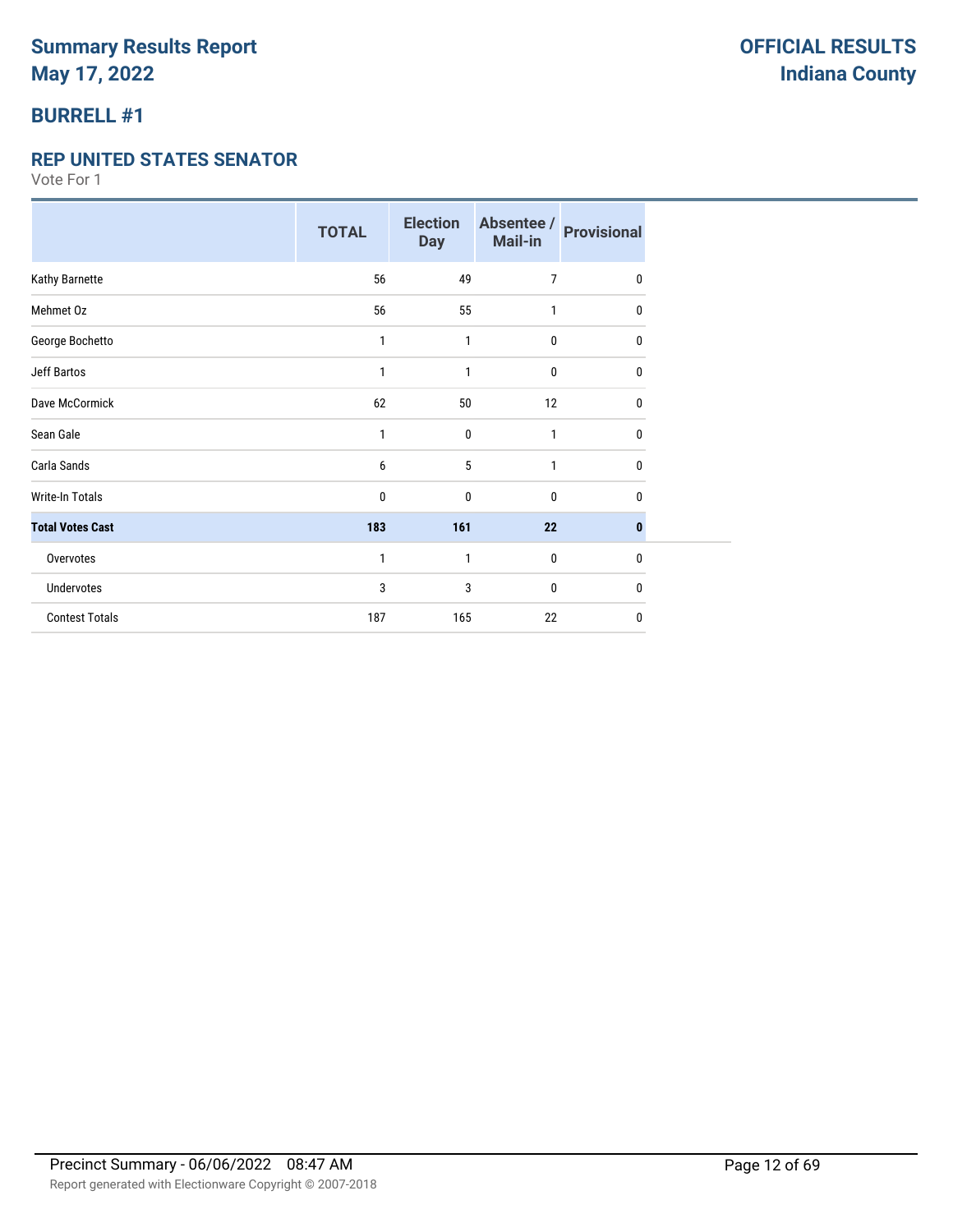### **BURRELL #2**

#### **REP UNITED STATES SENATOR**

|                         | <b>TOTAL</b> | <b>Election</b><br><b>Day</b> | Absentee /<br><b>Mail-in</b> | <b>Provisional</b> |
|-------------------------|--------------|-------------------------------|------------------------------|--------------------|
| Kathy Barnette          | 61           | 56                            | 5                            | $\mathbf{0}$       |
| Mehmet Oz               | 94           | 86                            | 8                            | 0                  |
| George Bochetto         | 0            | 0                             | 0                            | $\mathbf{0}$       |
| <b>Jeff Bartos</b>      | 11           | 7                             | 4                            | 0                  |
| Dave McCormick          | 110          | 98                            | 12                           | 0                  |
| Sean Gale               | 1            | 1                             | 0                            | 0                  |
| Carla Sands             | 17           | 14                            | 3                            | $\mathbf{0}$       |
| <b>Write-In Totals</b>  | 2            | 2                             | $\mathbf{0}$                 | $\mathbf{0}$       |
| <b>Total Votes Cast</b> | 296          | 264                           | 32                           | $\mathbf{0}$       |
| Overvotes               | 0            | $\mathbf 0$                   | 0                            | 0                  |
| <b>Undervotes</b>       | 2            | 2                             | 0                            | 0                  |
| <b>Contest Totals</b>   | 298          | 266                           | 32                           | $\mathbf{0}$       |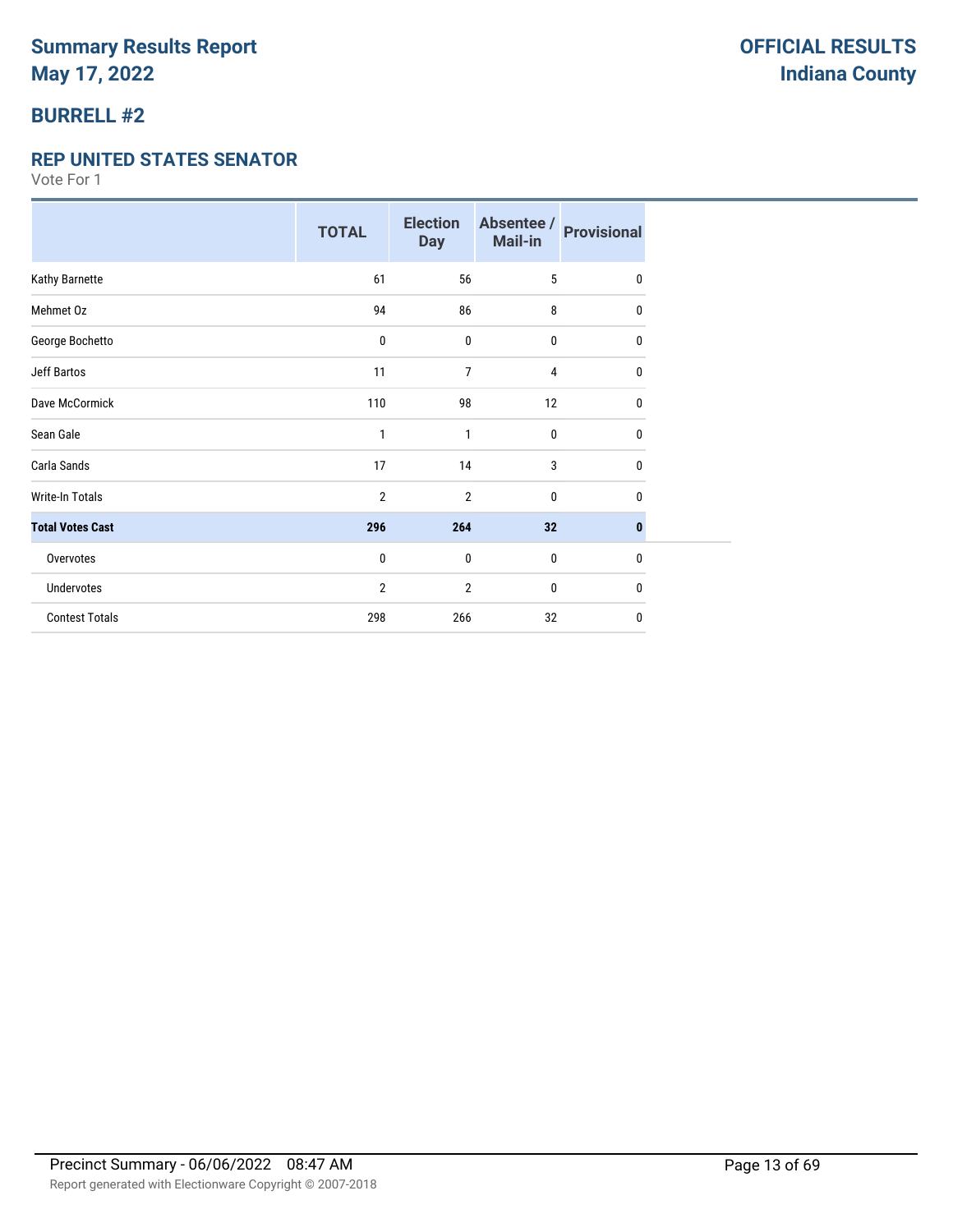# **CANOE**

#### **REP UNITED STATES SENATOR**

|                         | <b>TOTAL</b>   | <b>Election</b><br><b>Day</b> | Absentee /<br>Mail-in | <b>Provisional</b> |
|-------------------------|----------------|-------------------------------|-----------------------|--------------------|
| Kathy Barnette          | 48             | 45                            | 3                     | $\mathbf 0$        |
| Mehmet Oz               | 75             | 69                            | 6                     | 0                  |
| George Bochetto         | $\overline{2}$ | $\overline{2}$                | 0                     | 0                  |
| <b>Jeff Bartos</b>      | 10             | 10                            | 0                     | 0                  |
| Dave McCormick          | 53             | 51                            | $\overline{2}$        | 0                  |
| Sean Gale               | 0              | 0                             | 0                     | 0                  |
| Carla Sands             | 9              | $\overline{7}$                | $\overline{2}$        | $\mathbf 0$        |
| <b>Write-In Totals</b>  | 0              | $\mathbf{0}$                  | 0                     | 0                  |
| <b>Total Votes Cast</b> | 197            | 184                           | 13                    | $\bf{0}$           |
| Overvotes               | 0              | 0                             | 0                     | $\mathbf{0}$       |
| Undervotes              | 4              | 4                             | 0                     | 0                  |
| <b>Contest Totals</b>   | 201            | 188                           | 13                    | $\mathbf{0}$       |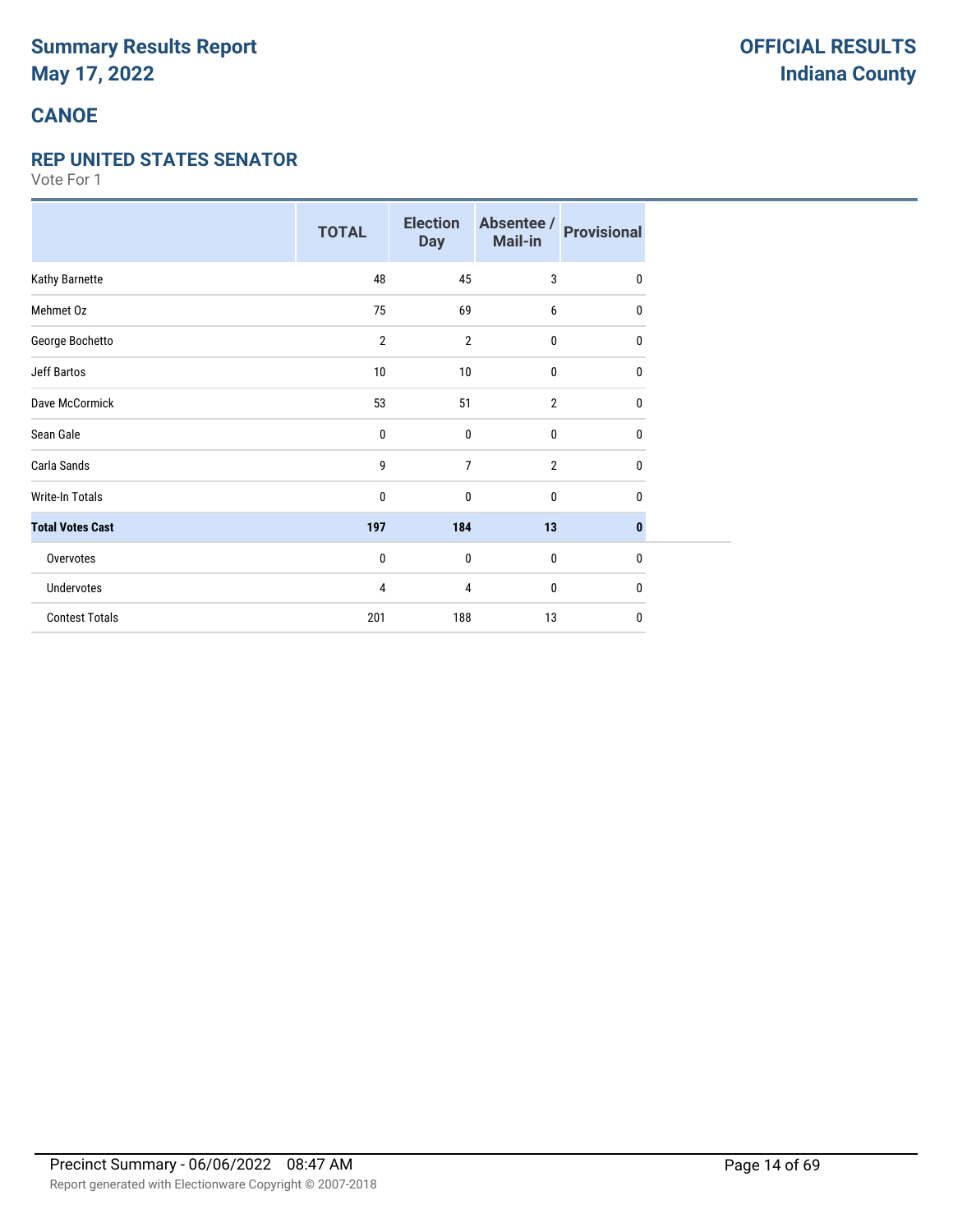# **CENTER #1**

#### **REP UNITED STATES SENATOR**

|                         | <b>TOTAL</b>   | <b>Election</b><br><b>Day</b> | Absentee /<br>Mail-in | <b>Provisional</b> |
|-------------------------|----------------|-------------------------------|-----------------------|--------------------|
| Kathy Barnette          | 34             | 34                            | 0                     | $\mathbf{0}$       |
| Mehmet Oz               | 63             | 59                            | $\overline{4}$        | 0                  |
| George Bochetto         | $\overline{2}$ | $\overline{2}$                | 0                     | 0                  |
| <b>Jeff Bartos</b>      | 9              | 5                             | 4                     | 0                  |
| Dave McCormick          | 68             | 60                            | 8                     | $\mathbf 0$        |
| Sean Gale               | $\mathbf{1}$   | 1                             | 0                     | $\mathbf{0}$       |
| Carla Sands             | 9              | $\overline{7}$                | $\overline{2}$        | $\mathbf 0$        |
| <b>Write-In Totals</b>  | $\overline{2}$ | $\mathbf 0$                   | $\overline{2}$        | $\mathbf{0}$       |
| <b>Total Votes Cast</b> | 188            | 168                           | 20                    | $\bf{0}$           |
| Overvotes               | $\pmb{0}$      | $\mathbf 0$                   | $\bf{0}$              | $\mathbf{0}$       |
| <b>Undervotes</b>       | 3              | 3                             | 0                     | $\mathbf{0}$       |
| <b>Contest Totals</b>   | 191            | 171                           | 20                    | 0                  |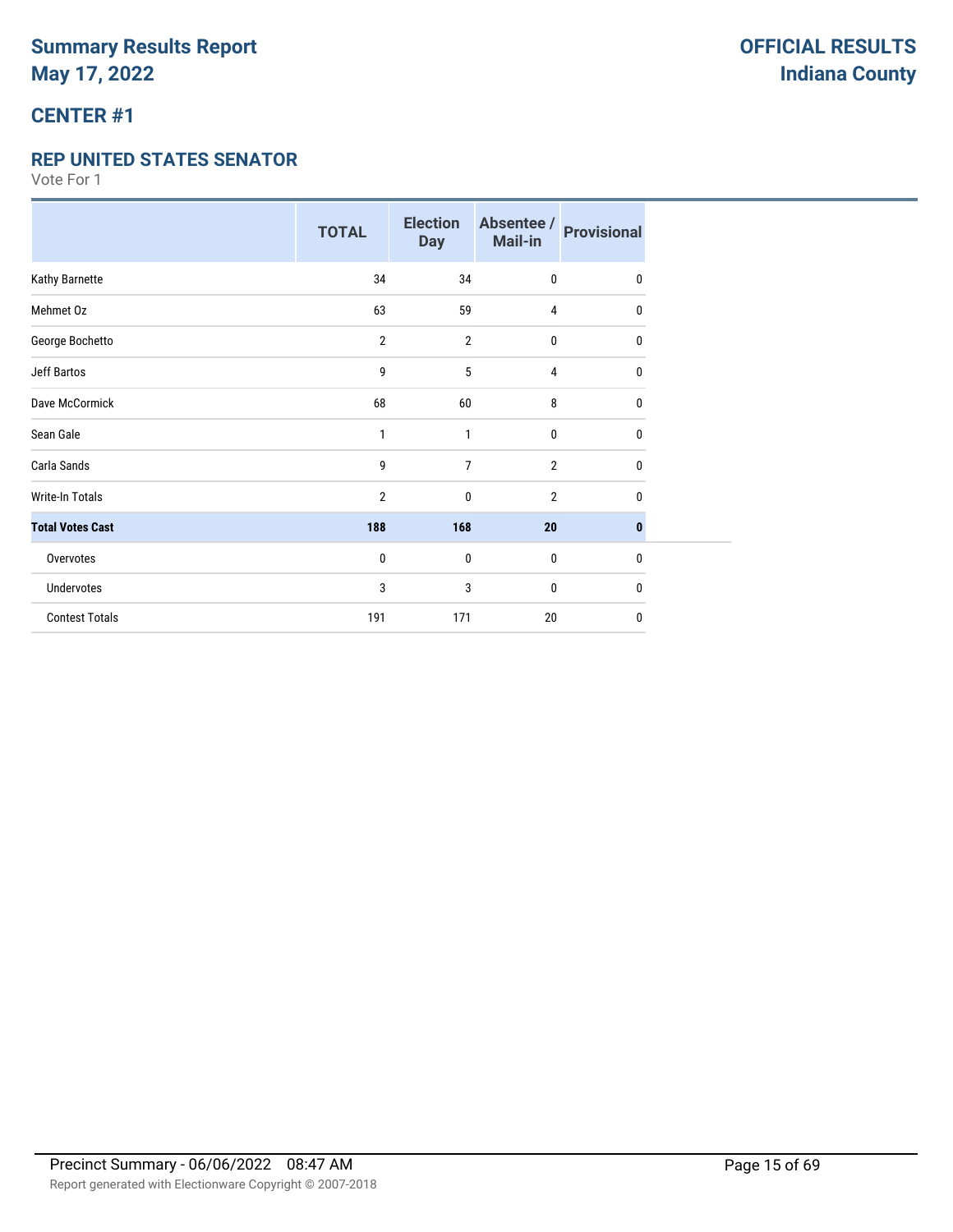# **CENTER #2**

#### **REP UNITED STATES SENATOR**

|                         | <b>TOTAL</b> | <b>Election</b><br><b>Day</b> | Absentee /<br>Mail-in | <b>Provisional</b> |
|-------------------------|--------------|-------------------------------|-----------------------|--------------------|
| Kathy Barnette          | 11           | 10                            | 1                     | $\mathbf{0}$       |
| Mehmet Oz               | 36           | 35                            | 1                     | 0                  |
| George Bochetto         | $\pmb{0}$    | $\mathbf{0}$                  | $\pmb{0}$             | 0                  |
| Jeff Bartos             | 5            | 5                             | 0                     | 0                  |
| Dave McCormick          | 48           | 45                            | 3                     | 0                  |
| Sean Gale               | 0            | $\mathbf 0$                   | $\mathbf 0$           | 0                  |
| Carla Sands             | 13           | 11                            | $\overline{2}$        | $\mathbf{0}$       |
| <b>Write-In Totals</b>  | 0            | 0                             | $\bf{0}$              | 0                  |
| <b>Total Votes Cast</b> | 113          | 106                           | $\overline{7}$        | $\mathbf{0}$       |
| Overvotes               | 0            | $\bf{0}$                      | $\bf{0}$              | $\mathbf{0}$       |
| Undervotes              | 5            | 5                             | $\bf{0}$              | 0                  |
| <b>Contest Totals</b>   | 118          | 111                           | $\overline{7}$        | $\mathbf{0}$       |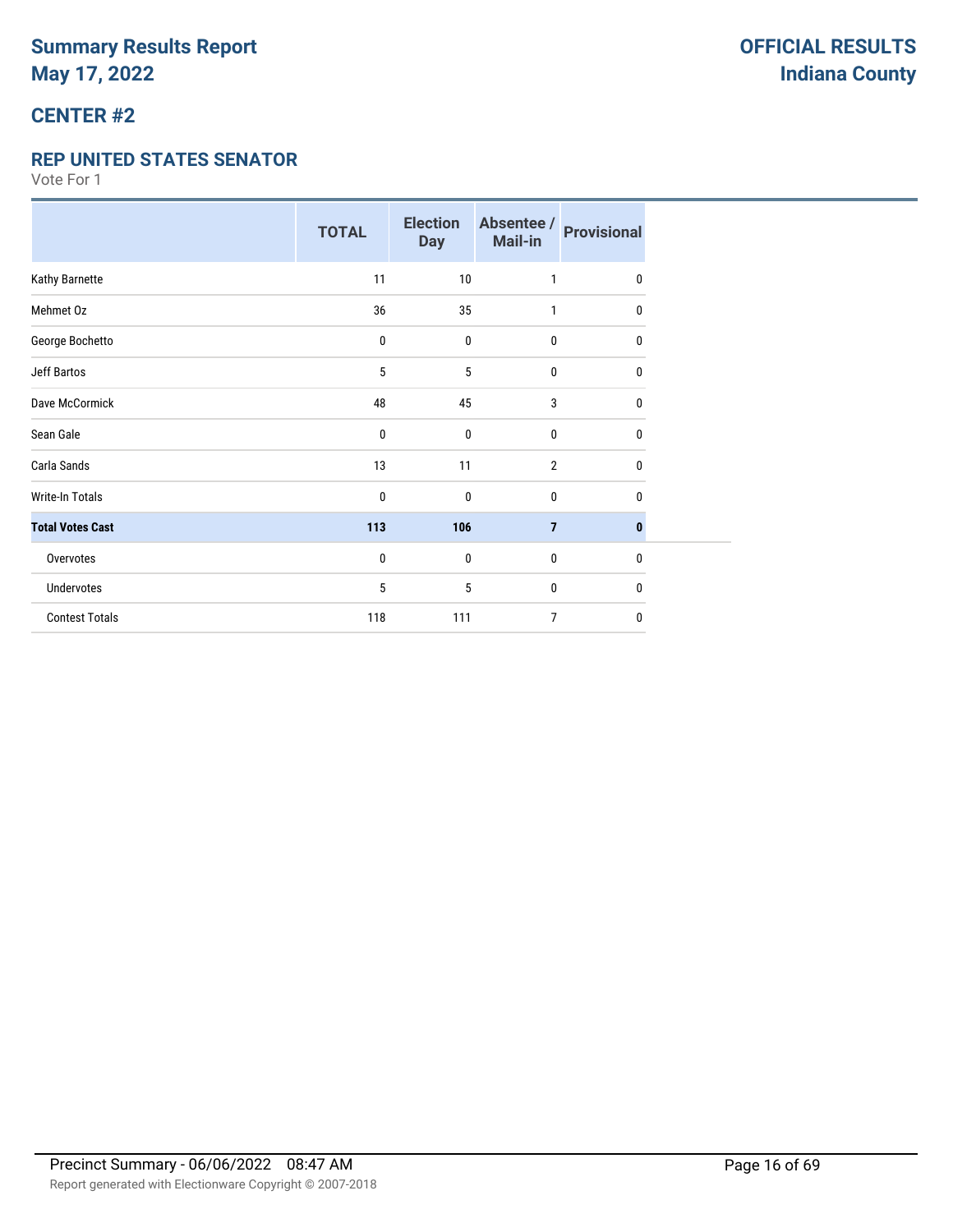# **CENTER #3**

#### **REP UNITED STATES SENATOR**

|                         | <b>TOTAL</b>   | <b>Election</b><br><b>Day</b> | Absentee /<br>Mail-in | <b>Provisional</b> |
|-------------------------|----------------|-------------------------------|-----------------------|--------------------|
| Kathy Barnette          | 56             | 56                            | $\mathbf 0$           | $\mathbf{0}$       |
| Mehmet Oz               | 76             | 69                            | 7                     | 0                  |
| George Bochetto         | $\overline{2}$ | $\overline{2}$                | $\bf{0}$              | $\mathbf{0}$       |
| <b>Jeff Bartos</b>      | 7              | 6                             | 1                     | 0                  |
| Dave McCormick          | 82             | 76                            | 6                     | 0                  |
| Sean Gale               | 0              | $\mathbf{0}$                  | $\mathbf 0$           | 0                  |
| Carla Sands             | 10             | 9                             | 1                     | $\mathbf{0}$       |
| Write-In Totals         | 0              | 0                             | $\mathbf 0$           | 0                  |
| <b>Total Votes Cast</b> | 233            | 218                           | 15                    | $\bf{0}$           |
| Overvotes               | 0              | $\bf{0}$                      | $\pmb{0}$             | $\mathbf 0$        |
| Undervotes              | $\overline{2}$ | 2                             | 0                     | $\mathbf{0}$       |
| <b>Contest Totals</b>   | 235            | 220                           | 15                    | 0                  |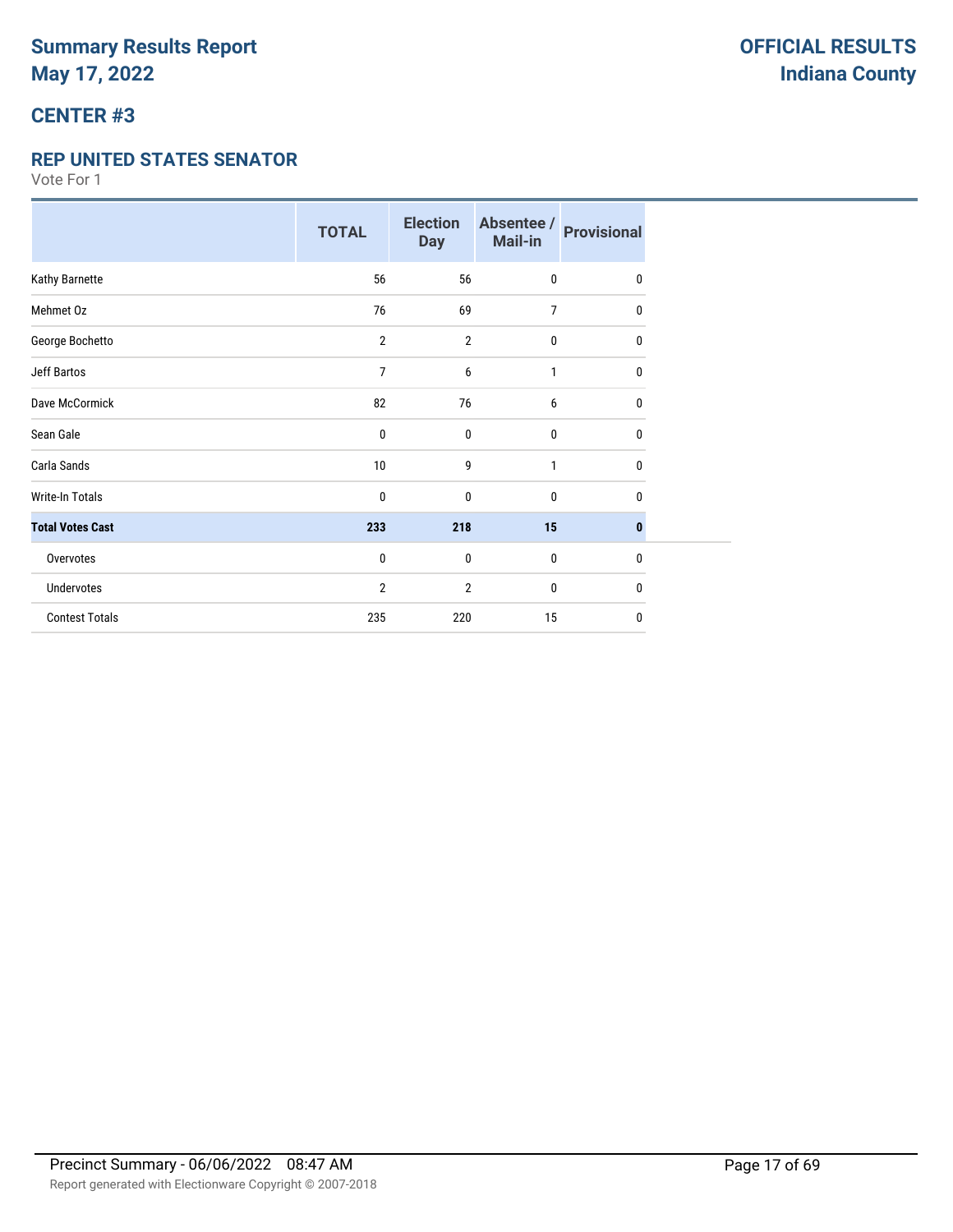### **CHERRYHILL #1**

#### **REP UNITED STATES SENATOR**

|                         | <b>TOTAL</b> | <b>Election</b><br><b>Day</b> | Absentee /<br>Mail-in | <b>Provisional</b> |
|-------------------------|--------------|-------------------------------|-----------------------|--------------------|
| Kathy Barnette          | 75           | 66                            | 9                     | 0                  |
| Mehmet Oz               | 87           | 85                            | $\overline{2}$        | 0                  |
| George Bochetto         | 4            | 4                             | 0                     | 0                  |
| <b>Jeff Bartos</b>      | 18           | 14                            | 4                     | 0                  |
| Dave McCormick          | 115          | 108                           | 7                     | 0                  |
| Sean Gale               | 3            | $\mathbf{1}$                  | $\overline{2}$        | 0                  |
| Carla Sands             | 11           | 10                            | 1                     | 0                  |
| <b>Write-In Totals</b>  | 1            | $\mathbf{0}$                  | 1                     | 0                  |
| <b>Total Votes Cast</b> | 314          | 288                           | 26                    | $\mathbf{0}$       |
| Overvotes               | $\pmb{0}$    | $\mathbf{0}$                  | $\pmb{0}$             | $\mathbf{0}$       |
| <b>Undervotes</b>       | 2            | $\overline{2}$                | 0                     | 0                  |
| <b>Contest Totals</b>   | 316          | 290                           | 26                    | 0                  |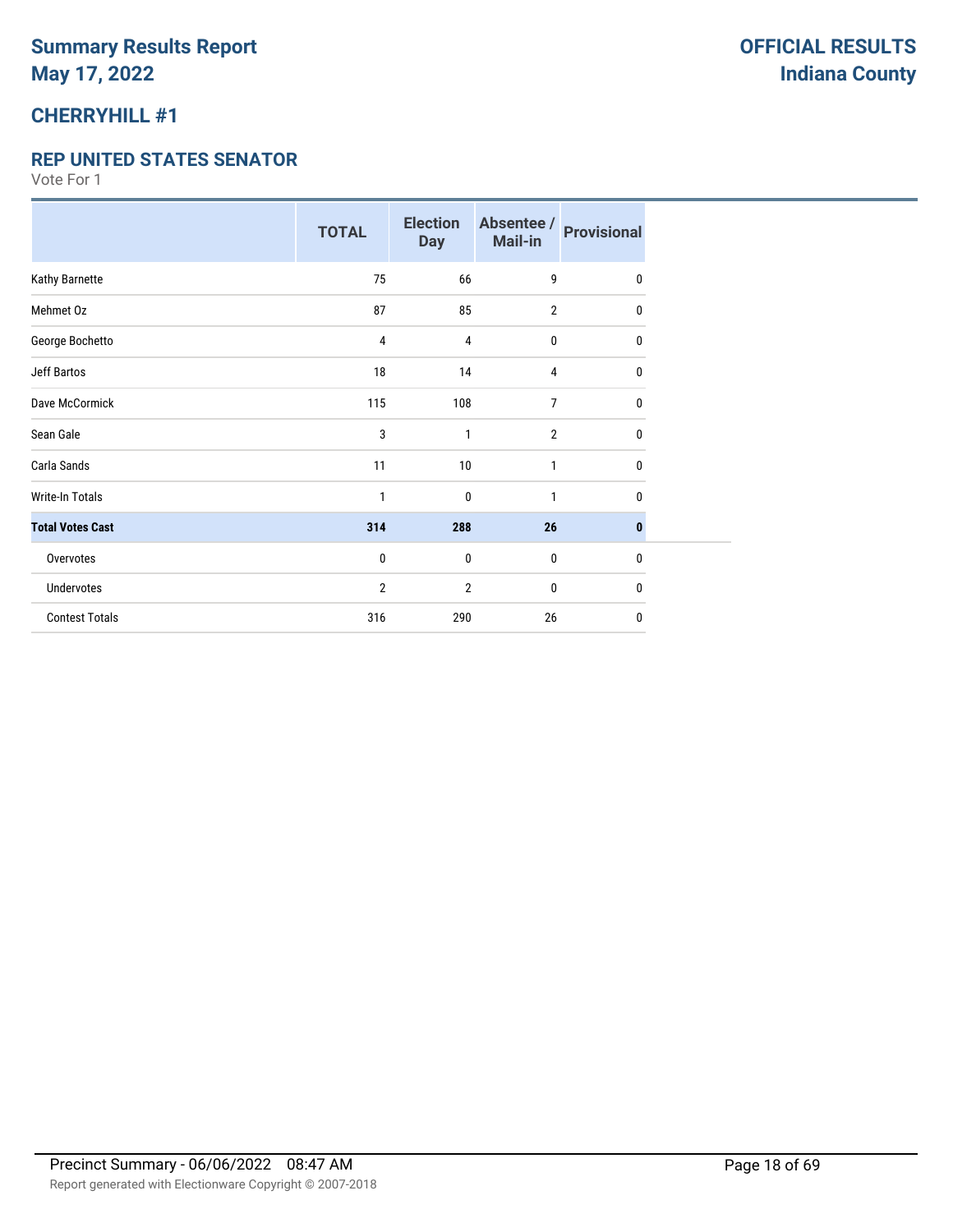### **CHERRYHILL #2**

#### **REP UNITED STATES SENATOR**

|                         | <b>TOTAL</b> | <b>Election</b><br><b>Day</b> | Absentee /<br>Mail-in | <b>Provisional</b> |
|-------------------------|--------------|-------------------------------|-----------------------|--------------------|
| Kathy Barnette          | 30           | 28                            | $\overline{2}$        | 0                  |
| Mehmet Oz               | 66           | 64                            | $\overline{2}$        | 0                  |
| George Bochetto         | 1            | 1                             | $\bf{0}$              | 0                  |
| <b>Jeff Bartos</b>      | 7            | 7                             | $\mathbf 0$           | 0                  |
| Dave McCormick          | 49           | 44                            | 5                     | 0                  |
| Sean Gale               | 0            | $\mathbf{0}$                  | 0                     | $\mathbf{0}$       |
| Carla Sands             | 5            | 5                             | $\mathbf 0$           | 0                  |
| <b>Write-In Totals</b>  | 0            | $\mathbf{0}$                  | $\mathbf 0$           | 0                  |
| <b>Total Votes Cast</b> | 158          | 149                           | 9                     | $\mathbf{0}$       |
| Overvotes               | 0            | $\mathbf 0$                   | $\pmb{0}$             | $\mathbf{0}$       |
| <b>Undervotes</b>       | 0            | $\mathbf{0}$                  | $\mathbf 0$           | 0                  |
| <b>Contest Totals</b>   | 158          | 149                           | 9                     | $\mathbf{0}$       |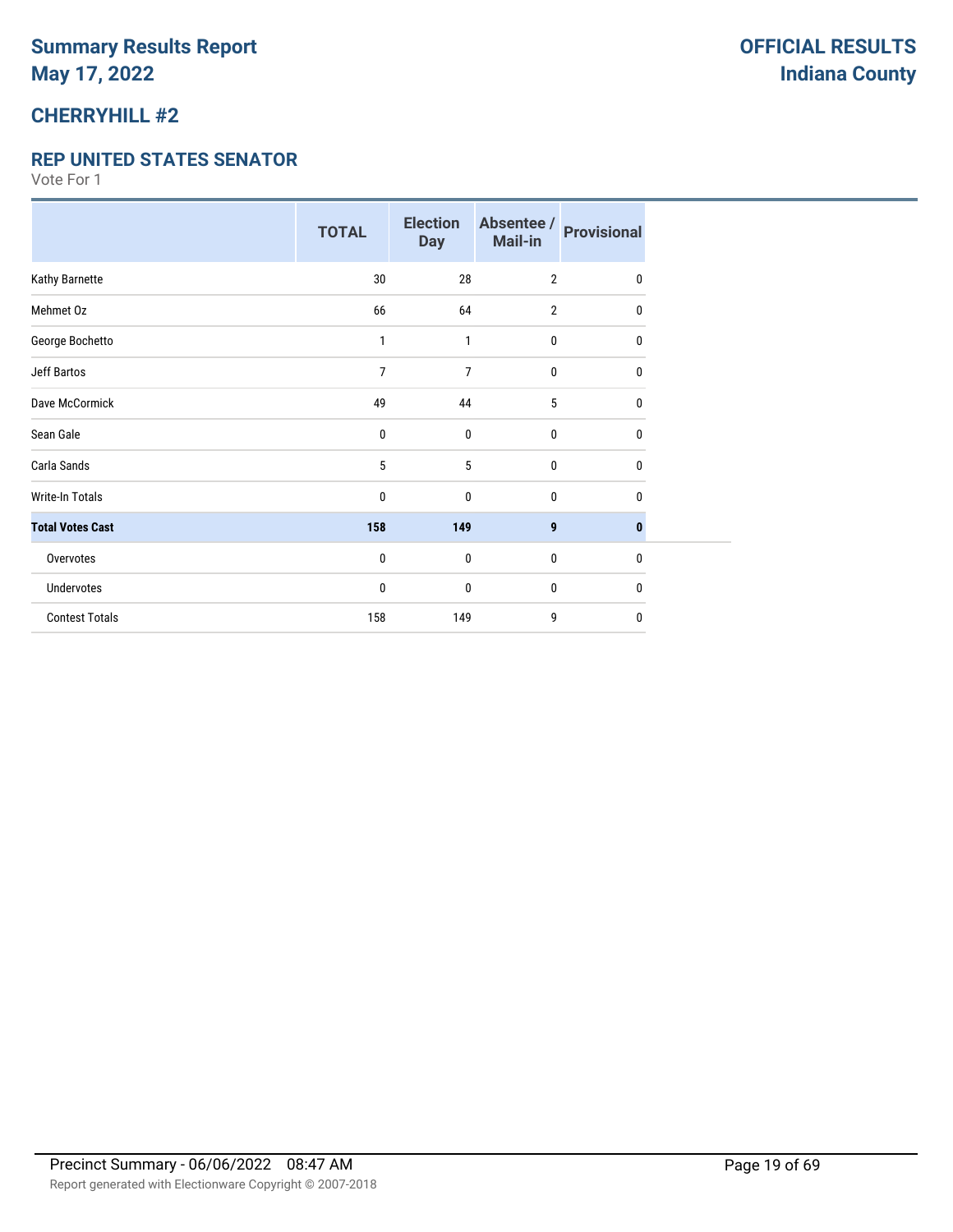# **CHERRY TREE**

#### **REP UNITED STATES SENATOR**

|                         | <b>TOTAL</b> | <b>Election</b><br><b>Day</b> | Absentee /<br><b>Mail-in</b> | <b>Provisional</b> |
|-------------------------|--------------|-------------------------------|------------------------------|--------------------|
| Kathy Barnette          | 8            | 8                             | $\mathbf 0$                  | $\mathbf{0}$       |
| Mehmet Oz               | 10           | 10                            | 0                            | $\mathbf{0}$       |
| George Bochetto         | 1            | 1                             | $\bf{0}$                     | 0                  |
| Jeff Bartos             | 7            | 7                             | $\mathbf 0$                  | 0                  |
| Dave McCormick          | 12           | 11                            | 1                            | 0                  |
| Sean Gale               | 1            | 1                             | $\mathbf{0}$                 | $\mathbf{0}$       |
| Carla Sands             | 6            | 6                             | $\pmb{0}$                    | 0                  |
| <b>Write-In Totals</b>  | 0            | $\mathbf{0}$                  | $\mathbf 0$                  | 0                  |
| <b>Total Votes Cast</b> | 45           | 44                            | $\mathbf{1}$                 | $\bf{0}$           |
| Overvotes               | 0            | $\mathbf 0$                   | $\mathbf 0$                  | $\mathbf{0}$       |
| Undervotes              | 1            | 1                             | 0                            | 0                  |
| <b>Contest Totals</b>   | 46           | 45                            | 1                            | 0                  |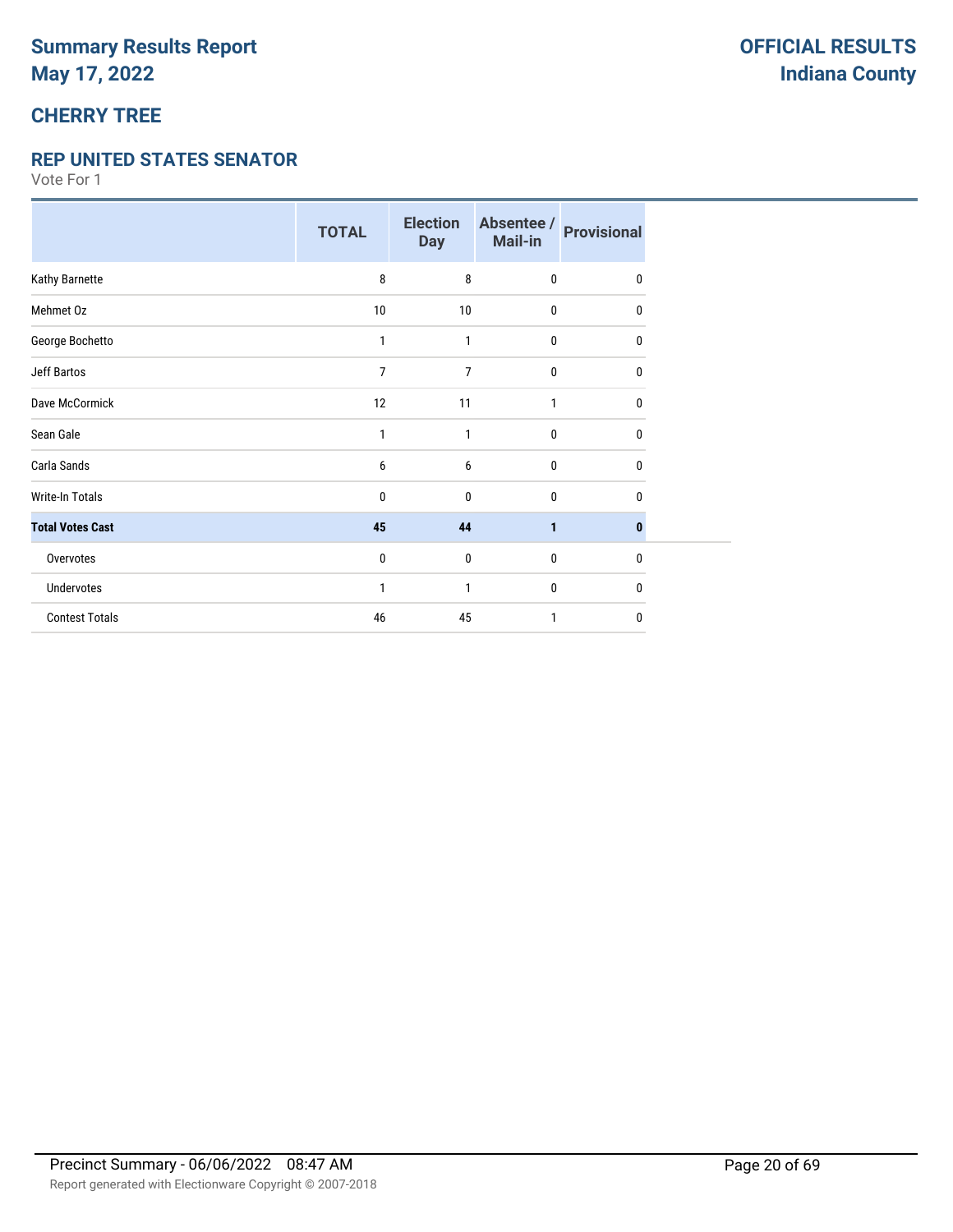# **CLYMER**

#### **REP UNITED STATES SENATOR**

|                         | <b>TOTAL</b>   | <b>Election</b><br><b>Day</b> | Absentee /<br>Mail-in | <b>Provisional</b> |
|-------------------------|----------------|-------------------------------|-----------------------|--------------------|
| Kathy Barnette          | 36             | 32                            | 4                     | 0                  |
| Mehmet Oz               | 34             | 31                            | 3                     | 0                  |
| George Bochetto         | 1              | 1                             | $\bf{0}$              | 0                  |
| <b>Jeff Bartos</b>      | 9              | 4                             | 5                     | 0                  |
| Dave McCormick          | 51             | 46                            | 5                     | 0                  |
| Sean Gale               | $\overline{2}$ | 1                             | 1                     | $\mathbf{0}$       |
| Carla Sands             | 3              | 3                             | $\bf{0}$              | 0                  |
| <b>Write-In Totals</b>  | 1              | 1                             | $\bf{0}$              | 0                  |
| <b>Total Votes Cast</b> | 137            | 119                           | 18                    | $\mathbf{0}$       |
| Overvotes               | 0              | $\pmb{0}$                     | $\mathbf 0$           | $\mathbf{0}$       |
| <b>Undervotes</b>       | 3              | 1                             | $\overline{2}$        | 0                  |
| <b>Contest Totals</b>   | 140            | 120                           | 20                    | 0                  |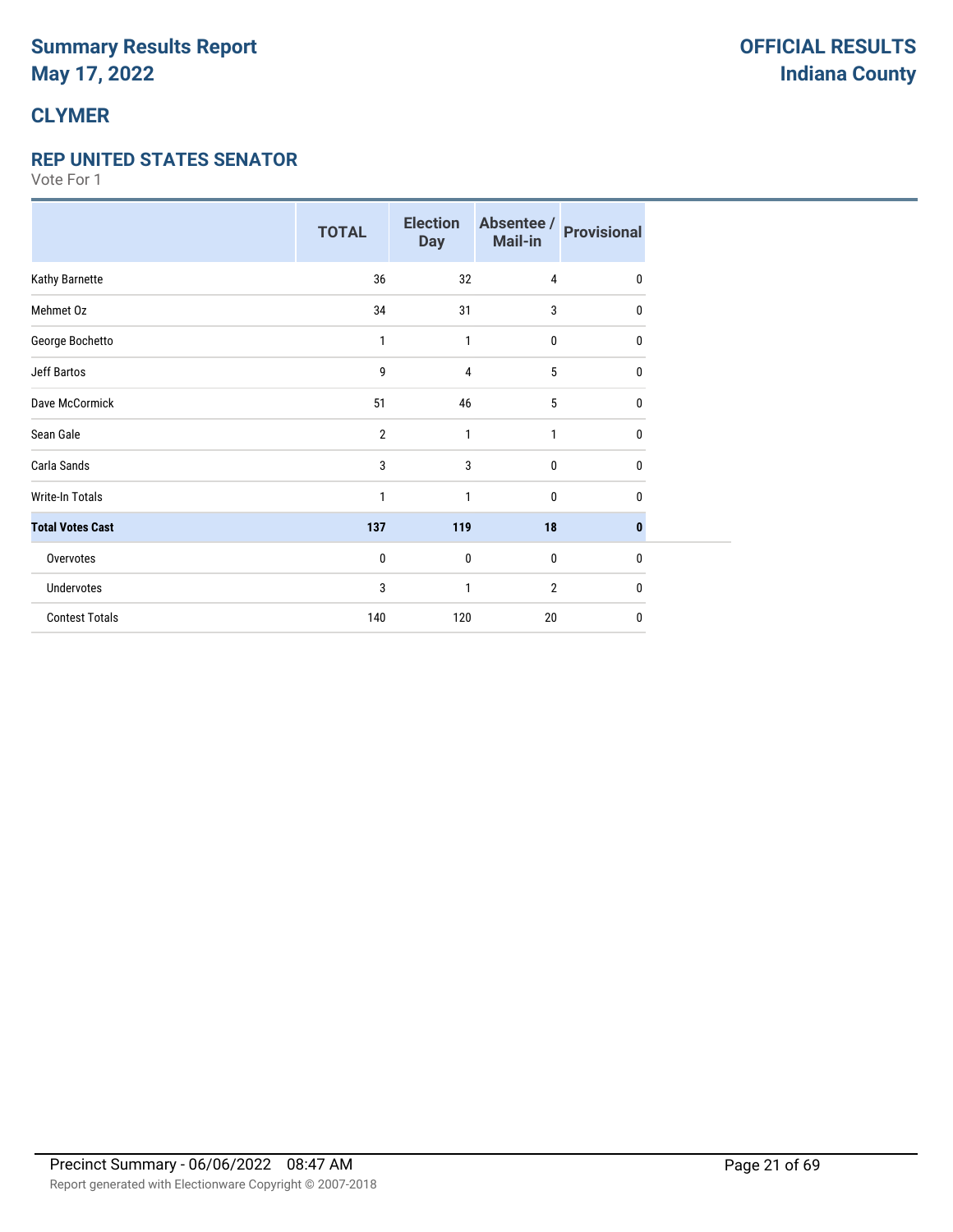### **CONEMAUGH #1**

#### **REP UNITED STATES SENATOR**

|                         | <b>TOTAL</b> | <b>Election</b><br><b>Day</b> | Absentee /<br>Mail-in | <b>Provisional</b> |
|-------------------------|--------------|-------------------------------|-----------------------|--------------------|
| Kathy Barnette          | 11           | 11                            | 0                     | $\mathbf{0}$       |
| Mehmet Oz               | 20           | 20                            | 0                     | 0                  |
| George Bochetto         | 0            | 0                             | 0                     | 0                  |
| Jeff Bartos             | 1            | 1                             | 0                     | 0                  |
| Dave McCormick          | 11           | 11                            | 0                     | 0                  |
| Sean Gale               | 0            | 0                             | 0                     | $\mathbf{0}$       |
| Carla Sands             | $\pmb{0}$    | 0                             | $\pmb{0}$             | $\mathbf{0}$       |
| <b>Write-In Totals</b>  | 0            | 0                             | 0                     | 0                  |
| <b>Total Votes Cast</b> | 43           | 43                            | 0                     | $\bf{0}$           |
| Overvotes               | 0            | 0                             | $\bf{0}$              | $\mathbf 0$        |
| Undervotes              | 2            | 1                             | 1                     | $\mathbf{0}$       |
| <b>Contest Totals</b>   | 45           | 44                            | 1                     | 0                  |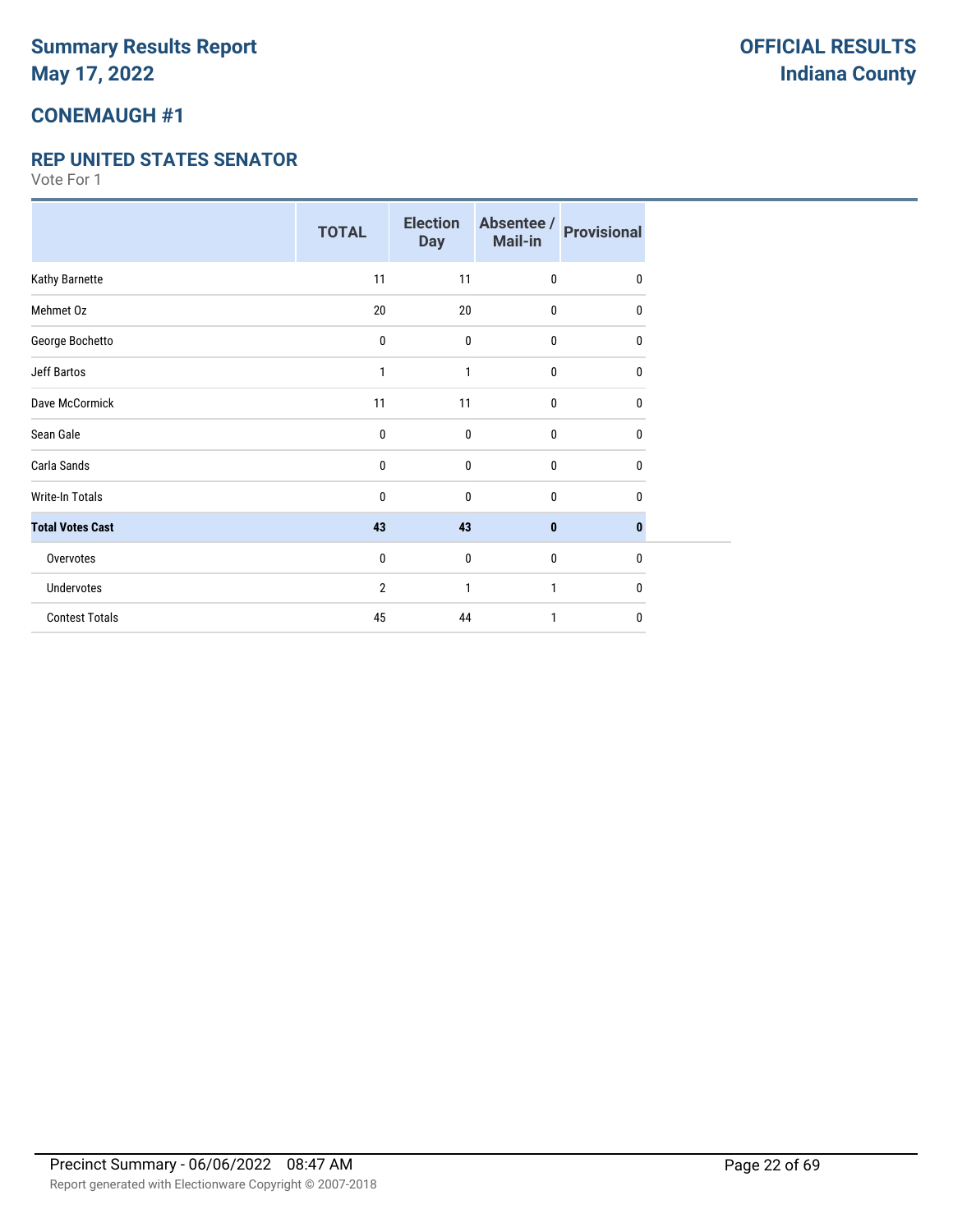### **CONEMAUGH #2**

#### **REP UNITED STATES SENATOR**

|                         | <b>TOTAL</b>   | <b>Election</b><br><b>Day</b> | Absentee /<br>Mail-in | <b>Provisional</b> |
|-------------------------|----------------|-------------------------------|-----------------------|--------------------|
| Kathy Barnette          | 41             | 40                            | 1                     | $\mathbf{0}$       |
| Mehmet Oz               | 63             | 58                            | 5                     | 0                  |
| George Bochetto         | $\overline{2}$ | $\overline{2}$                | $\pmb{0}$             | 0                  |
| <b>Jeff Bartos</b>      | 4              | 4                             | 0                     | 0                  |
| Dave McCormick          | 65             | 62                            | 3                     | 0                  |
| Sean Gale               | $\mathbf{1}$   | 1                             | $\pmb{0}$             | $\mathbf{0}$       |
| Carla Sands             | 5              | 5                             | $\pmb{0}$             | 0                  |
| Write-In Totals         | 0              | 0                             | $\mathbf{0}$          | $\mathbf{0}$       |
| <b>Total Votes Cast</b> | 181            | 172                           | 9                     | $\mathbf{0}$       |
| Overvotes               | 0              | $\mathbf 0$                   | $\mathbf 0$           | $\mathbf 0$        |
| Undervotes              | 1              | 1                             | $\bf{0}$              | 0                  |
| <b>Contest Totals</b>   | 182            | 173                           | 9                     | $\mathbf{0}$       |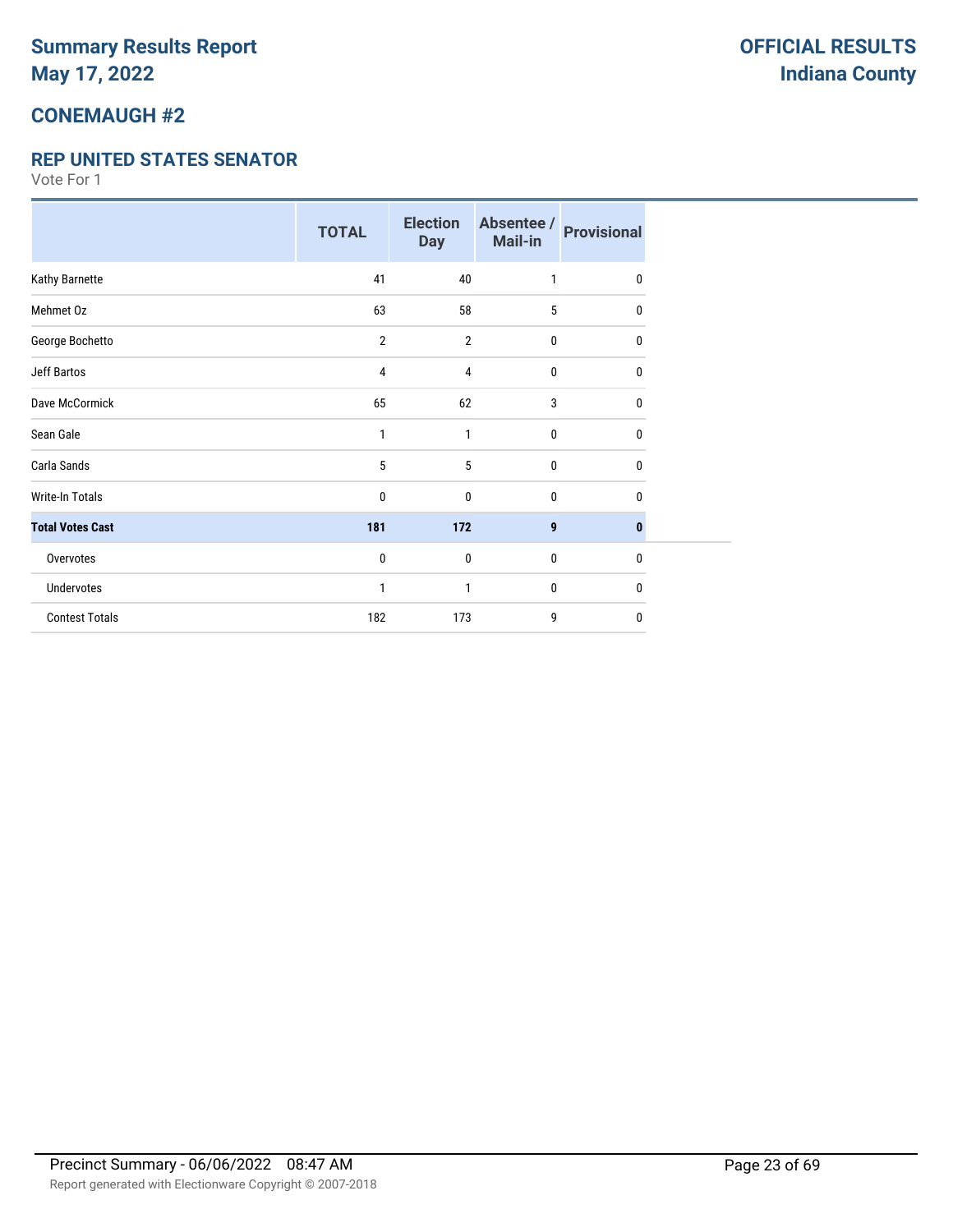### **CONEMAUGH #3**

#### **REP UNITED STATES SENATOR**

|                         | <b>TOTAL</b> | <b>Election</b><br><b>Day</b> | Absentee /<br>Mail-in | <b>Provisional</b> |
|-------------------------|--------------|-------------------------------|-----------------------|--------------------|
| Kathy Barnette          | 18           | 17                            | 1                     | 0                  |
| Mehmet Oz               | 31           | 30                            | 1                     | 0                  |
| George Bochetto         | 0            | $\bf{0}$                      | $\bf{0}$              | 0                  |
| Jeff Bartos             | 1            | $\mathbf 0$                   | 1                     | 0                  |
| Dave McCormick          | 28           | 25                            | 3                     | $\mathbf{0}$       |
| Sean Gale               | 0            | $\mathbf 0$                   | $\bf{0}$              | 0                  |
| Carla Sands             | 4            | 4                             | $\bf{0}$              | 0                  |
| Write-In Totals         | 0            | $\mathbf 0$                   | $\bf{0}$              | 0                  |
| <b>Total Votes Cast</b> | 82           | 76                            | $6\phantom{1}6$       | $\bf{0}$           |
| Overvotes               | 0            | $\boldsymbol{0}$              | $\bf{0}$              | $\mathbf{0}$       |
| Undervotes              | 0            | 0                             | $\bf{0}$              | 0                  |
| <b>Contest Totals</b>   | 82           | 76                            | 6                     | $\mathbf 0$        |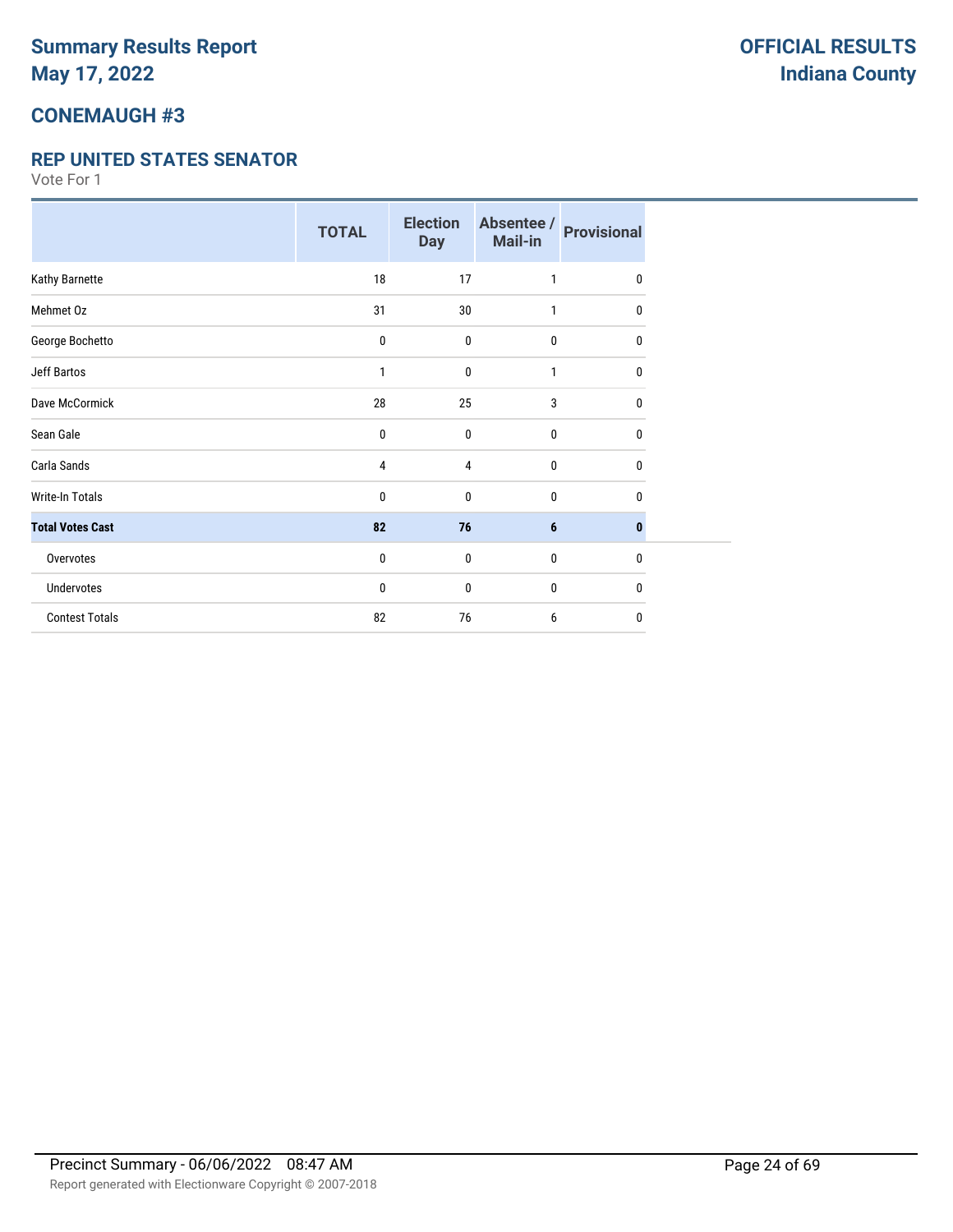# **CREEKSIDE**

#### **REP UNITED STATES SENATOR**

|                         | <b>TOTAL</b> | <b>Election</b><br><b>Day</b> | Absentee /<br>Mail-in | <b>Provisional</b> |
|-------------------------|--------------|-------------------------------|-----------------------|--------------------|
| Kathy Barnette          | 7            | 5                             | $\overline{2}$        | 0                  |
| Mehmet Oz               | 6            | 5                             | 1                     | $\mathbf{0}$       |
| George Bochetto         | 0            | $\mathbf 0$                   | $\bf{0}$              | 0                  |
| <b>Jeff Bartos</b>      | 0            | $\mathbf 0$                   | $\bf{0}$              | 0                  |
| Dave McCormick          | 13           | 12                            | 1                     | 0                  |
| Sean Gale               | 0            | $\mathbf 0$                   | $\mathbf{0}$          | $\mathbf{0}$       |
| Carla Sands             | 1            | 1                             | $\bf{0}$              | 0                  |
| <b>Write-In Totals</b>  | 0            | $\mathbf 0$                   | $\bf{0}$              | $\Omega$           |
| <b>Total Votes Cast</b> | 27           | 23                            | 4                     | $\bf{0}$           |
| Overvotes               | 0            | $\mathbf 0$                   | $\bf{0}$              | $\mathbf{0}$       |
| Undervotes              | 0            | $\mathbf 0$                   | $\bf{0}$              | 0                  |
| <b>Contest Totals</b>   | 27           | 23                            | 4                     | 0                  |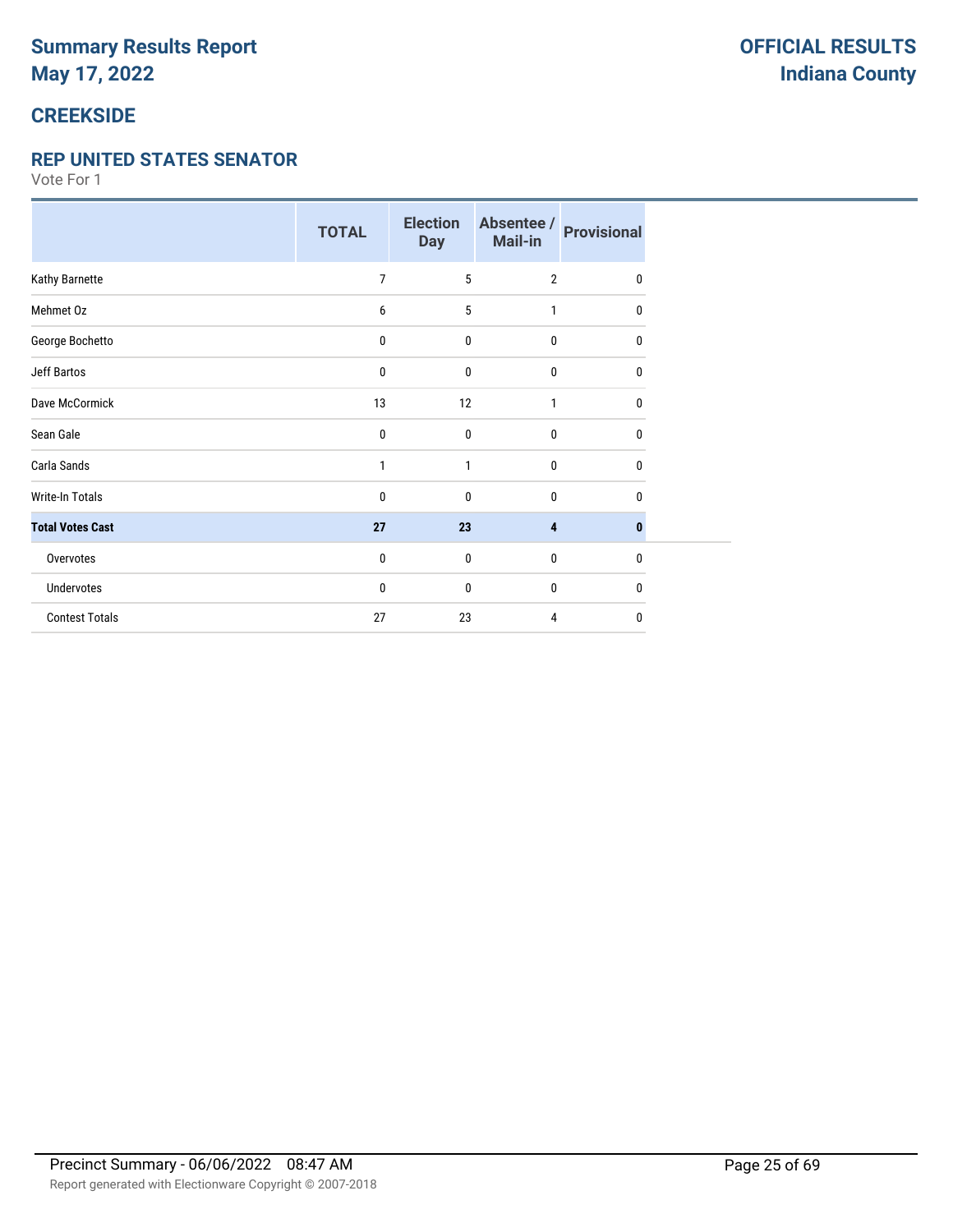### **ERNEST**

#### **REP UNITED STATES SENATOR**

|                         | <b>TOTAL</b> | <b>Election</b><br><b>Day</b> | Absentee /<br>Mail-in | <b>Provisional</b> |
|-------------------------|--------------|-------------------------------|-----------------------|--------------------|
| Kathy Barnette          | 8            | 8                             | $\mathbf 0$           | $\mathbf{0}$       |
| Mehmet Oz               | 15           | 13                            | $\overline{2}$        | 0                  |
| George Bochetto         | 1            | 1                             | $\pmb{0}$             | $\mathbf{0}$       |
| Jeff Bartos             | 1            | 0                             | 1                     | 0                  |
| Dave McCormick          | 15           | 15                            | $\bf{0}$              | 0                  |
| Sean Gale               | 0            | $\mathbf 0$                   | $\mathbf{0}$          | 0                  |
| Carla Sands             | 0            | $\mathbf 0$                   | $\bf{0}$              | 0                  |
| Write-In Totals         | 0            | 0                             | 0                     | 0                  |
| <b>Total Votes Cast</b> | 40           | 37                            | 3                     | $\bf{0}$           |
| Overvotes               | 0            | $\mathbf 0$                   | $\bf{0}$              | $\mathbf{0}$       |
| <b>Undervotes</b>       | 0            | 0                             | 0                     | 0                  |
| <b>Contest Totals</b>   | 40           | 37                            | 3                     | $\mathbf{0}$       |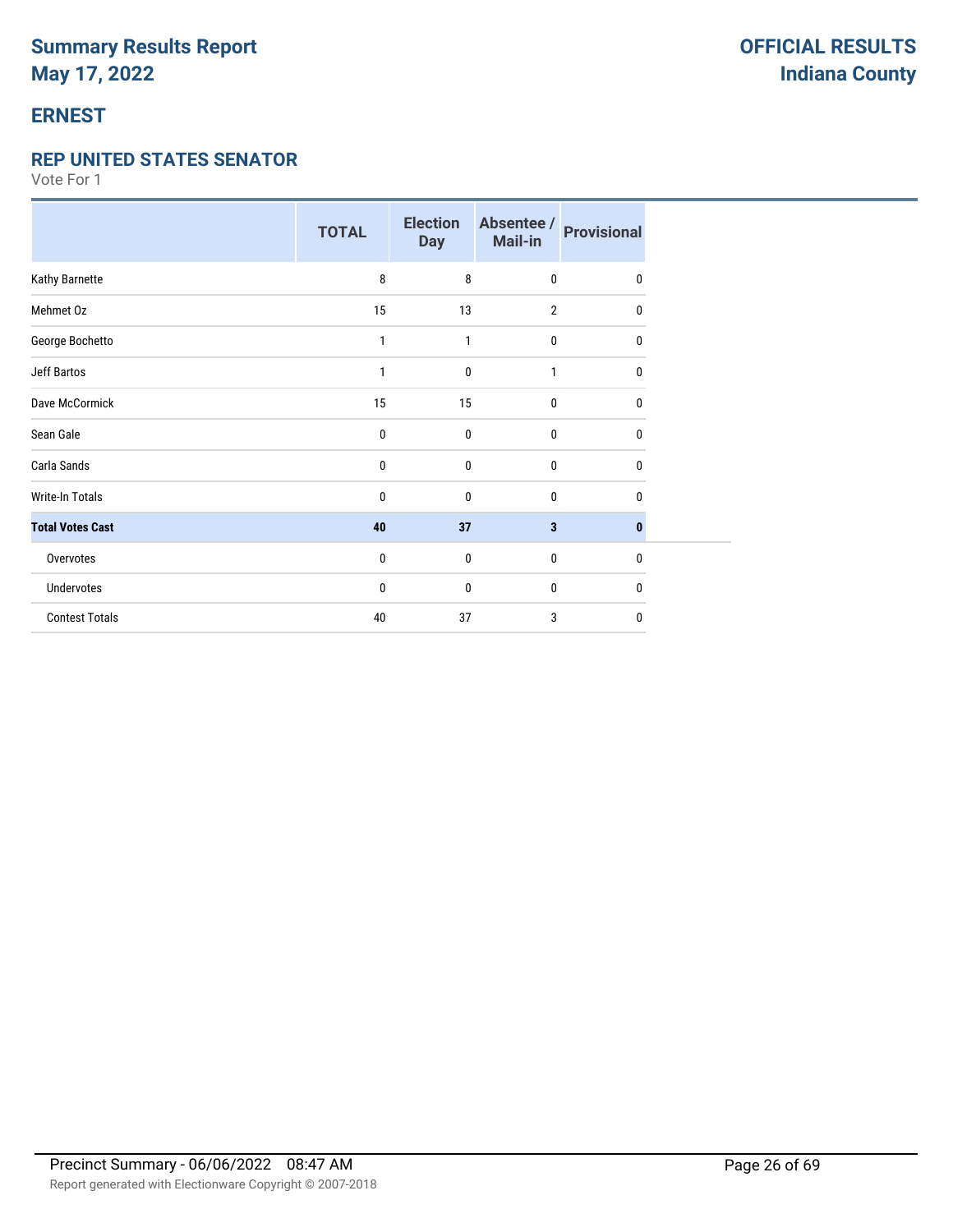### **GLEN CAMPBELL**

#### **REP UNITED STATES SENATOR**

|                         | <b>TOTAL</b> | <b>Election</b><br><b>Day</b> | Absentee /<br>Mail-in | <b>Provisional</b> |
|-------------------------|--------------|-------------------------------|-----------------------|--------------------|
| Kathy Barnette          | 8            | 8                             | $\mathbf{0}$          | $\mathbf{0}$       |
| Mehmet Oz               | 9            | $\overline{7}$                | $\overline{2}$        | $\mathbf 0$        |
| George Bochetto         | 0            | $\mathbf 0$                   | 0                     | 0                  |
| Jeff Bartos             | 1            | 1                             | 0                     | $\mathbf{0}$       |
| Dave McCormick          | 11           | 11                            | $\mathbf{0}$          | $\mathbf{0}$       |
| Sean Gale               | 0            | 0                             | $\mathbf{0}$          | $\mathbf 0$        |
| Carla Sands             | 1            | 1                             | $\mathbf{0}$          | 0                  |
| <b>Write-In Totals</b>  | 0            | $\mathbf 0$                   | 0                     | 0                  |
| <b>Total Votes Cast</b> | 30           | 28                            | $\overline{2}$        | 0                  |
| Overvotes               | 0            | $\mathbf 0$                   | $\mathbf{0}$          | $\mathbf{0}$       |
| Undervotes              | 0            | 0                             | 0                     | $\mathbf 0$        |
| <b>Contest Totals</b>   | 30           | 28                            | $\overline{2}$        | $\mathbf{0}$       |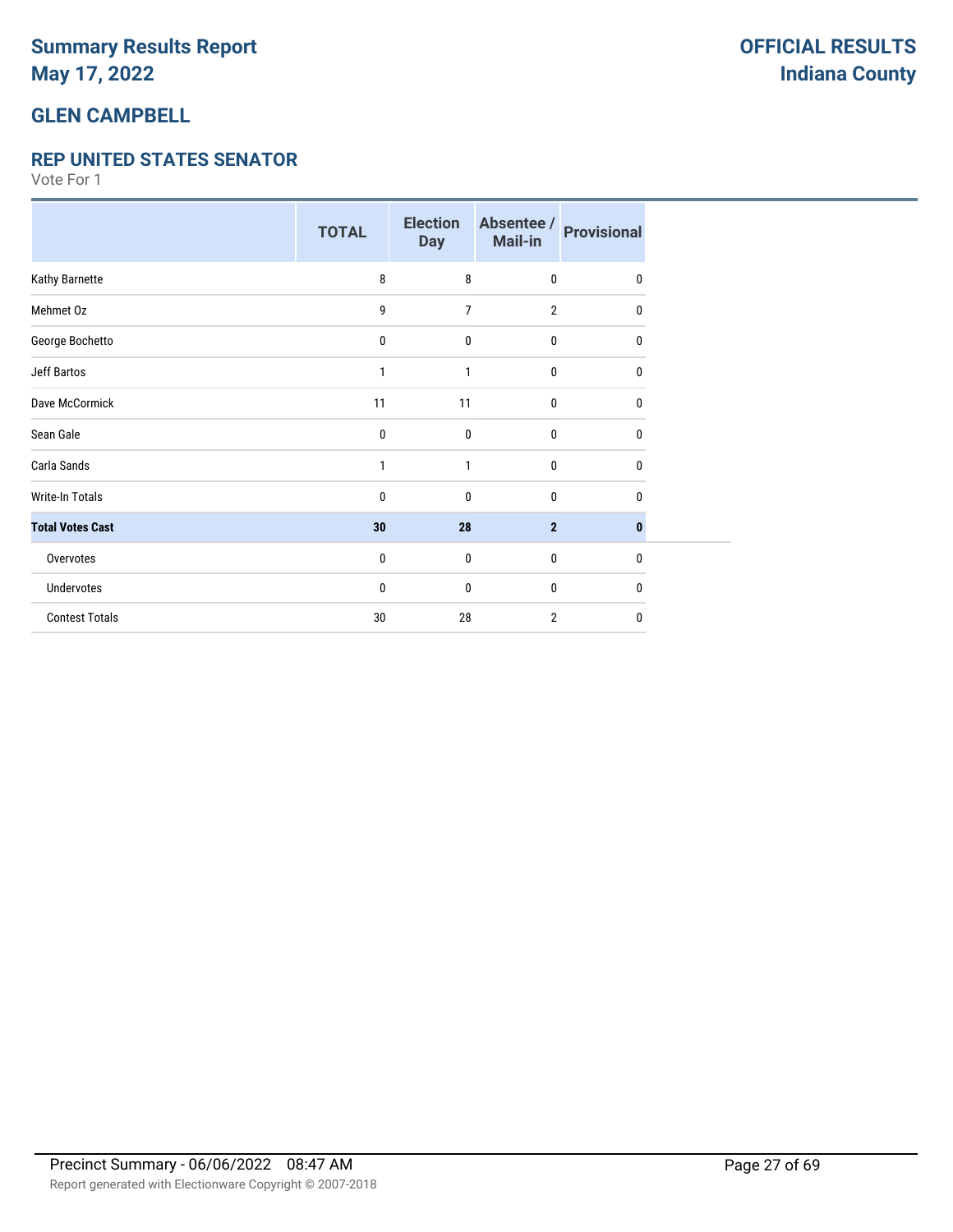# **GRANT**

#### **REP UNITED STATES SENATOR**

|                         | <b>TOTAL</b>   | <b>Election</b><br><b>Day</b> | Absentee /<br>Mail-in | <b>Provisional</b> |
|-------------------------|----------------|-------------------------------|-----------------------|--------------------|
| Kathy Barnette          | 28             | 27                            | 1                     | $\mathbf 0$        |
| Mehmet Oz               | 29             | 28                            | 1                     | 0                  |
| George Bochetto         | $\overline{2}$ | 1                             | $\mathbf{1}$          | 0                  |
| <b>Jeff Bartos</b>      | 11             | 10                            | 1                     | 0                  |
| Dave McCormick          | 42             | 38                            | 4                     | $\mathbf{0}$       |
| Sean Gale               | 1              | 1                             | 0                     | 0                  |
| Carla Sands             | 6              | 4                             | $\overline{2}$        | 0                  |
| Write-In Totals         | 0              | 0                             | 0                     | 0                  |
| <b>Total Votes Cast</b> | 119            | 109                           | 10                    | $\bf{0}$           |
| Overvotes               | 1              | 1                             | 0                     | 0                  |
| Undervotes              | 4              | 4                             | 0                     | 0                  |
| <b>Contest Totals</b>   | 124            | 114                           | 10                    | 0                  |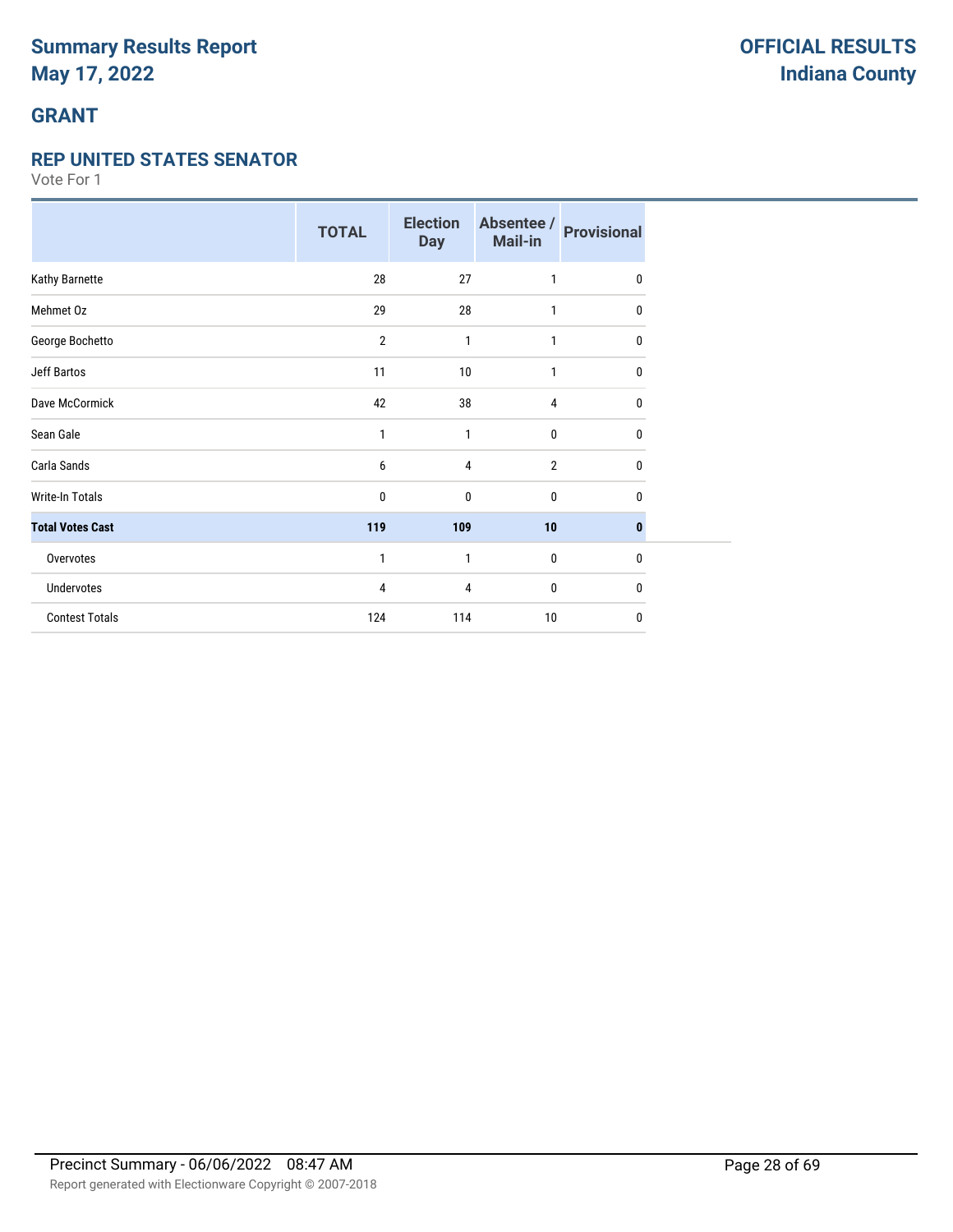# **GREEN #1**

#### **REP UNITED STATES SENATOR**

|                         | <b>TOTAL</b>   | <b>Election</b><br><b>Day</b> | Absentee /<br>Mail-in | <b>Provisional</b> |
|-------------------------|----------------|-------------------------------|-----------------------|--------------------|
| Kathy Barnette          | 79             | 77                            | $\overline{2}$        | $\mathbf{0}$       |
| Mehmet Oz               | 75             | 71                            | 4                     | 0                  |
| George Bochetto         | 0              | $\mathbf 0$                   | 0                     | 0                  |
| <b>Jeff Bartos</b>      | 8              | 5                             | 3                     | 0                  |
| Dave McCormick          | 87             | 82                            | 5                     | 0                  |
| Sean Gale               | $\overline{2}$ | $\overline{2}$                | 0                     | 0                  |
| Carla Sands             | 10             | 8                             | $\overline{2}$        | 0                  |
| <b>Write-In Totals</b>  | 1              | $\mathbf 0$                   | $\mathbf{1}$          | 0                  |
| <b>Total Votes Cast</b> | 262            | 245                           | 17                    | $\bf{0}$           |
| Overvotes               | $\mathbf{0}$   | $\mathbf 0$                   | 0                     | $\mathbf{0}$       |
| Undervotes              | 0              | $\mathbf 0$                   | 0                     | $\mathbf{0}$       |
| <b>Contest Totals</b>   | 262            | 245                           | 17                    | 0                  |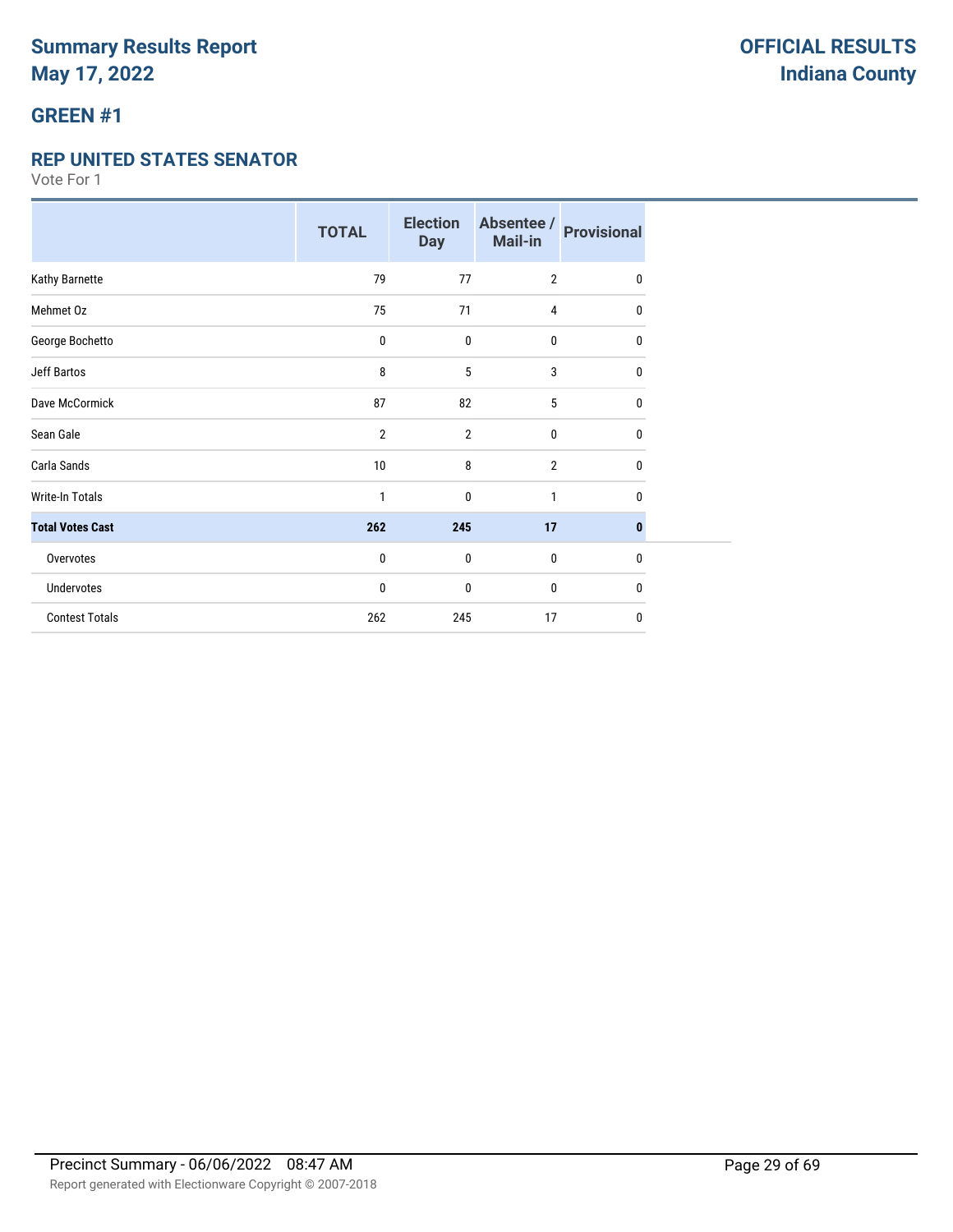# **GREEN #2**

#### **REP UNITED STATES SENATOR**

|                         | <b>TOTAL</b>   | <b>Election</b><br><b>Day</b> | Absentee /<br>Mail-in | <b>Provisional</b> |
|-------------------------|----------------|-------------------------------|-----------------------|--------------------|
| Kathy Barnette          | 62             | 59                            | 3                     | 0                  |
| Mehmet Oz               | 79             | 75                            | 4                     | 0                  |
| George Bochetto         | 6              | 5                             | $\mathbf{1}$          | 0                  |
| <b>Jeff Bartos</b>      | 3              | $\overline{2}$                | 1                     | 0                  |
| Dave McCormick          | 64             | 59                            | 5                     | $\mathbf{0}$       |
| Sean Gale               | 3              | 3                             | $\mathbf{0}$          | $\mathbf{0}$       |
| Carla Sands             | $\overline{7}$ | 5                             | $\overline{2}$        | $\mathbf{0}$       |
| Write-In Totals         | 1              | 1                             | 0                     | 0                  |
| <b>Total Votes Cast</b> | 225            | 209                           | 16                    | $\bf{0}$           |
| Overvotes               | 1              | 1                             | $\bf{0}$              | $\mathbf{0}$       |
| Undervotes              | 3              | 2                             | 1                     | $\mathbf{0}$       |
| <b>Contest Totals</b>   | 229            | 212                           | 17                    | $\mathbf{0}$       |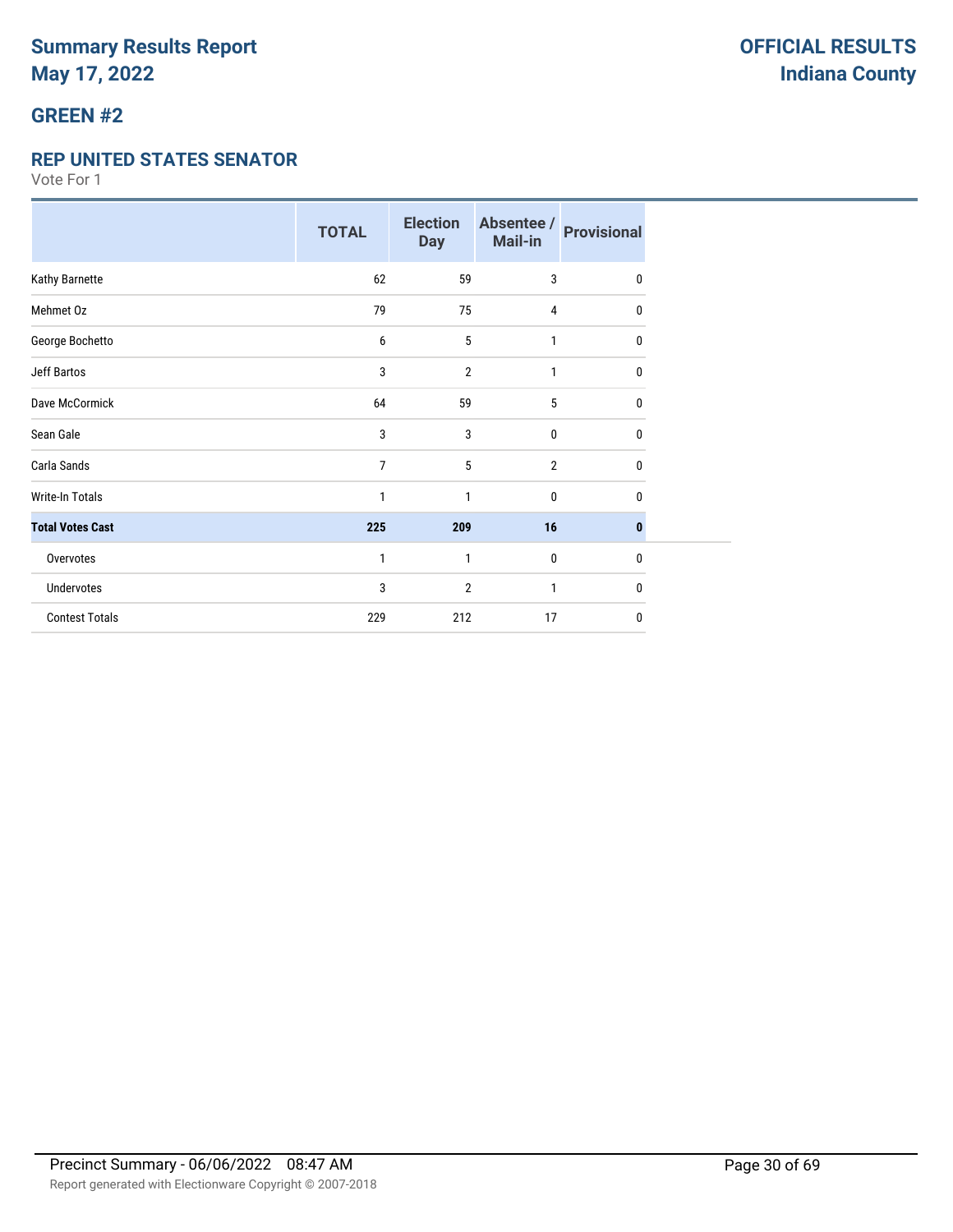# **GREEN #3**

#### **REP UNITED STATES SENATOR**

|                         | <b>TOTAL</b> | <b>Election</b><br><b>Day</b> | Absentee /<br>Mail-in | <b>Provisional</b> |
|-------------------------|--------------|-------------------------------|-----------------------|--------------------|
| Kathy Barnette          | 27           | 22                            | 5                     | $\mathbf{0}$       |
| Mehmet Oz               | 18           | 15                            | 3                     | 0                  |
| George Bochetto         | 0            | $\mathbf 0$                   | $\bf{0}$              | 0                  |
| <b>Jeff Bartos</b>      | 4            | 4                             | $\mathbf 0$           | 0                  |
| Dave McCormick          | 33           | 33                            | $\mathbf{0}$          | 0                  |
| Sean Gale               | 0            | $\mathbf{0}$                  | $\mathbf{0}$          | 0                  |
| Carla Sands             | 3            | $\overline{2}$                | $\mathbf{1}$          | 0                  |
| <b>Write-In Totals</b>  | 0            | $\mathbf{0}$                  | $\mathbf 0$           | 0                  |
| <b>Total Votes Cast</b> | 85           | 76                            | 9                     | $\bf{0}$           |
| Overvotes               | 0            | $\mathbf 0$                   | $\mathbf 0$           | $\mathbf{0}$       |
| Undervotes              | 0            | $\mathbf{0}$                  | $\mathbf 0$           | 0                  |
| <b>Contest Totals</b>   | 85           | 76                            | 9                     | 0                  |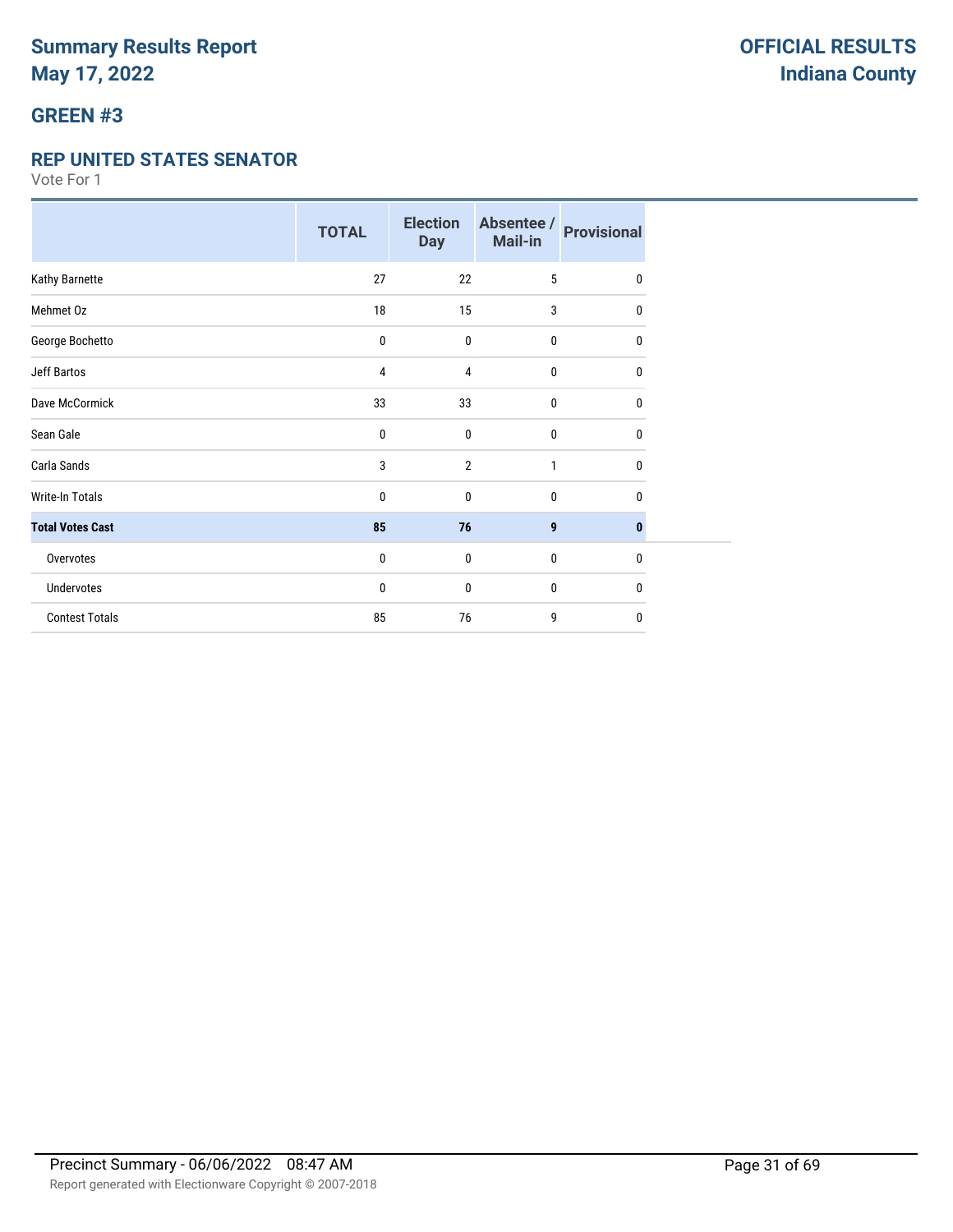## **HOMER CITY #1**

#### **REP UNITED STATES SENATOR**

|                         | <b>TOTAL</b> | <b>Election</b><br><b>Day</b> | Absentee /<br>Mail-in | <b>Provisional</b> |
|-------------------------|--------------|-------------------------------|-----------------------|--------------------|
| Kathy Barnette          | 23           | 23                            | 0                     | $\mathbf{0}$       |
| Mehmet Oz               | 36           | 32                            | $\overline{4}$        | 0                  |
| George Bochetto         | $\pmb{0}$    | $\mathbf 0$                   | 0                     | 0                  |
| <b>Jeff Bartos</b>      | 4            | 4                             | 0                     | 0                  |
| Dave McCormick          | 32           | 30                            | $\overline{2}$        | 0                  |
| Sean Gale               | 1            | 1                             | 0                     | $\mathbf{0}$       |
| Carla Sands             | 9            | 8                             | $\mathbf{1}$          | 0                  |
| <b>Write-In Totals</b>  | 3            | 3                             | 0                     | $\mathbf{0}$       |
| <b>Total Votes Cast</b> | 108          | 101                           | $\overline{7}$        | $\bf{0}$           |
| Overvotes               | 1            | 1                             | 0                     | $\mathbf{0}$       |
| <b>Undervotes</b>       | 4            | 4                             | 0                     | $\mathbf{0}$       |
| <b>Contest Totals</b>   | 113          | 106                           | $\overline{7}$        | 0                  |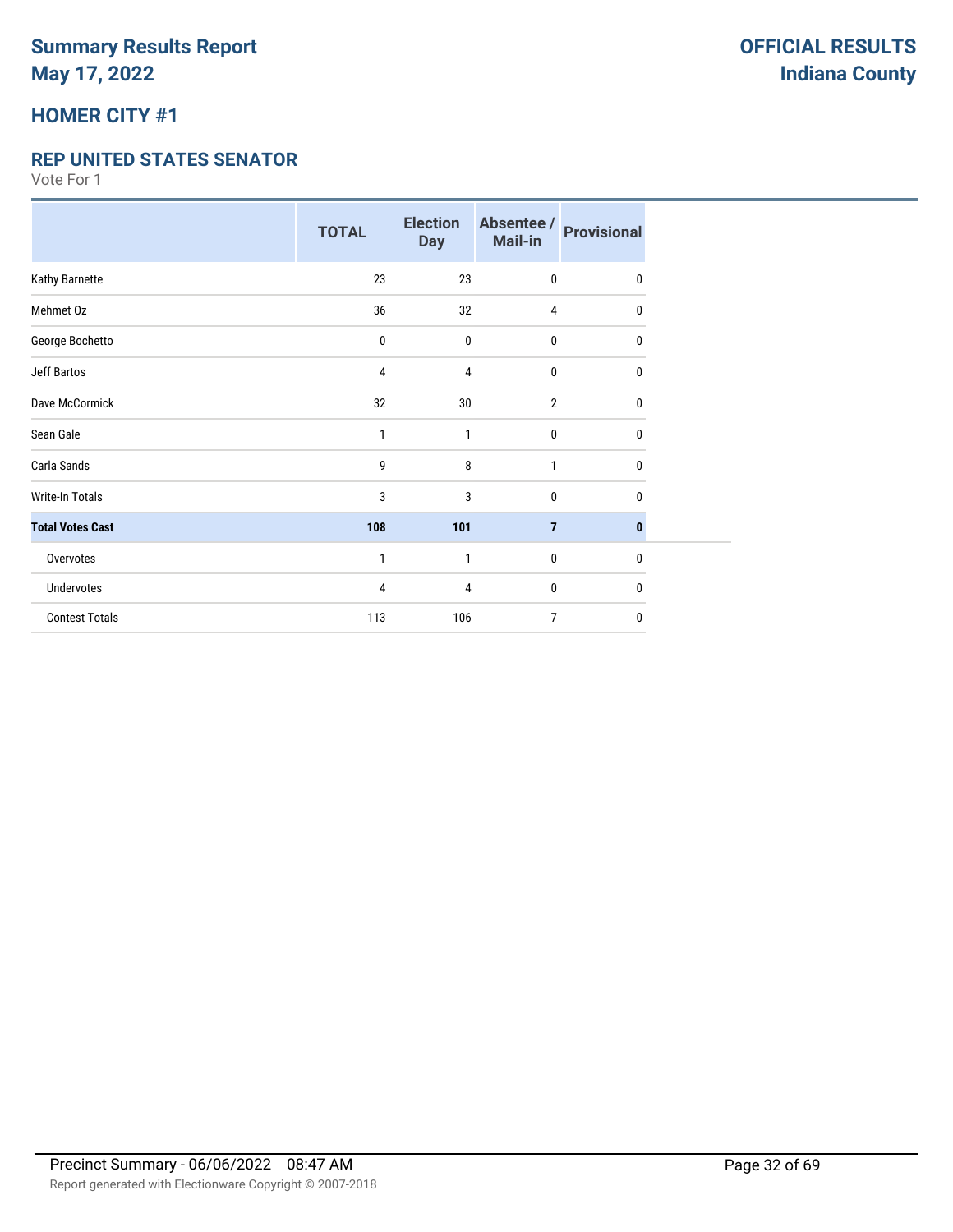## **HOMER CITY #2**

#### **REP UNITED STATES SENATOR**

|                         | <b>TOTAL</b> | <b>Election</b><br><b>Day</b> | Absentee /<br>Mail-in | <b>Provisional</b> |
|-------------------------|--------------|-------------------------------|-----------------------|--------------------|
| Kathy Barnette          | 23           | 23                            | $\mathbf 0$           | $\mathbf{0}$       |
| Mehmet Oz               | 26           | 25                            | 1                     | $\mathbf{0}$       |
| George Bochetto         | 0            | $\mathbf 0$                   | $\bf{0}$              | 0                  |
| <b>Jeff Bartos</b>      | 1            | 1                             | $\bf{0}$              | 0                  |
| Dave McCormick          | 20           | 18                            | $\overline{2}$        | 0                  |
| Sean Gale               | 1            | 1                             | $\mathbf{0}$          | 0                  |
| Carla Sands             | 3            | $\overline{2}$                | $\mathbf{1}$          | 0                  |
| <b>Write-In Totals</b>  | 0            | $\mathbf 0$                   | $\bf{0}$              | 0                  |
| <b>Total Votes Cast</b> | 74           | 70                            | 4                     | $\bf{0}$           |
| Overvotes               | 0            | $\mathbf 0$                   | $\bf{0}$              | $\mathbf{0}$       |
| Undervotes              | 0            | $\mathbf 0$                   | $\bf{0}$              | 0                  |
| <b>Contest Totals</b>   | 74           | 70                            | 4                     | 0                  |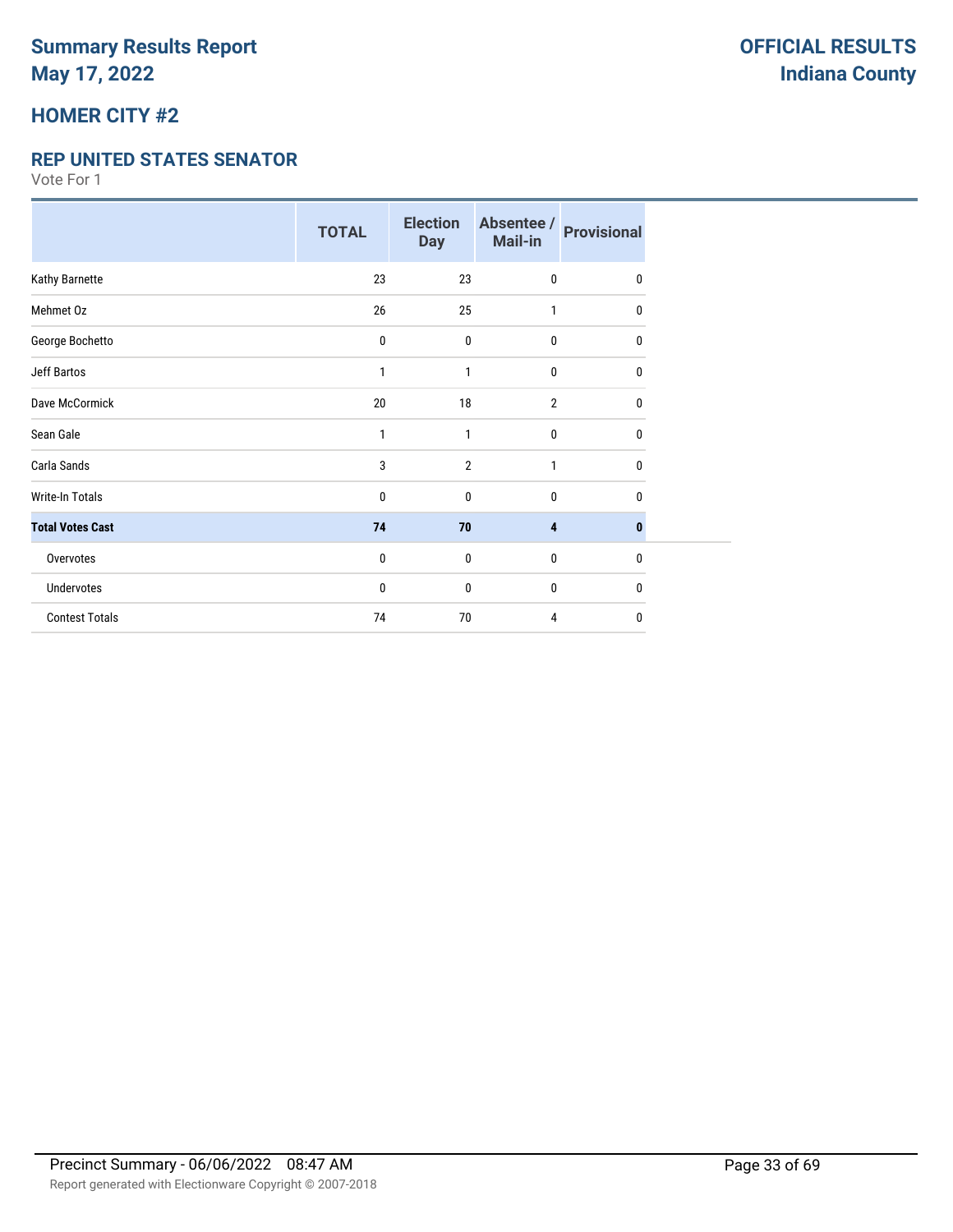## **INDIANA #1**

#### **REP UNITED STATES SENATOR**

|                         | <b>TOTAL</b> | <b>Election</b><br><b>Day</b> | Absentee /<br>Mail-in | <b>Provisional</b> |
|-------------------------|--------------|-------------------------------|-----------------------|--------------------|
| Kathy Barnette          | 35           | 32                            | 3                     | $\mathbf{0}$       |
| Mehmet Oz               | 44           | 38                            | 6                     | 0                  |
| George Bochetto         | $\pmb{0}$    | 0                             | 0                     | 0                  |
| <b>Jeff Bartos</b>      | 8            | 8                             | 0                     | 0                  |
| Dave McCormick          | 66           | 52                            | 14                    | $\mathbf{0}$       |
| Sean Gale               | 1            | 1                             | 0                     | 0                  |
| Carla Sands             | 5            | 3                             | $\overline{2}$        | 0                  |
| Write-In Totals         | 3            | 2                             | 1                     | 0                  |
| <b>Total Votes Cast</b> | 162          | 136                           | 26                    | 0                  |
| Overvotes               | $\pmb{0}$    | $\pmb{0}$                     | 0                     | 0                  |
| Undervotes              | 4            | 3                             | 1                     | 0                  |
| <b>Contest Totals</b>   | 166          | 139                           | 27                    | $\mathbf{0}$       |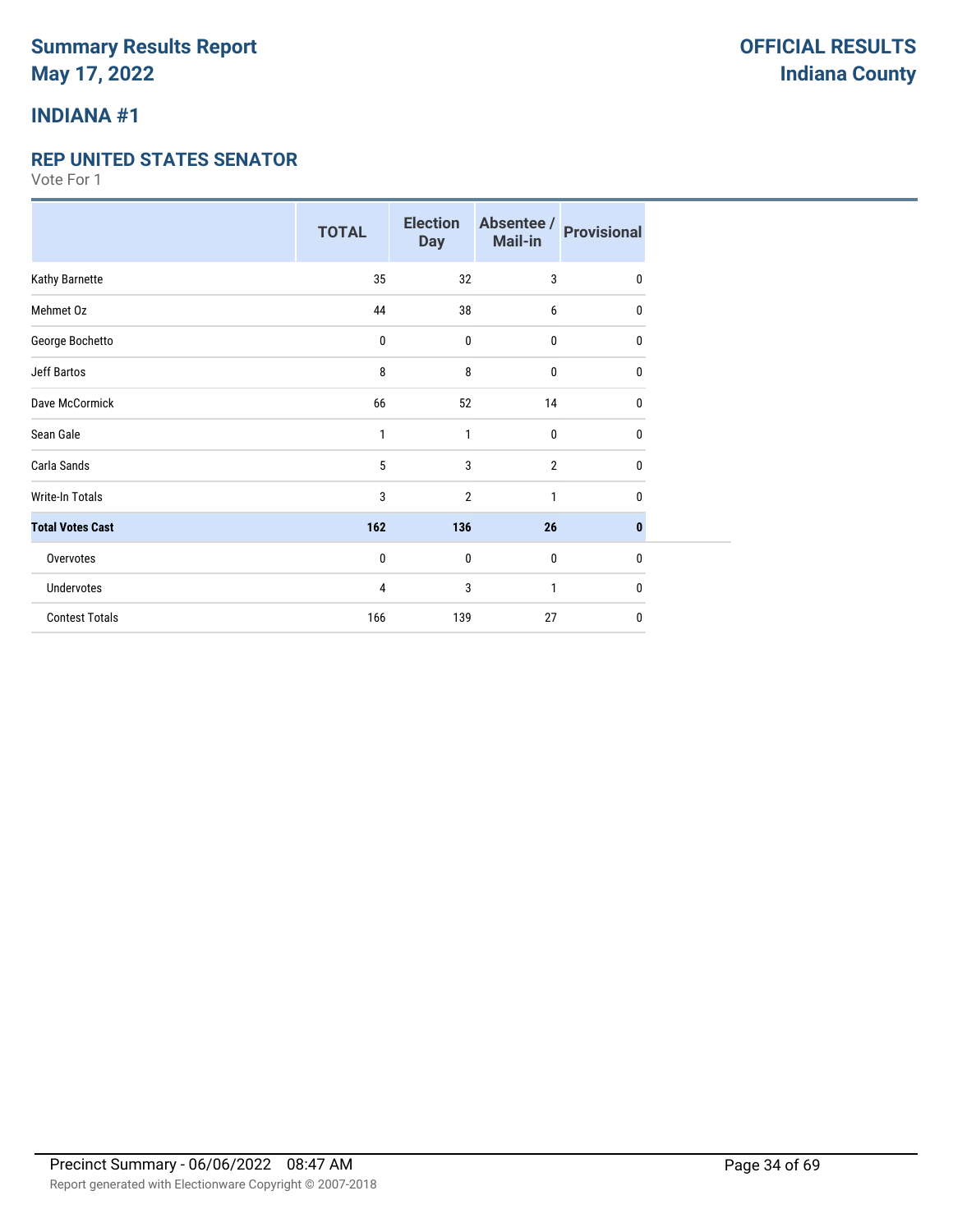## **INDIANA #2/1**

#### **REP UNITED STATES SENATOR**

|                         | <b>TOTAL</b>   | <b>Election</b><br><b>Day</b> | Absentee /<br>Mail-in | <b>Provisional</b> |
|-------------------------|----------------|-------------------------------|-----------------------|--------------------|
| Kathy Barnette          | 23             | 23                            | 0                     | 0                  |
| Mehmet Oz               | 24             | 22                            | $\overline{2}$        | 0                  |
| George Bochetto         | $\overline{2}$ | $\mathbf{1}$                  | 1                     | 0                  |
| <b>Jeff Bartos</b>      | 5              | 3                             | $\overline{2}$        | 0                  |
| Dave McCormick          | 19             | 17                            | $\overline{2}$        | 0                  |
| Sean Gale               | 0              | $\mathbf{0}$                  | 0                     | 0                  |
| Carla Sands             | $\overline{2}$ | $\overline{2}$                | 0                     | 0                  |
| <b>Write-In Totals</b>  | 1              | $\mathbf{1}$                  | 0                     | 0                  |
| <b>Total Votes Cast</b> | 76             | 69                            | $\overline{7}$        | 0                  |
| Overvotes               | $\mathbf 0$    | $\mathbf 0$                   | 0                     | 0                  |
| Undervotes              | 1              | $\mathbf{0}$                  | 1                     | 0                  |
| <b>Contest Totals</b>   | 77             | 69                            | 8                     | 0                  |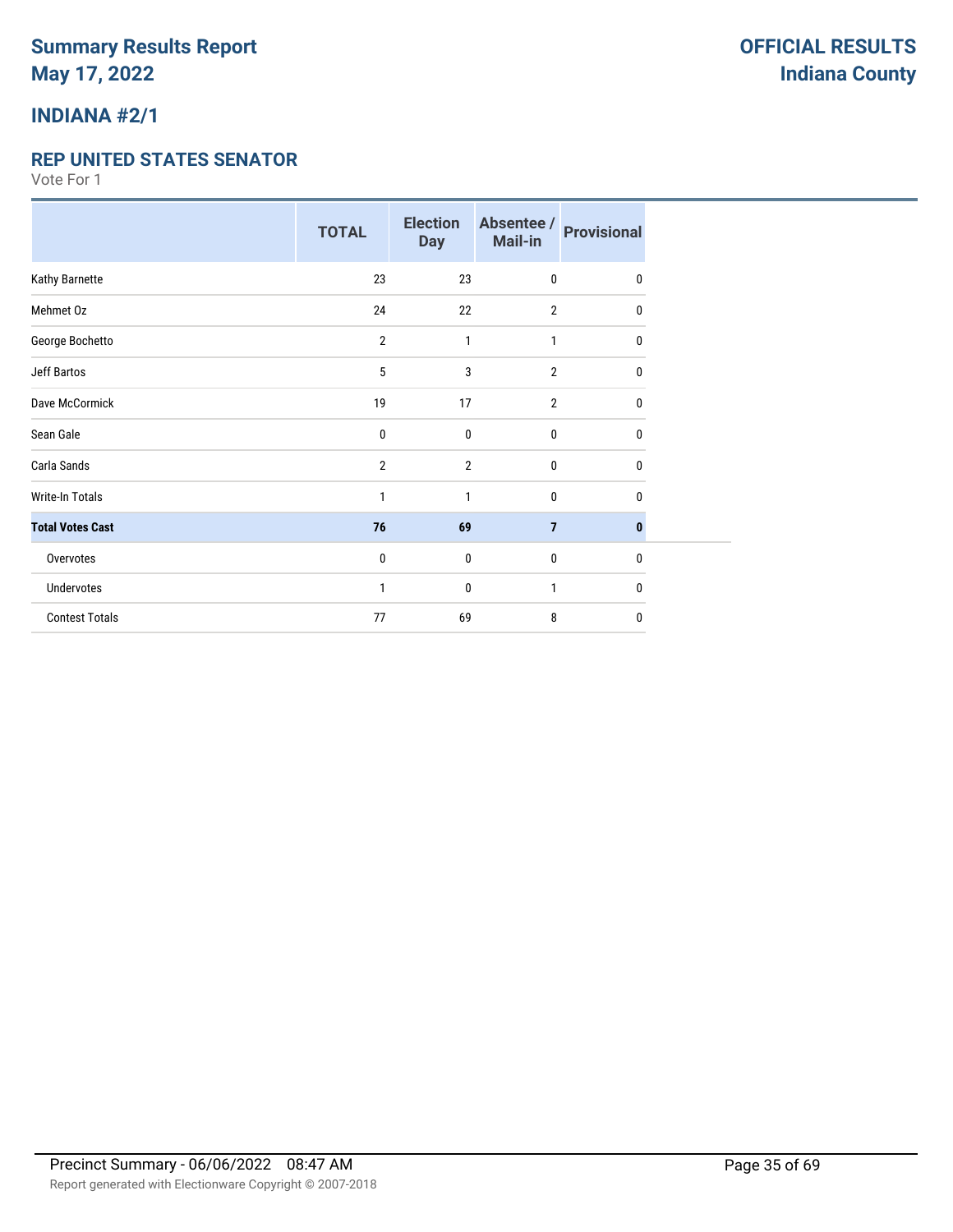## **INDIANA #2/2**

#### **REP UNITED STATES SENATOR**

|                         | <b>TOTAL</b> | <b>Election</b><br><b>Day</b> | Absentee /<br>Mail-in | <b>Provisional</b> |
|-------------------------|--------------|-------------------------------|-----------------------|--------------------|
| Kathy Barnette          | 27           | 26                            | 1                     | 0                  |
| Mehmet Oz               | 40           | 35                            | 5                     | 0                  |
| George Bochetto         | 0            | $\bf{0}$                      | 0                     | $\mathbf{0}$       |
| Jeff Bartos             | 1            | 1                             | 0                     | 0                  |
| Dave McCormick          | 57           | 54                            | 3                     | 0                  |
| Sean Gale               | 1            | 1                             | $\mathbf{0}$          | 0                  |
| Carla Sands             | 14           | 10                            | $\overline{4}$        | $\mathbf{0}$       |
| <b>Write-In Totals</b>  | 1            | 1                             | $\mathbf{0}$          | 0                  |
| <b>Total Votes Cast</b> | 141          | 128                           | 13                    | $\bf{0}$           |
| Overvotes               | 0            | $\bf{0}$                      | $\mathbf{0}$          | $\mathbf{0}$       |
| <b>Undervotes</b>       | 1            | 1                             | 0                     | 0                  |
| <b>Contest Totals</b>   | 142          | 129                           | 13                    | 0                  |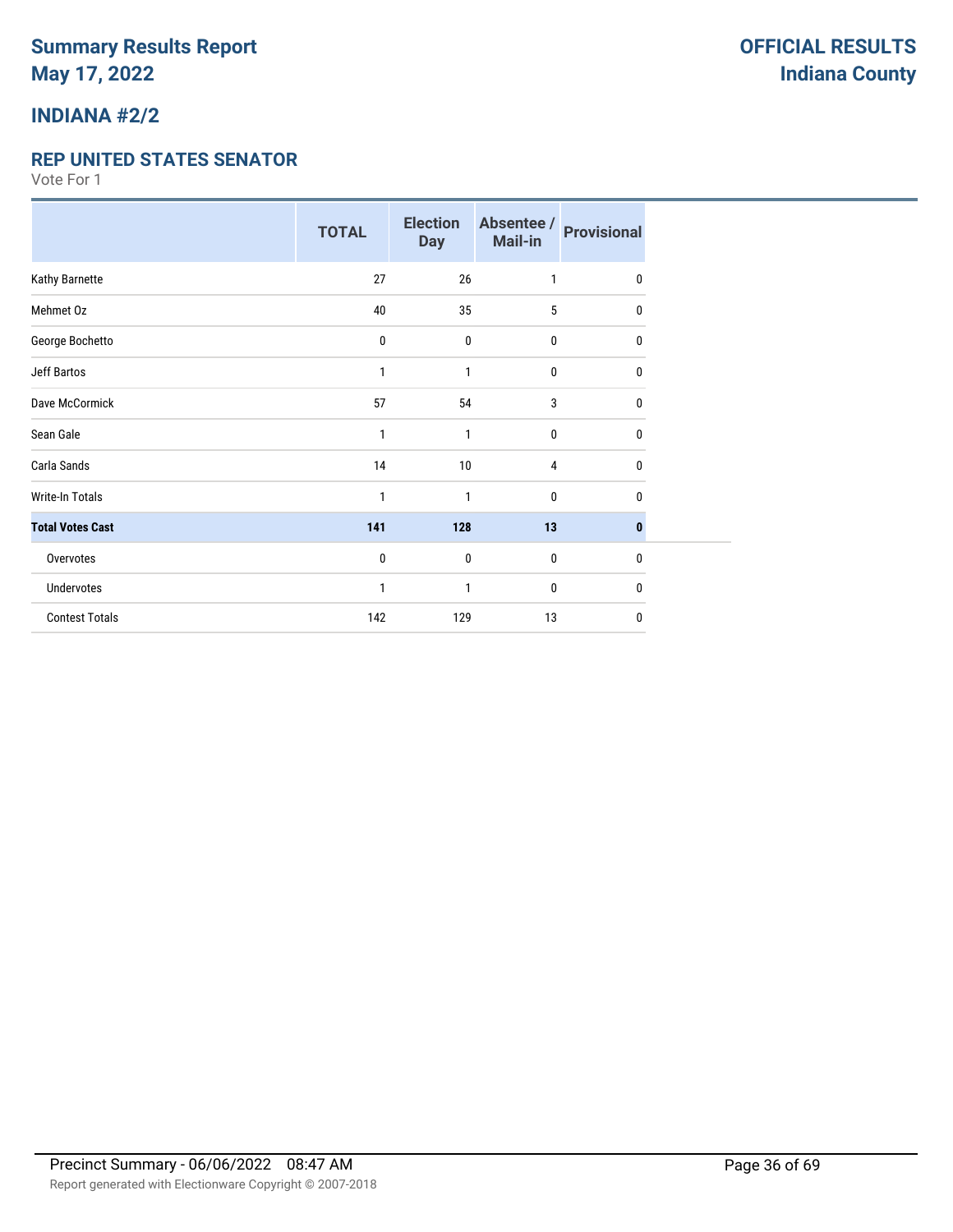## **INDIANA #3/1**

#### **REP UNITED STATES SENATOR**

|                         | <b>TOTAL</b>   | <b>Election</b><br><b>Day</b> | Absentee /<br>Mail-in | <b>Provisional</b> |
|-------------------------|----------------|-------------------------------|-----------------------|--------------------|
| Kathy Barnette          | 3              | $\overline{2}$                | 1                     | 0                  |
| Mehmet Oz               | $\overline{2}$ | $\overline{2}$                | 0                     | 0                  |
| George Bochetto         | 0              | $\mathbf 0$                   | 0                     | 0                  |
| Jeff Bartos             | 1              | 1                             | 0                     | 0                  |
| Dave McCormick          | 6              | 6                             | 0                     | 0                  |
| Sean Gale               | 0              | $\mathbf 0$                   | 0                     | 0                  |
| Carla Sands             | 0              | $\mathbf 0$                   | 0                     | 0                  |
| <b>Write-In Totals</b>  | 0              | $\mathbf 0$                   | 0                     | 0                  |
| <b>Total Votes Cast</b> | 12             | 11                            | $\mathbf{1}$          | 0                  |
| Overvotes               | 0              | 0                             | 0                     | 0                  |
| Undervotes              | 0              | $\mathbf 0$                   | 0                     | 0                  |
| <b>Contest Totals</b>   | 12             | 11                            | 1                     | 0                  |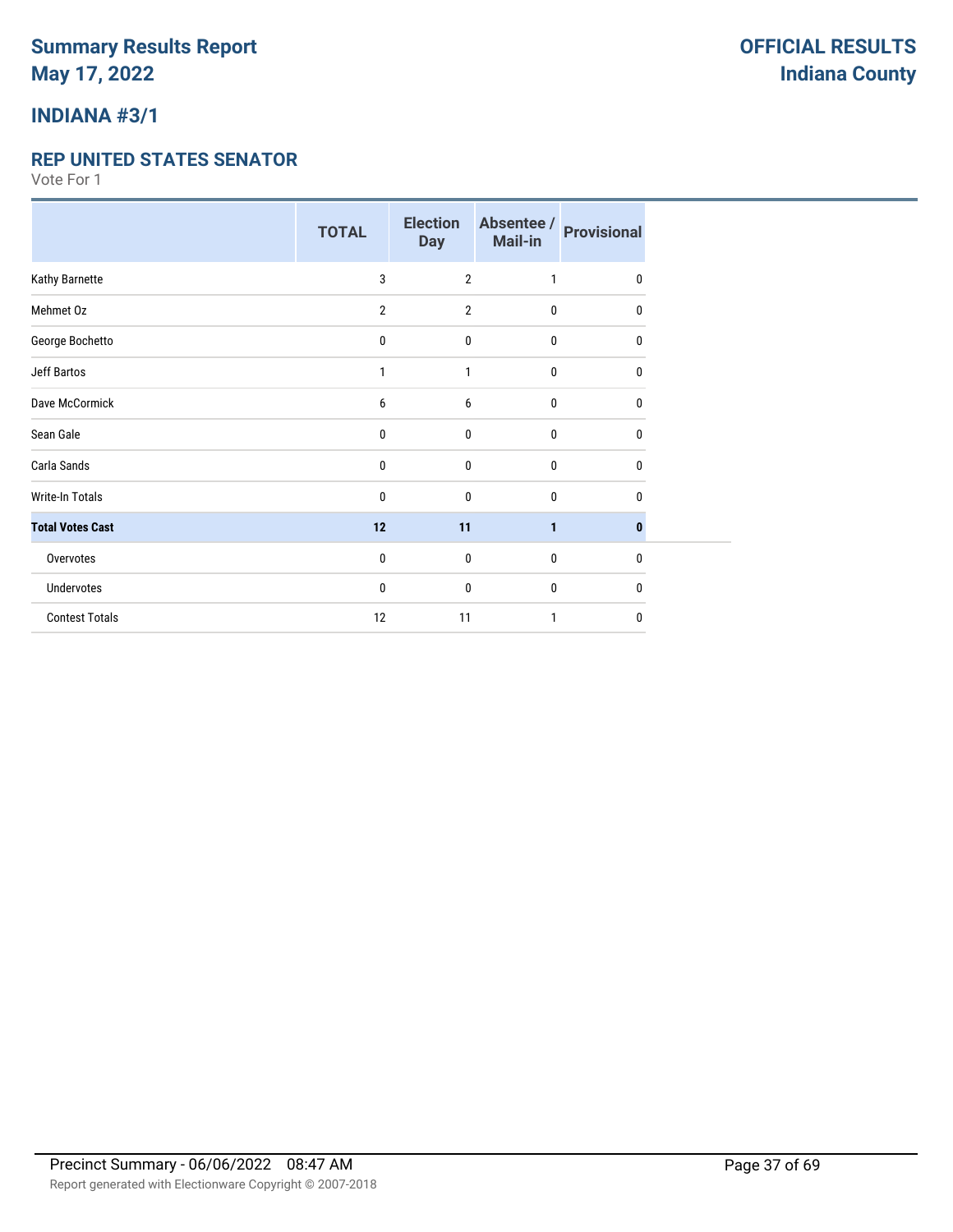### **INDIANA #3/2**

#### **REP UNITED STATES SENATOR**

|                         | <b>TOTAL</b> | <b>Election</b><br><b>Day</b> | Absentee /<br>Mail-in | <b>Provisional</b> |
|-------------------------|--------------|-------------------------------|-----------------------|--------------------|
| Kathy Barnette          | 15           | 11                            | $\overline{4}$        | 0                  |
| Mehmet Oz               | 10           | 9                             | 1                     | 0                  |
| George Bochetto         | 0            | $\bf{0}$                      | $\bf{0}$              | 0                  |
| Jeff Bartos             | 1            | $\mathbf{1}$                  | $\bf{0}$              | 0                  |
| Dave McCormick          | 21           | 16                            | 5                     | 0                  |
| Sean Gale               | 0            | $\mathbf{0}$                  | 0                     | 0                  |
| Carla Sands             | $\mathbf{1}$ | 1                             | $\bf{0}$              | 0                  |
| Write-In Totals         | 0            | 0                             | 0                     | 0                  |
| <b>Total Votes Cast</b> | 48           | 38                            | 10                    | $\bf{0}$           |
| Overvotes               | 0            | $\bf{0}$                      | $\bf{0}$              | $\mathbf{0}$       |
| <b>Undervotes</b>       | 0            | 0                             | $\bf{0}$              | 0                  |
| <b>Contest Totals</b>   | 48           | 38                            | 10                    | 0                  |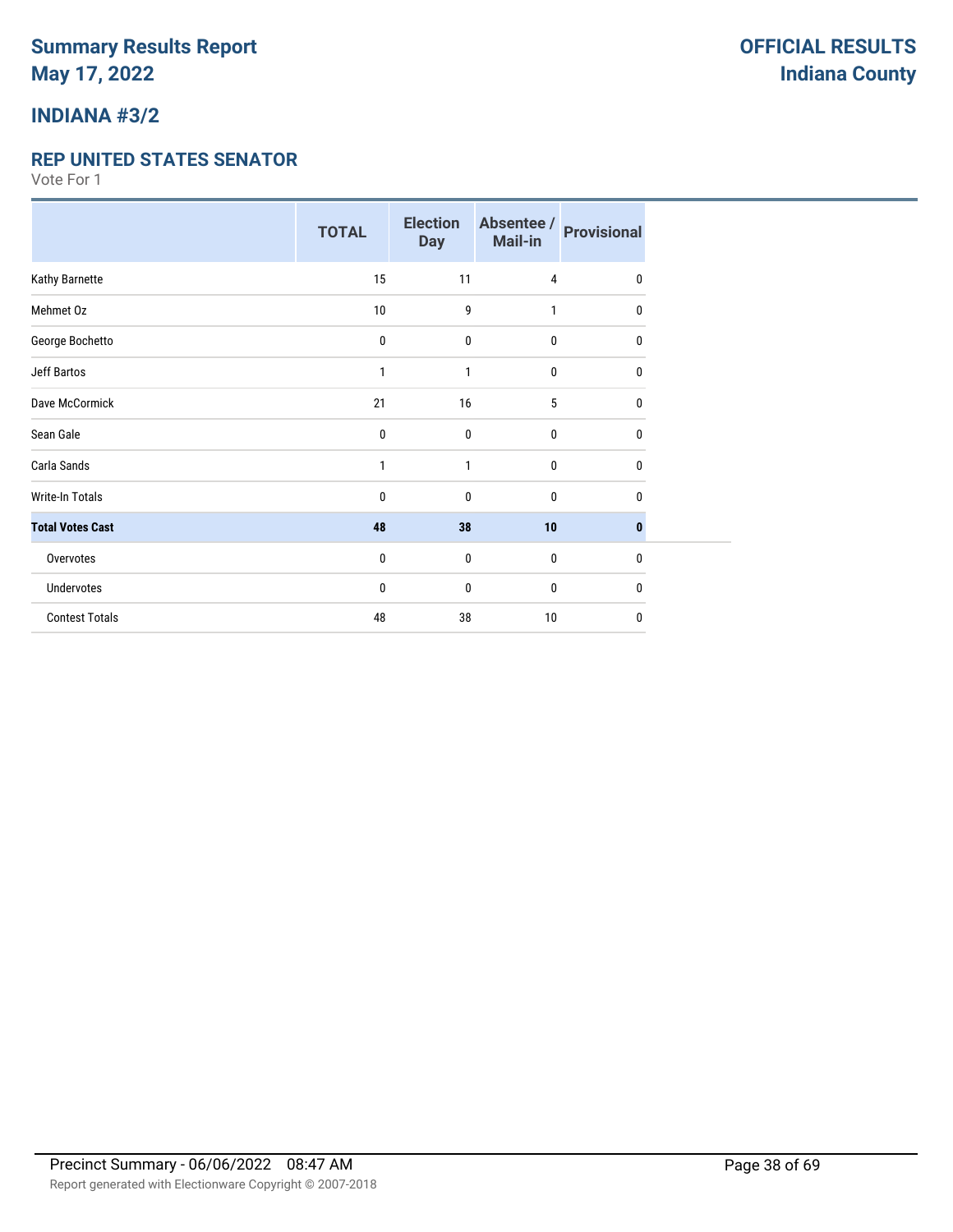## **INDIANA #3/4**

#### **REP UNITED STATES SENATOR**

|                         | <b>TOTAL</b> | <b>Election</b><br><b>Day</b> | Absentee /<br>Mail-in | <b>Provisional</b> |
|-------------------------|--------------|-------------------------------|-----------------------|--------------------|
| Kathy Barnette          | 23           | 19                            | $\overline{4}$        | 0                  |
| Mehmet Oz               | 13           | 12                            | 1                     | 0                  |
| George Bochetto         | 0            | $\bf{0}$                      | $\bf{0}$              | 0                  |
| Jeff Bartos             | 2            | $\overline{2}$                | $\bf{0}$              | 0                  |
| Dave McCormick          | 36           | 30                            | 6                     | 0                  |
| Sean Gale               | 0            | $\mathbf 0$                   | 0                     | 0                  |
| Carla Sands             | 4            | 3                             | $\mathbf{1}$          | 0                  |
| Write-In Totals         | 3            | 1                             | $\overline{2}$        | 0                  |
| <b>Total Votes Cast</b> | 81           | 67                            | 14                    | 0                  |
| Overvotes               | 0            | $\bf{0}$                      | $\bf{0}$              | $\mathbf{0}$       |
| <b>Undervotes</b>       | 2            | 1                             | 1                     | 0                  |
| <b>Contest Totals</b>   | 83           | 68                            | 15                    | $\mathbf{0}$       |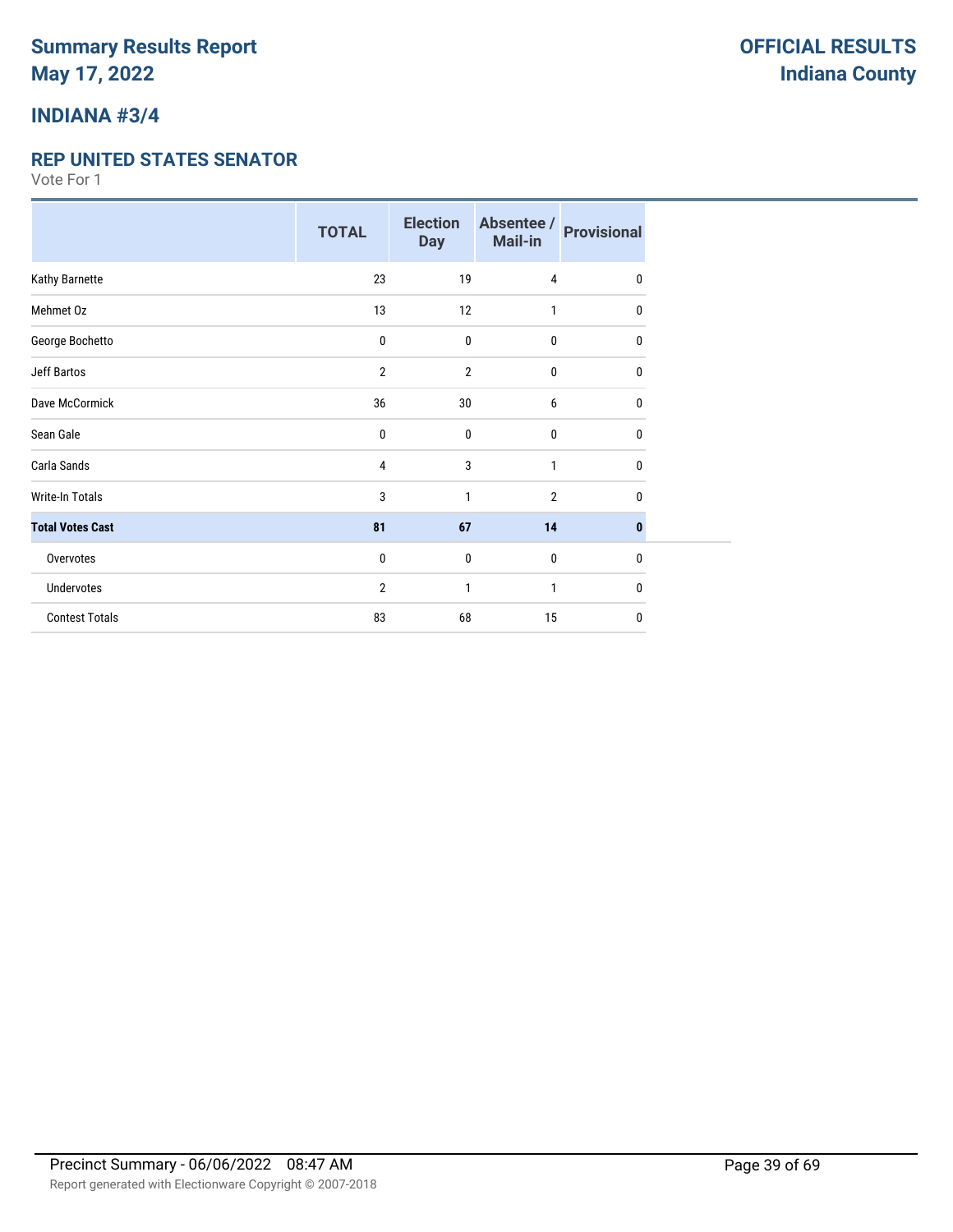## **INDIANA #4**

#### **REP UNITED STATES SENATOR**

|                         | <b>TOTAL</b> | <b>Election</b><br><b>Day</b> | Absentee /<br>Mail-in | <b>Provisional</b> |
|-------------------------|--------------|-------------------------------|-----------------------|--------------------|
| Kathy Barnette          | 33           | 32                            | 1                     | 0                  |
| Mehmet Oz               | 42           | 37                            | 5                     | 0                  |
| George Bochetto         | 0            | $\mathbf 0$                   | 0                     | 0                  |
| <b>Jeff Bartos</b>      | 7            | 6                             | 1                     | 0                  |
| Dave McCormick          | 48           | 45                            | 3                     | 0                  |
| Sean Gale               | 1            | 1                             | 0                     | 0                  |
| Carla Sands             | 11           | 5                             | 6                     | 0                  |
| <b>Write-In Totals</b>  | 0            | $\mathbf 0$                   | 0                     | 0                  |
| <b>Total Votes Cast</b> | 142          | 126                           | 16                    | $\mathbf{0}$       |
| Overvotes               | $\mathbf{0}$ | $\mathbf 0$                   | 0                     | $\mathbf{0}$       |
| Undervotes              | 0            | $\mathbf 0$                   | 0                     | $\mathbf{0}$       |
| <b>Contest Totals</b>   | 142          | 126                           | 16                    | 0                  |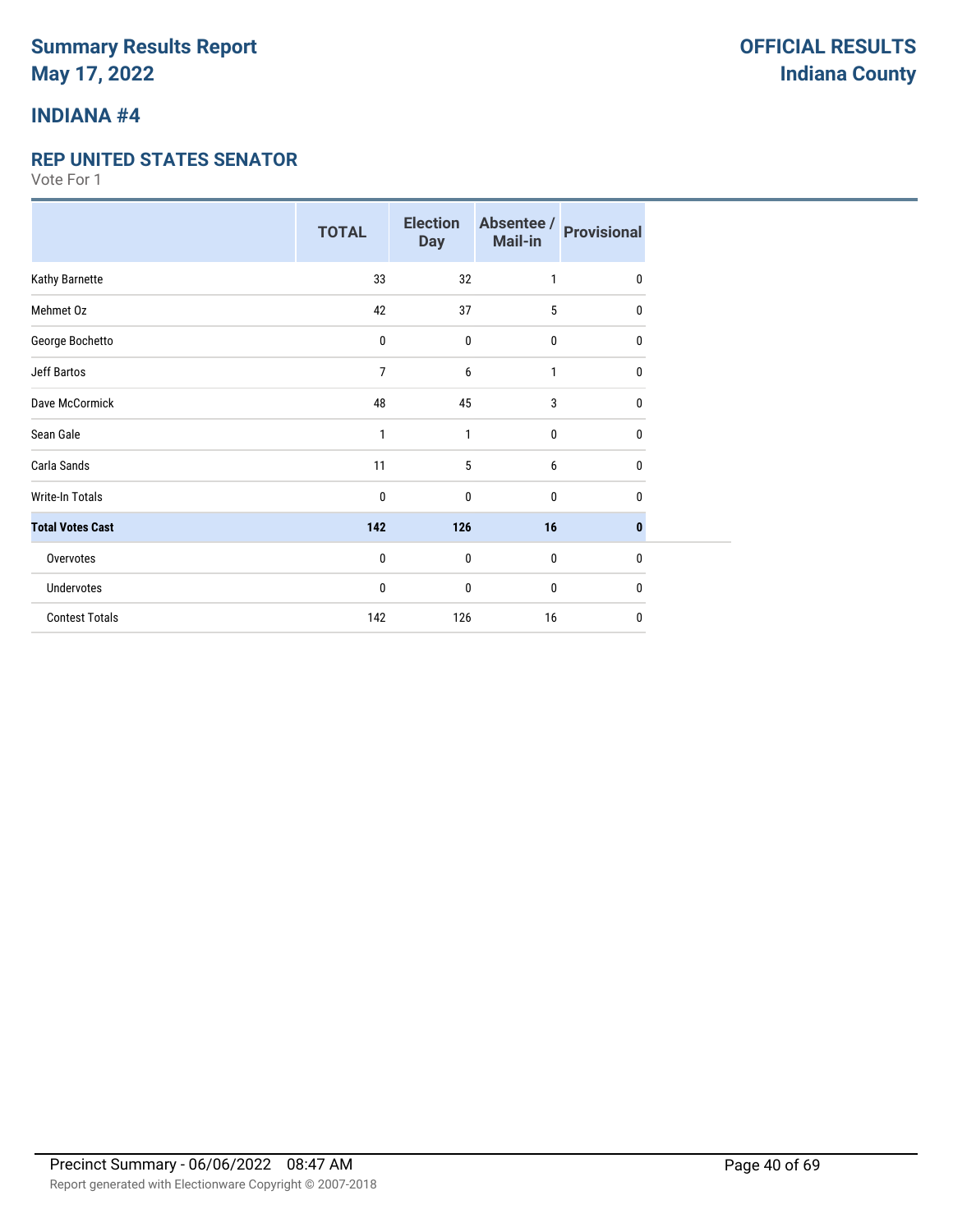## **EAST MAHONING**

#### **REP UNITED STATES SENATOR**

|                         | <b>TOTAL</b>   | <b>Election</b><br><b>Day</b> | Absentee /<br>Mail-in | <b>Provisional</b> |
|-------------------------|----------------|-------------------------------|-----------------------|--------------------|
| Kathy Barnette          | 49             | 46                            | 3                     | 0                  |
| Mehmet Oz               | 78             | 76                            | $\overline{2}$        | $\mathbf{0}$       |
| George Bochetto         | 0              | $\mathbf 0$                   | 0                     | 0                  |
| Jeff Bartos             | 16             | 11                            | 5                     | $\mathbf{0}$       |
| Dave McCormick          | 58             | 48                            | 10                    | 0                  |
| Sean Gale               | 1              | 1                             | 0                     | 0                  |
| Carla Sands             | 12             | 10                            | $\overline{2}$        | 0                  |
| Write-In Totals         | $\mathbf{1}$   | 1                             | 0                     | $\mathbf{0}$       |
| <b>Total Votes Cast</b> | 215            | 193                           | 22                    | $\bf{0}$           |
| Overvotes               | 0              | $\mathbf 0$                   | $\bf{0}$              | $\mathbf{0}$       |
| Undervotes              | $\overline{2}$ | $\overline{2}$                | 0                     | $\mathbf{0}$       |
| <b>Contest Totals</b>   | 217            | 195                           | 22                    | $\mathbf{0}$       |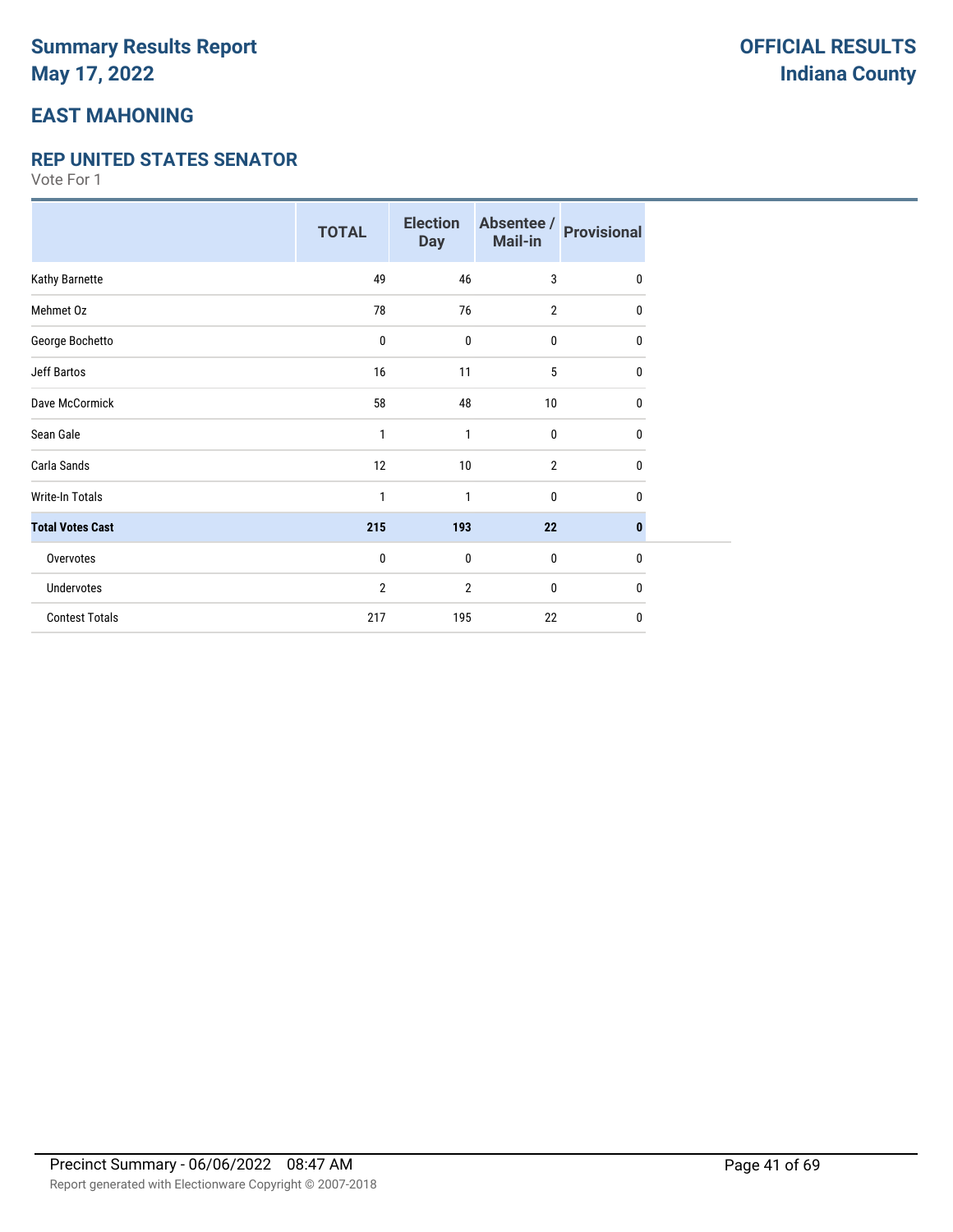## **NORTH MAHONING**

#### **REP UNITED STATES SENATOR**

|                         | <b>TOTAL</b>   | <b>Election</b><br><b>Day</b> | Absentee /<br>Mail-in | <b>Provisional</b> |
|-------------------------|----------------|-------------------------------|-----------------------|--------------------|
| Kathy Barnette          | 82             | 78                            | $\overline{4}$        | $\mathbf{0}$       |
| Mehmet Oz               | 68             | 60                            | 8                     | 0                  |
| George Bochetto         | $\overline{2}$ | $\overline{2}$                | 0                     | 0                  |
| <b>Jeff Bartos</b>      | 9              | 8                             | $\mathbf{1}$          | 0                  |
| Dave McCormick          | 54             | 47                            | $\overline{7}$        | 0                  |
| Sean Gale               | 0              | 0                             | 0                     | 0                  |
| Carla Sands             | 8              | 6                             | $\overline{2}$        | 0                  |
| <b>Write-In Totals</b>  | $\mathbf{0}$   | $\mathbf 0$                   | 0                     | $\mathbf{0}$       |
| <b>Total Votes Cast</b> | 223            | 201                           | 22                    | $\bf{0}$           |
| Overvotes               | $\pmb{0}$      | $\mathbf 0$                   | $\bf{0}$              | $\mathbf{0}$       |
| <b>Undervotes</b>       | 3              | $\overline{2}$                | 1                     | $\mathbf{0}$       |
| <b>Contest Totals</b>   | 226            | 203                           | 23                    | $\mathbf 0$        |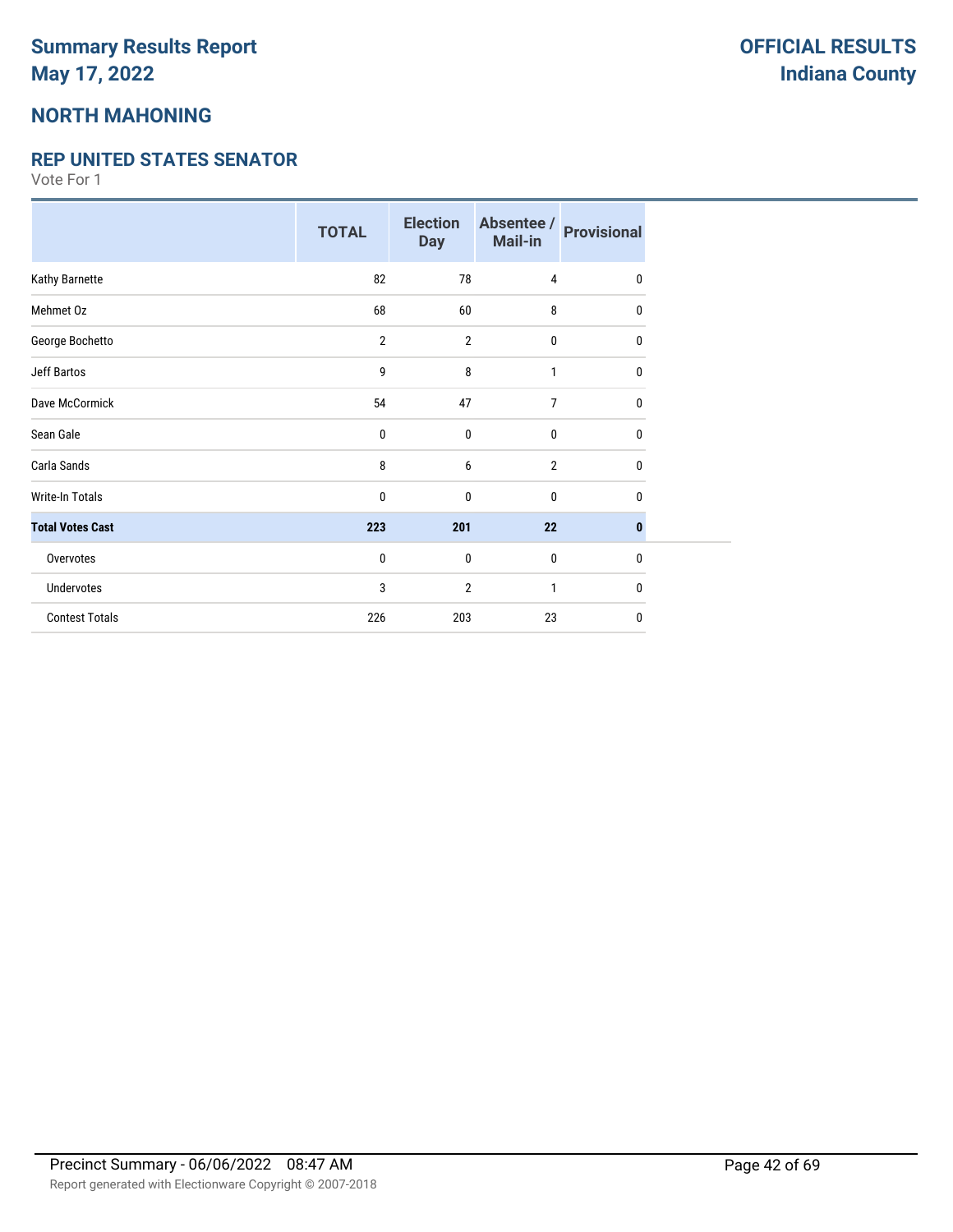### **SOUTH MAHONING**

#### **REP UNITED STATES SENATOR**

|                         | <b>TOTAL</b> | <b>Election</b><br><b>Day</b> | Absentee /<br>Mail-in | <b>Provisional</b> |
|-------------------------|--------------|-------------------------------|-----------------------|--------------------|
| Kathy Barnette          | 55           | 52                            | 3                     | $\mathbf 0$        |
| Mehmet Oz               | 62           | 60                            | $\overline{2}$        | 0                  |
| George Bochetto         | 0            | $\pmb{0}$                     | 0                     | $\mathbf 0$        |
| Jeff Bartos             | 12           | 8                             | 4                     | 0                  |
| Dave McCormick          | 95           | 87                            | 8                     | 0                  |
| Sean Gale               | 3            | 1                             | $\overline{2}$        | $\mathbf 0$        |
| Carla Sands             | 8            | 8                             | 0                     | $\mathbf 0$        |
| <b>Write-In Totals</b>  | 0            | $\mathbf 0$                   | 0                     | 0                  |
| <b>Total Votes Cast</b> | 235          | 216                           | 19                    | $\bf{0}$           |
| Overvotes               | 0            | $\mathbf 0$                   | $\bf{0}$              | $\mathbf{0}$       |
| Undervotes              | 3            | 3                             | 0                     | 0                  |
| <b>Contest Totals</b>   | 238          | 219                           | 19                    | $\mathbf 0$        |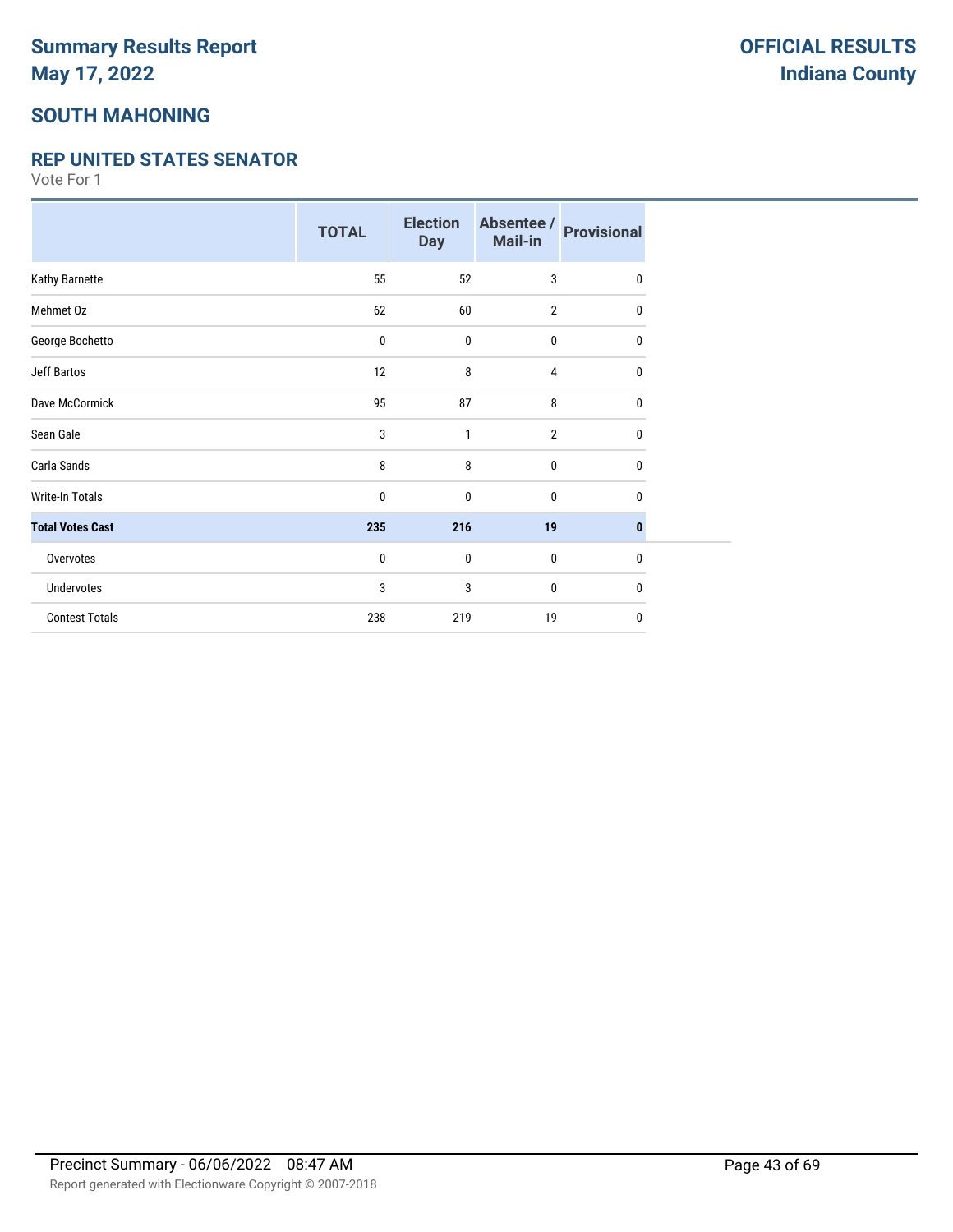### **WEST MAHONING**

#### **REP UNITED STATES SENATOR**

|                         | <b>TOTAL</b> | <b>Election</b><br><b>Day</b> | Absentee /<br>Mail-in | <b>Provisional</b> |
|-------------------------|--------------|-------------------------------|-----------------------|--------------------|
| Kathy Barnette          | 18           | 18                            | $\mathbf{0}$          | 0                  |
| Mehmet Oz               | 28           | 27                            | 1                     | 0                  |
| George Bochetto         | 1            | 1                             | $\bf{0}$              | 0                  |
| <b>Jeff Bartos</b>      | 4            | 4                             | $\bf{0}$              | 0                  |
| Dave McCormick          | 27           | 23                            | $\overline{4}$        | 0                  |
| Sean Gale               | 0            | $\mathbf 0$                   | $\mathbf{0}$          | 0                  |
| Carla Sands             | 3            | 1                             | $\overline{2}$        | 0                  |
| <b>Write-In Totals</b>  | 0            | $\mathbf{0}$                  | $\mathbf{0}$          | 0                  |
| <b>Total Votes Cast</b> | 81           | 74                            | $\overline{7}$        | $\mathbf{0}$       |
| Overvotes               | 0            | $\mathbf 0$                   | $\mathbf 0$           | $\mathbf{0}$       |
| Undervotes              | 0            | $\mathbf 0$                   | $\bf{0}$              | $\mathbf{0}$       |
| <b>Contest Totals</b>   | 81           | 74                            | 7                     | $\mathbf{0}$       |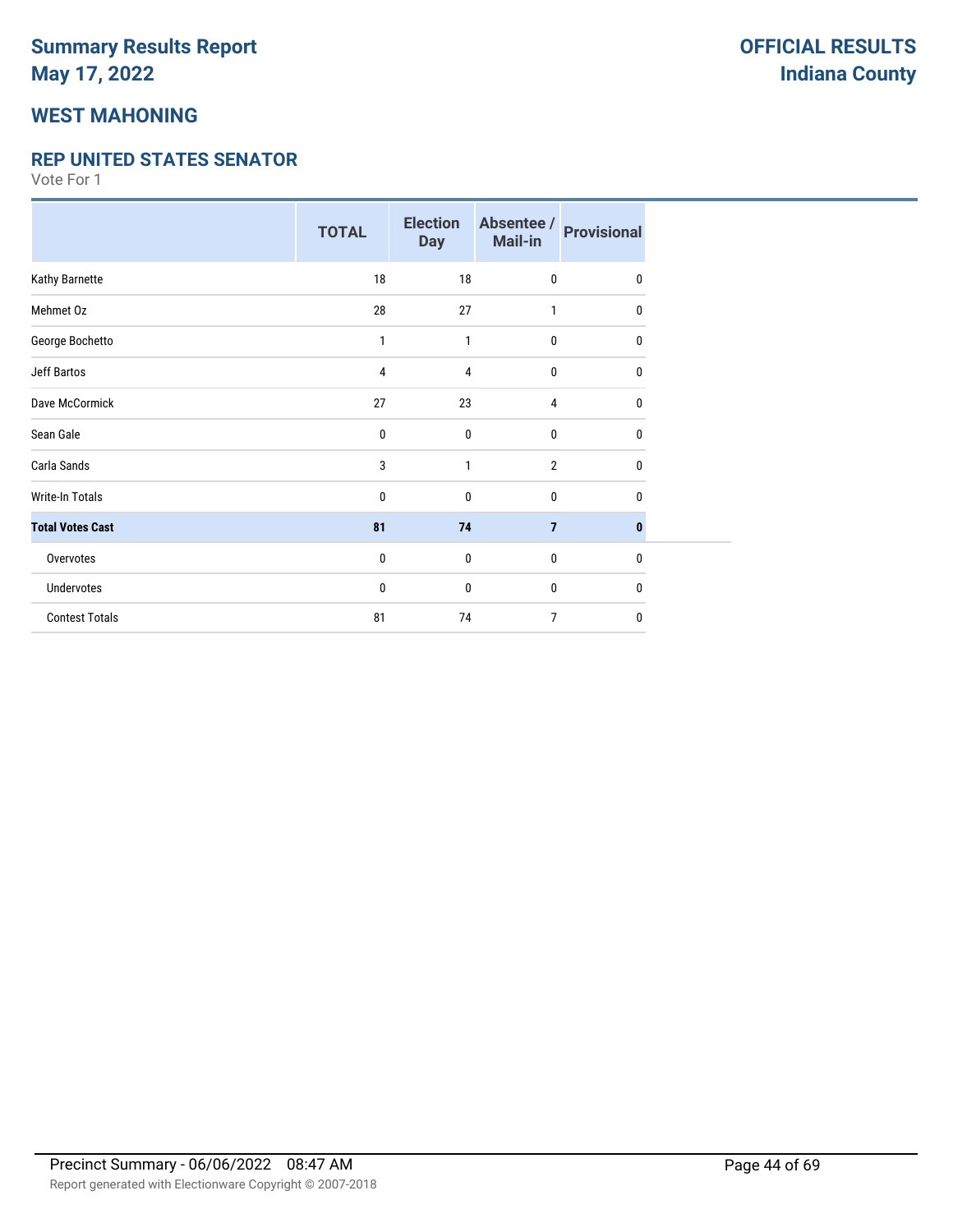## **MARION CENTER**

#### **REP UNITED STATES SENATOR**

|                         | <b>TOTAL</b>   | <b>Election</b><br><b>Day</b> | Absentee /<br>Mail-in | <b>Provisional</b> |
|-------------------------|----------------|-------------------------------|-----------------------|--------------------|
| Kathy Barnette          | 19             | 19                            | $\mathbf{0}$          | 0                  |
| Mehmet Oz               | 16             | 16                            | $\mathbf{0}$          | 0                  |
| George Bochetto         | $\pmb{0}$      | $\pmb{0}$                     | 0                     | 0                  |
| <b>Jeff Bartos</b>      | 3              | 3                             | $\mathbf{0}$          | 0                  |
| Dave McCormick          | 26             | 26                            | $\mathbf{0}$          | 0                  |
| Sean Gale               | 0              | 0                             | $\mathbf{0}$          | 0                  |
| Carla Sands             | 3              | $\overline{2}$                | 1                     | 0                  |
| Write-In Totals         | 0              | 0                             | 0                     | 0                  |
| <b>Total Votes Cast</b> | 67             | 66                            | $\mathbf{1}$          | 0                  |
| Overvotes               | 0              | $\mathbf 0$                   | $\mathbf{0}$          | $\mathbf{0}$       |
| <b>Undervotes</b>       | $\overline{2}$ | 2                             | $\mathbf{0}$          | 0                  |
| <b>Contest Totals</b>   | 69             | 68                            | 1                     | 0                  |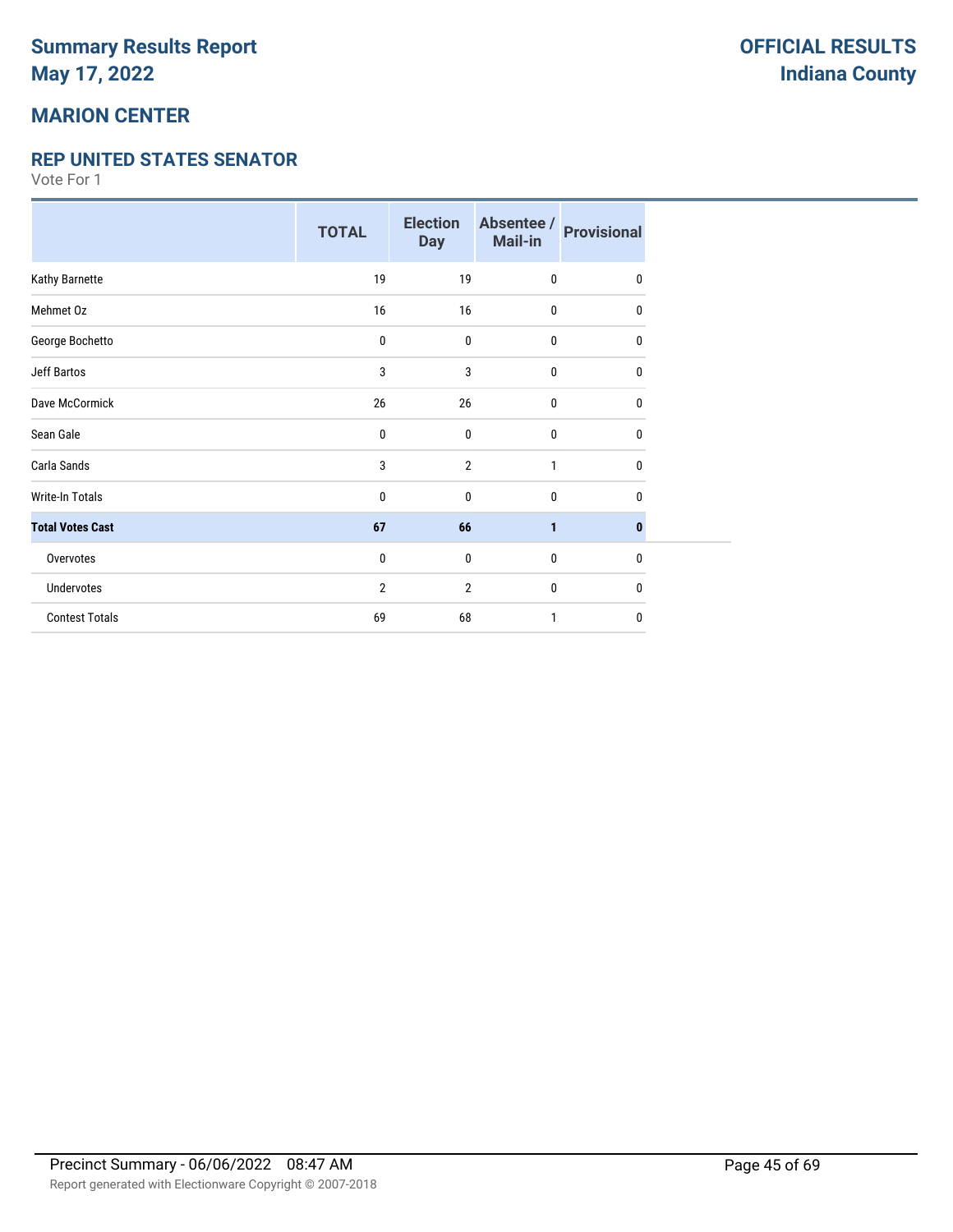## **MONTGOMERY**

#### **REP UNITED STATES SENATOR**

|                         | <b>TOTAL</b>   | <b>Election</b><br><b>Day</b> | Absentee /<br>Mail-in | <b>Provisional</b> |
|-------------------------|----------------|-------------------------------|-----------------------|--------------------|
| Kathy Barnette          | 61             | 56                            | 5                     | $\mathbf{0}$       |
| Mehmet Oz               | 60             | 58                            | $\overline{2}$        | 0                  |
| George Bochetto         | 0              | $\pmb{0}$                     | 0                     | 0                  |
| Jeff Bartos             | 9              | 5                             | 4                     | 0                  |
| Dave McCormick          | 76             | 68                            | 8                     | 0                  |
| Sean Gale               | $\overline{2}$ | $\overline{2}$                | 0                     | 0                  |
| Carla Sands             | 16             | 16                            | 0                     | 0                  |
| <b>Write-In Totals</b>  | 0              | 0                             | 0                     | $\mathbf{0}$       |
| <b>Total Votes Cast</b> | 224            | 205                           | 19                    | $\bf{0}$           |
| Overvotes               | 1              | 1                             | $\bf{0}$              | $\mathbf{0}$       |
| Undervotes              | 1              | $\mathbf{1}$                  | 0                     | 0                  |
| <b>Contest Totals</b>   | 226            | 207                           | 19                    | 0                  |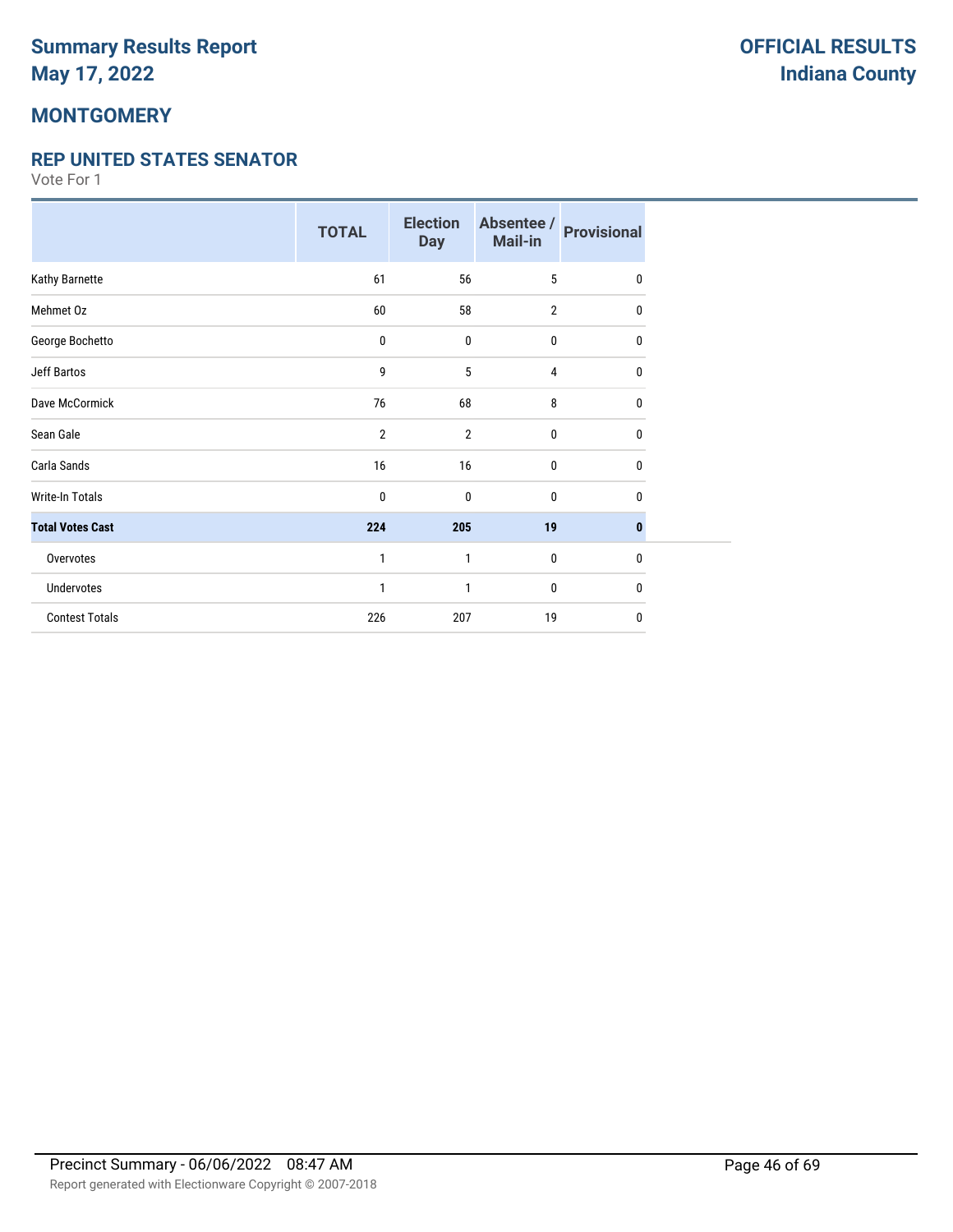### **PINE #1**

#### **REP UNITED STATES SENATOR**

|                         | <b>TOTAL</b> | <b>Election</b><br><b>Day</b> | Absentee /<br><b>Mail-in</b> | <b>Provisional</b> |
|-------------------------|--------------|-------------------------------|------------------------------|--------------------|
| Kathy Barnette          | 49           | 46                            | 3                            | 0                  |
| Mehmet Oz               | 61           | 60                            | 1                            | 0                  |
| George Bochetto         | 1            | 1                             | $\mathbf{0}$                 | 0                  |
| <b>Jeff Bartos</b>      | 5            | 5                             | $\mathbf{0}$                 | 0                  |
| Dave McCormick          | 43           | 41                            | $\overline{2}$               | $\mathbf{0}$       |
| Sean Gale               | 0            | $\bf{0}$                      | 0                            | 0                  |
| Carla Sands             | 10           | 9                             | 1                            | 0                  |
| Write-In Totals         | 0            | $\bf{0}$                      | 0                            | 0                  |
| <b>Total Votes Cast</b> | 169          | 162                           | $\overline{7}$               | $\mathbf{0}$       |
| Overvotes               | 0            | $\bf{0}$                      | 0                            | 0                  |
| Undervotes              | 0            | $\bf{0}$                      | 0                            | 0                  |
| <b>Contest Totals</b>   | 169          | 162                           | $\overline{7}$               | 0                  |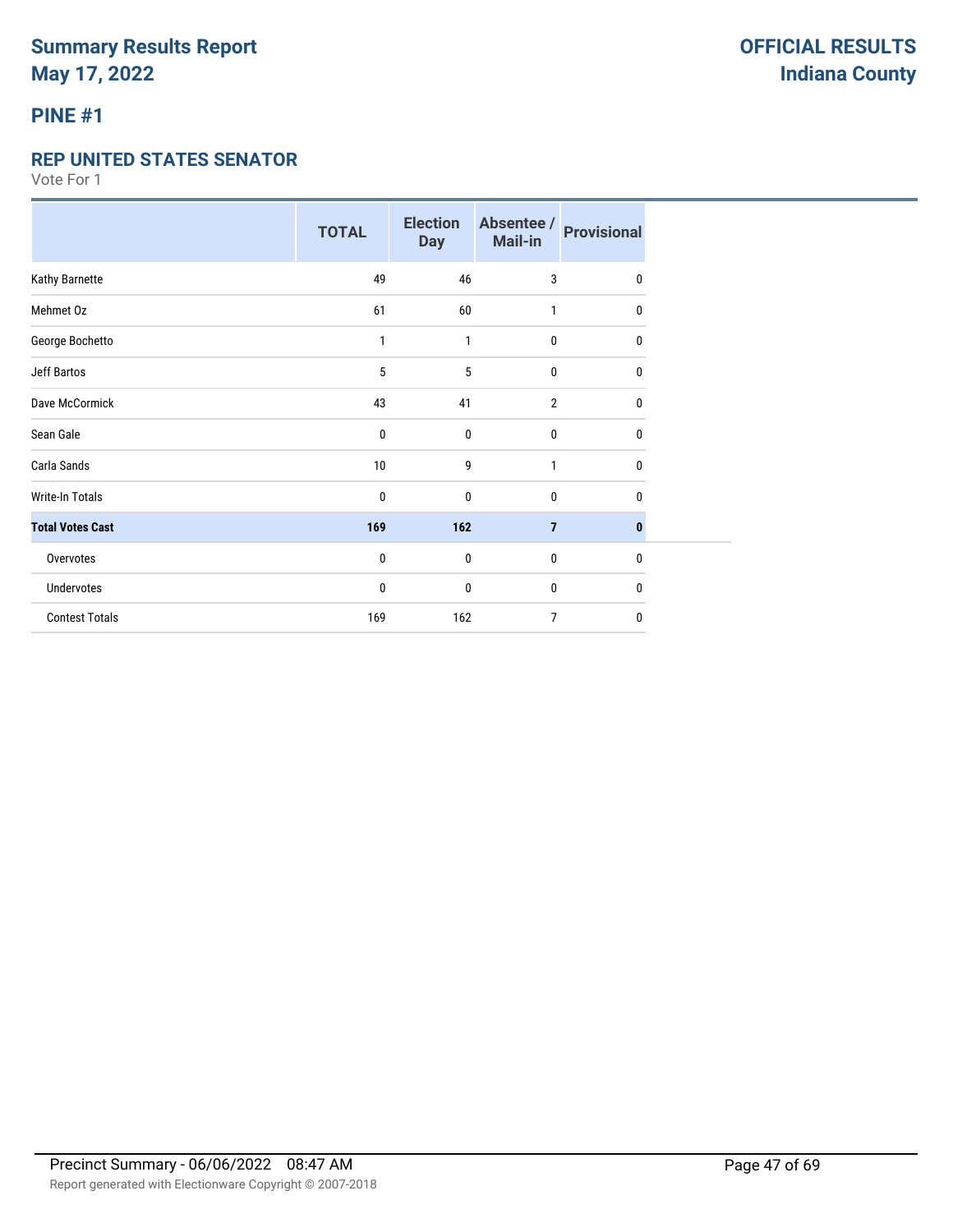### **PINE #2**

#### **REP UNITED STATES SENATOR**

|                         | <b>TOTAL</b> | <b>Election</b><br><b>Day</b> | Absentee /<br>Mail-in | <b>Provisional</b> |
|-------------------------|--------------|-------------------------------|-----------------------|--------------------|
| Kathy Barnette          | 13           | 13                            | $\mathbf 0$           | 0                  |
| Mehmet Oz               | 22           | 19                            | 3                     | 0                  |
| George Bochetto         | 1            | $\mathbf 0$                   | 1                     | 0                  |
| Jeff Bartos             | 3            | $\overline{2}$                | 1                     | 0                  |
| Dave McCormick          | 19           | 18                            | 1                     | $\mathbf{0}$       |
| Sean Gale               | 0            | $\boldsymbol{0}$              | $\pmb{0}$             | $\mathbf{0}$       |
| Carla Sands             | 0            | $\mathbf 0$                   | $\bf{0}$              | $\mathbf{0}$       |
| <b>Write-In Totals</b>  | 0            | $\mathbf{0}$                  | $\bf{0}$              | 0                  |
| <b>Total Votes Cast</b> | 58           | 52                            | $6\phantom{1}6$       | $\bf{0}$           |
| Overvotes               | 0            | $\mathbf{0}$                  | $\bf{0}$              | $\mathbf{0}$       |
| Undervotes              | 1            | 1                             | $\bf{0}$              | 0                  |
| <b>Contest Totals</b>   | 59           | 53                            | 6                     | $\mathbf{0}$       |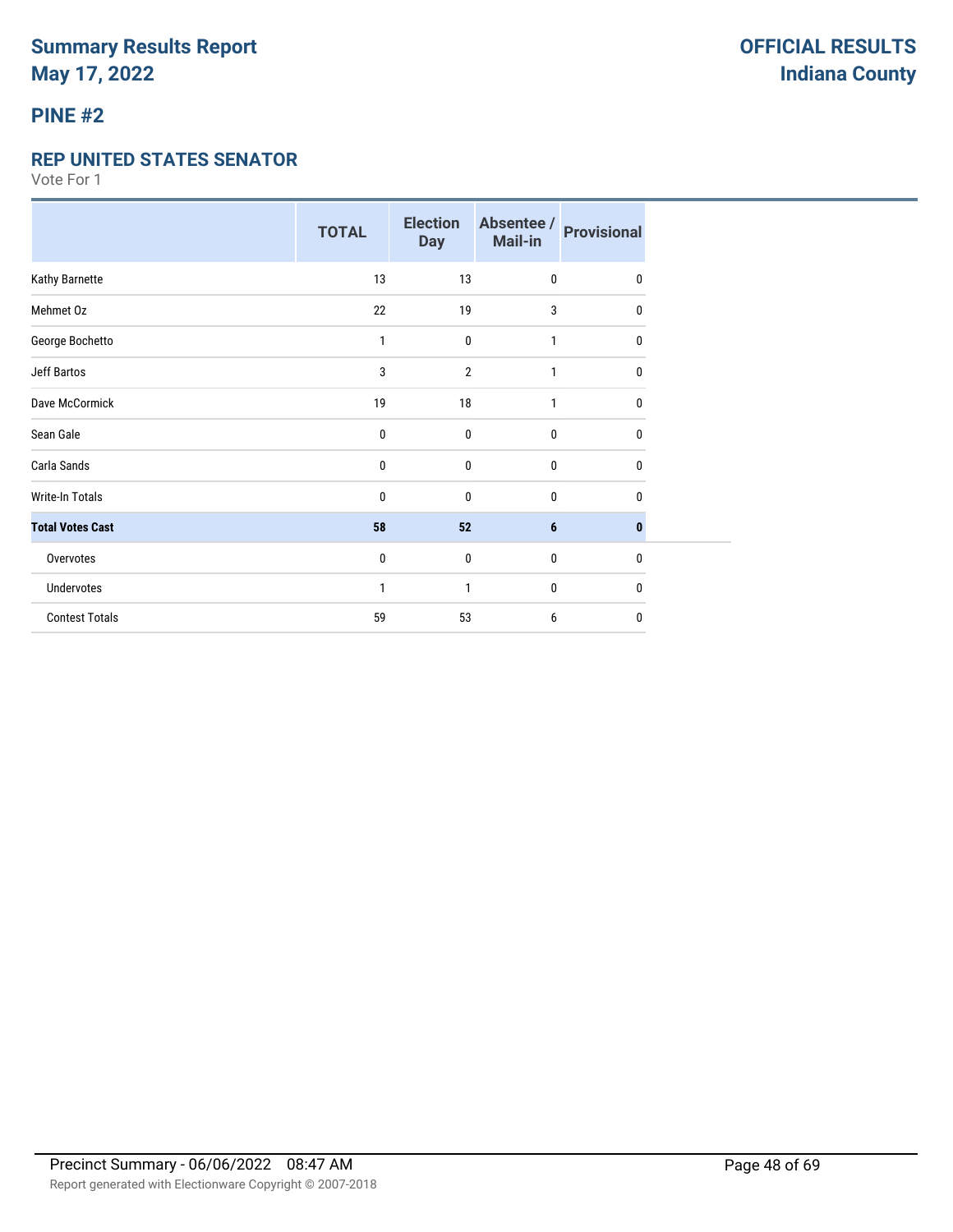### **PINE #3**

#### **REP UNITED STATES SENATOR**

|                         | <b>TOTAL</b> | <b>Election</b><br><b>Day</b> | Absentee /<br>Mail-in | <b>Provisional</b> |
|-------------------------|--------------|-------------------------------|-----------------------|--------------------|
| Kathy Barnette          | 17           | 14                            | 3                     | 0                  |
| Mehmet Oz               | 15           | 14                            | 1                     | 0                  |
| George Bochetto         | 0            | $\pmb{0}$                     | $\mathbf 0$           | 0                  |
| Jeff Bartos             | 1            | 1                             | $\bf{0}$              | 0                  |
| Dave McCormick          | 16           | 16                            | 0                     | 0                  |
| Sean Gale               | 0            | $\mathbf{0}$                  | 0                     | $\mathbf{0}$       |
| Carla Sands             | 5            | 5                             | $\mathbf 0$           | $\mathbf{0}$       |
| <b>Write-In Totals</b>  | 0            | 0                             | $\bf{0}$              | 0                  |
| <b>Total Votes Cast</b> | 54           | 50                            | 4                     | $\bf{0}$           |
| Overvotes               | 0            | $\mathbf{0}$                  | $\mathbf 0$           | 0                  |
| Undervotes              | 0            | 0                             | $\bf{0}$              | 0                  |
| <b>Contest Totals</b>   | 54           | 50                            | 4                     | 0                  |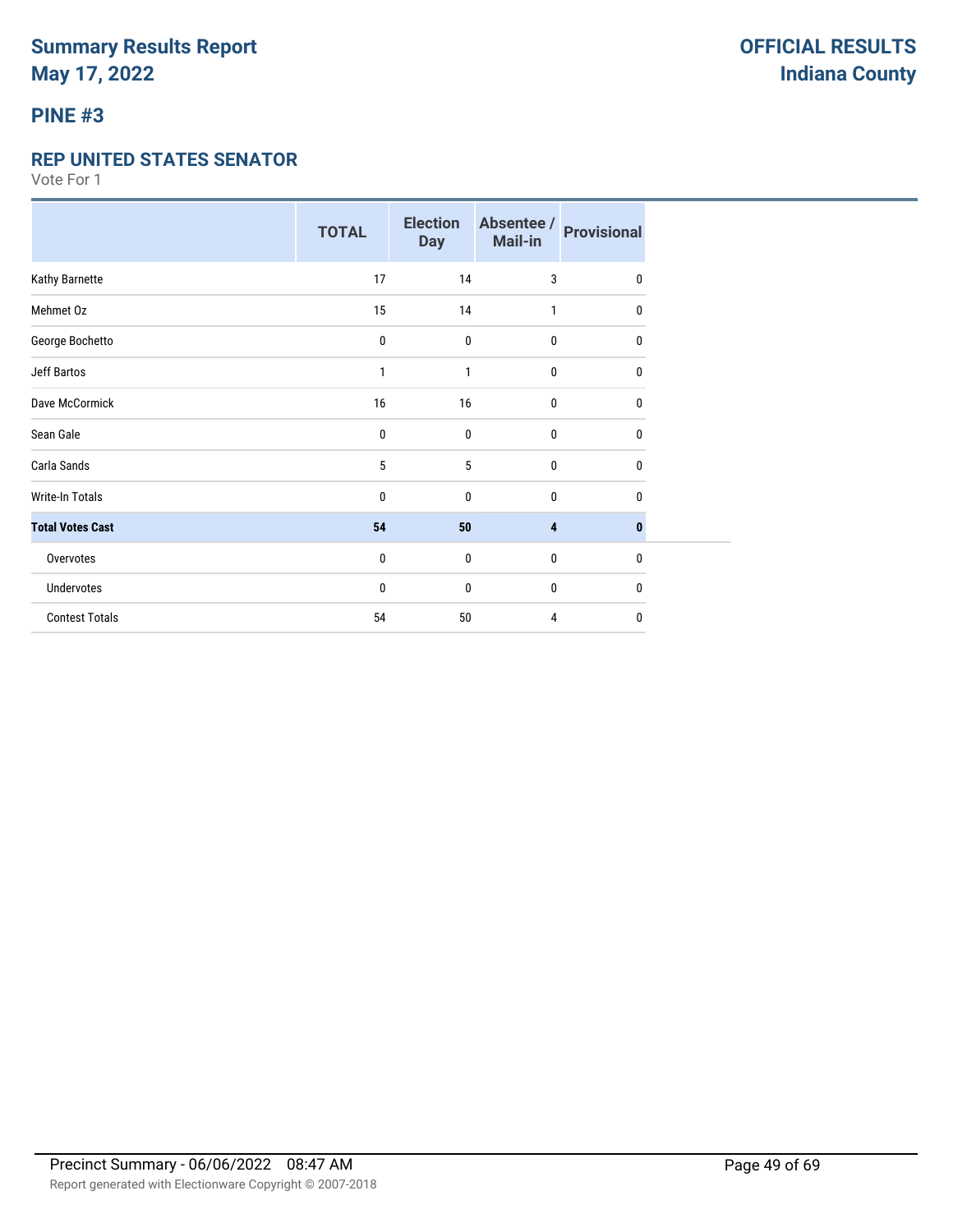# **PLUMVILLE**

#### **REP UNITED STATES SENATOR**

|                         | <b>TOTAL</b>   | <b>Election</b><br><b>Day</b> | Absentee /<br>Mail-in | <b>Provisional</b> |
|-------------------------|----------------|-------------------------------|-----------------------|--------------------|
| Kathy Barnette          | 12             | 12                            | $\mathbf 0$           | $\mathbf{0}$       |
| Mehmet Oz               | $10\,$         | 10                            | 0                     | 0                  |
| George Bochetto         | 0              | $\bf{0}$                      | $\bf{0}$              | $\mathbf{0}$       |
| Jeff Bartos             | 1              | $\bf{0}$                      | 1                     | 0                  |
| Dave McCormick          | 19             | 19                            | 0                     | 0                  |
| Sean Gale               | 0              | $\mathbf{0}$                  | 0                     | 0                  |
| Carla Sands             | $\overline{2}$ | $\overline{2}$                | $\bf{0}$              | $\mathbf{0}$       |
| <b>Write-In Totals</b>  | 0              | 0                             | $\bf{0}$              | 0                  |
| <b>Total Votes Cast</b> | 44             | 43                            | 1                     | 0                  |
| Overvotes               | 0              | $\bf{0}$                      | $\mathbf 0$           | 0                  |
| <b>Undervotes</b>       | 0              | 0                             | $\mathbf 0$           | 0                  |
| <b>Contest Totals</b>   | 44             | 43                            | 1                     | 0                  |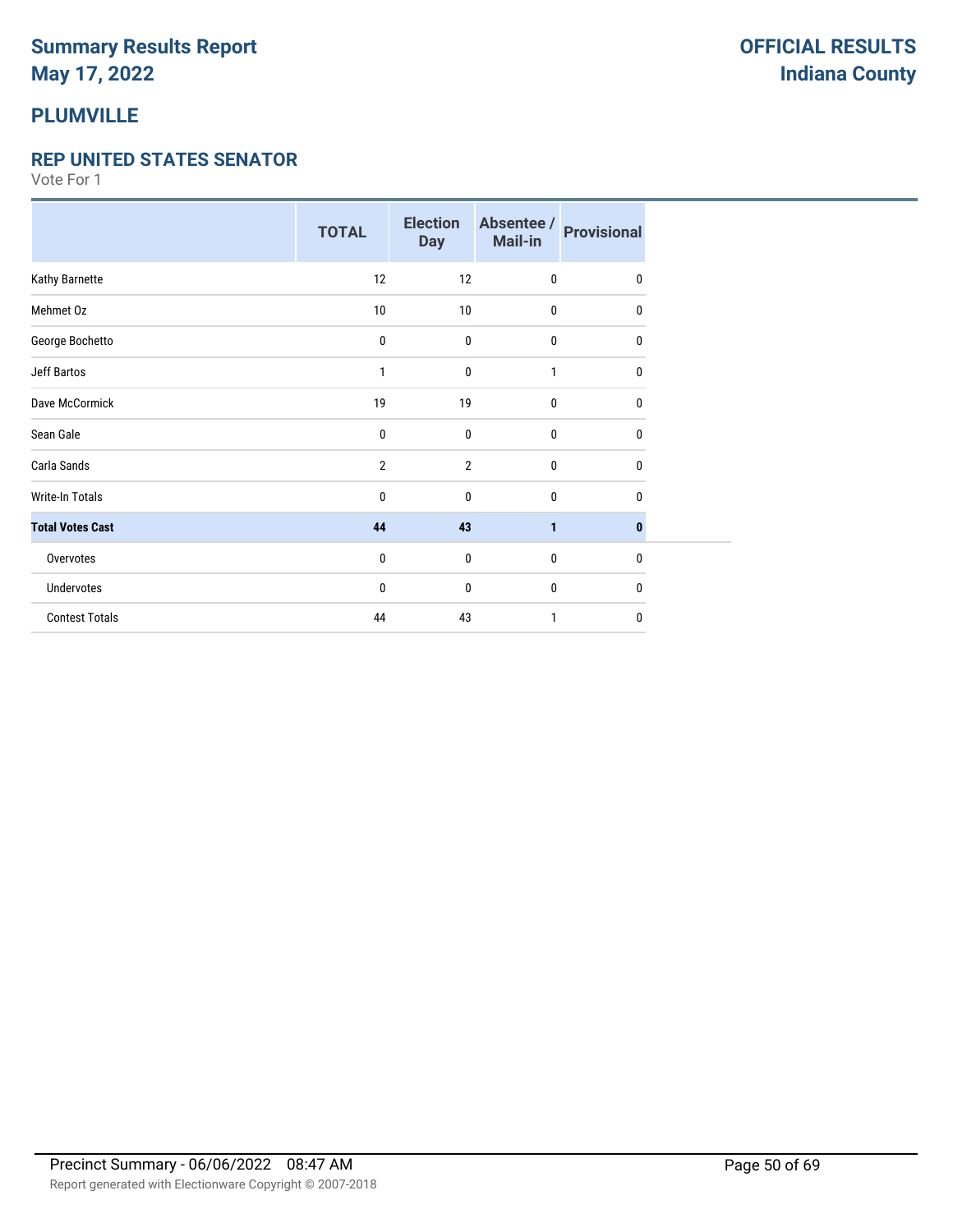# **RAYNE**

#### **REP UNITED STATES SENATOR**

|                         | <b>TOTAL</b>   | <b>Election</b><br><b>Day</b> | Absentee /<br>Mail-in | <b>Provisional</b> |
|-------------------------|----------------|-------------------------------|-----------------------|--------------------|
| Kathy Barnette          | 142            | 133                           | 9                     | $\mathbf{0}$       |
| Mehmet Oz               | 183            | 167                           | 16                    | 0                  |
| George Bochetto         | 7              | 6                             | 1                     | 0                  |
| <b>Jeff Bartos</b>      | 23             | 16                            | $\overline{7}$        | 0                  |
| Dave McCormick          | 191            | 165                           | 26                    | 0                  |
| Sean Gale               | $\overline{2}$ | 1                             | $\mathbf{1}$          | 0                  |
| Carla Sands             | 22             | 16                            | 6                     | $\mathbf 0$        |
| <b>Write-In Totals</b>  | 1              | 0                             | 1                     | $\mathbf{0}$       |
| <b>Total Votes Cast</b> | 571            | 504                           | 67                    | $\bf{0}$           |
| Overvotes               | $\mathbf{0}$   | $\mathbf 0$                   | $\mathbf 0$           | $\mathbf{0}$       |
| Undervotes              | 2              | 2                             | 0                     | 0                  |
| <b>Contest Totals</b>   | 573            | 506                           | 67                    | $\mathbf{0}$       |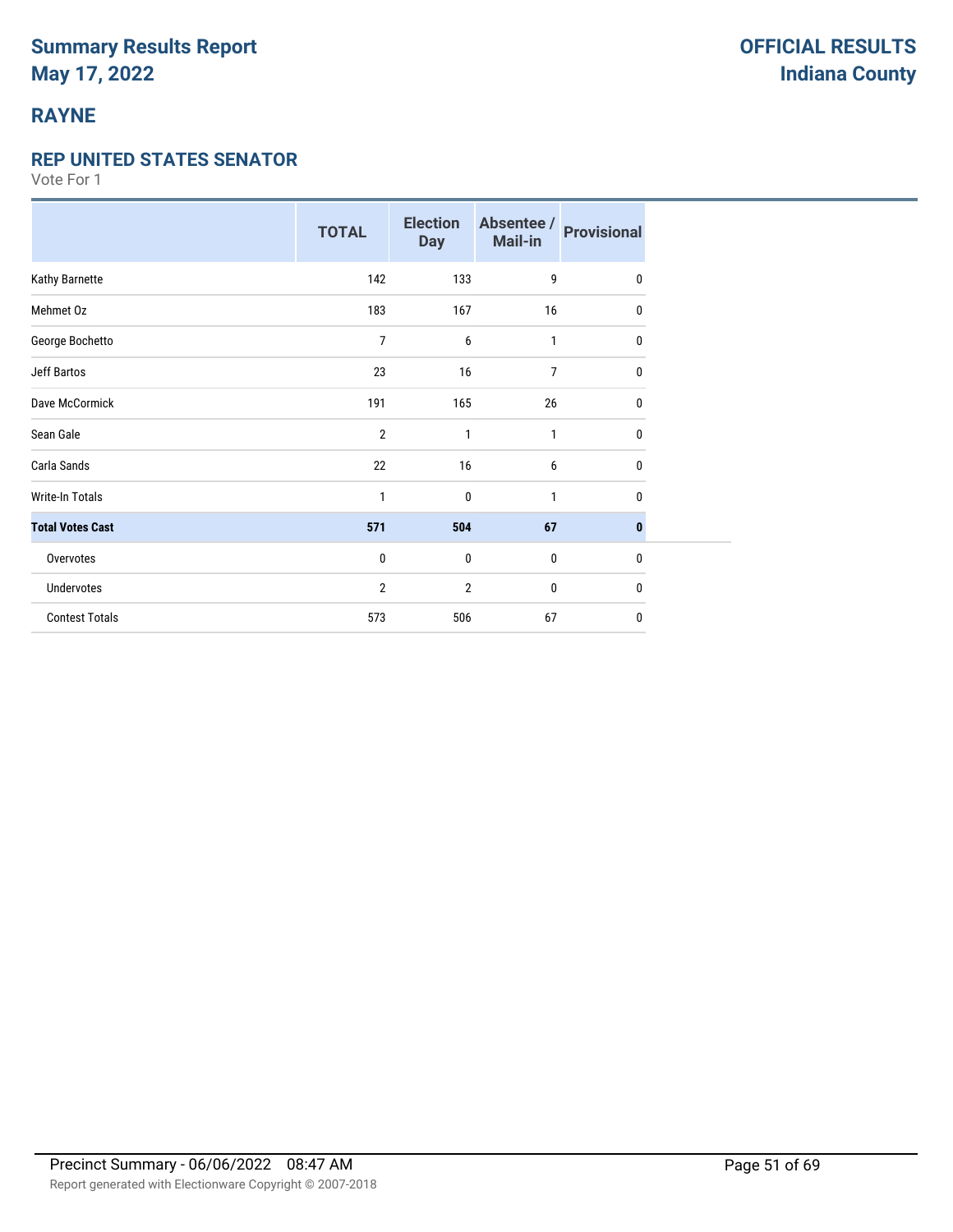# **SALTSBURG**

#### **REP UNITED STATES SENATOR**

|                         | <b>TOTAL</b> | <b>Election</b><br><b>Day</b> | Absentee /<br><b>Mail-in</b> | <b>Provisional</b> |
|-------------------------|--------------|-------------------------------|------------------------------|--------------------|
| Kathy Barnette          | 20           | 19                            | 1                            | $\mathbf{0}$       |
| Mehmet Oz               | 33           | 32                            | 1                            | 0                  |
| George Bochetto         | 3            | 3                             | $\bf{0}$                     | 0                  |
| Jeff Bartos             | 5            | 5                             | $\mathbf 0$                  | 0                  |
| Dave McCormick          | 29           | 28                            | 1                            | 0                  |
| Sean Gale               | 1            | 1                             | $\mathbf{0}$                 | $\mathbf{0}$       |
| Carla Sands             | 5            | 5                             | $\pmb{0}$                    | $\mathbf{0}$       |
| <b>Write-In Totals</b>  | 0            | $\mathbf{0}$                  | $\mathbf 0$                  | 0                  |
| <b>Total Votes Cast</b> | 96           | 93                            | $\overline{\mathbf{3}}$      | $\bf{0}$           |
| Overvotes               | 1            | 1                             | $\mathbf 0$                  | $\mathbf{0}$       |
| Undervotes              | 1            | 1                             | 0                            | 0                  |
| <b>Contest Totals</b>   | 98           | 95                            | 3                            | $\mathbf 0$        |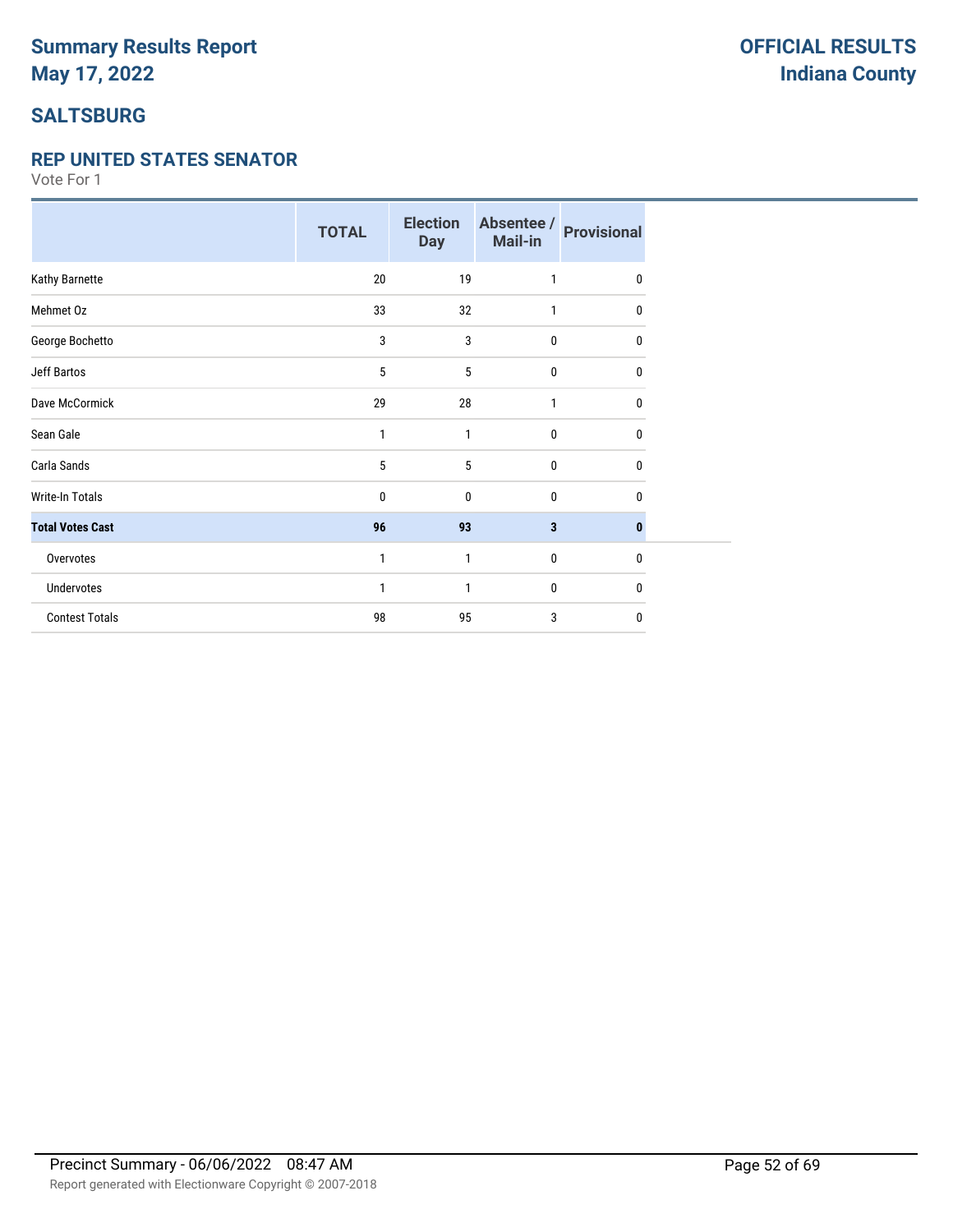# **SHELOCTA**

#### **REP UNITED STATES SENATOR**

|                         | <b>TOTAL</b>   | <b>Election</b><br><b>Day</b> | Absentee /<br>Mail-in | <b>Provisional</b> |
|-------------------------|----------------|-------------------------------|-----------------------|--------------------|
| Kathy Barnette          | $\overline{2}$ | $\overline{2}$                | $\mathbf 0$           | $\mathbf{0}$       |
| Mehmet Oz               | 10             | 10                            | 0                     | 0                  |
| George Bochetto         | 0              | $\bf{0}$                      | $\bf{0}$              | 0                  |
| Jeff Bartos             | 0              | 0                             | $\mathbf 0$           | 0                  |
| Dave McCormick          | 3              | 3                             | $\mathbf{0}$          | 0                  |
| Sean Gale               | 1              | 1                             | $\mathbf{0}$          | $\mathbf{0}$       |
| Carla Sands             | $\overline{2}$ | $\overline{2}$                | $\pmb{0}$             | 0                  |
| <b>Write-In Totals</b>  | 0              | $\mathbf{0}$                  | $\mathbf 0$           | 0                  |
| <b>Total Votes Cast</b> | 18             | 18                            | $\bf{0}$              | $\bf{0}$           |
| Overvotes               | 0              | $\mathbf 0$                   | $\mathbf 0$           | $\mathbf{0}$       |
| Undervotes              | 0              | $\mathbf{0}$                  | 0                     | 0                  |
| <b>Contest Totals</b>   | 18             | 18                            | $\mathbf{0}$          | $\mathbf{0}$       |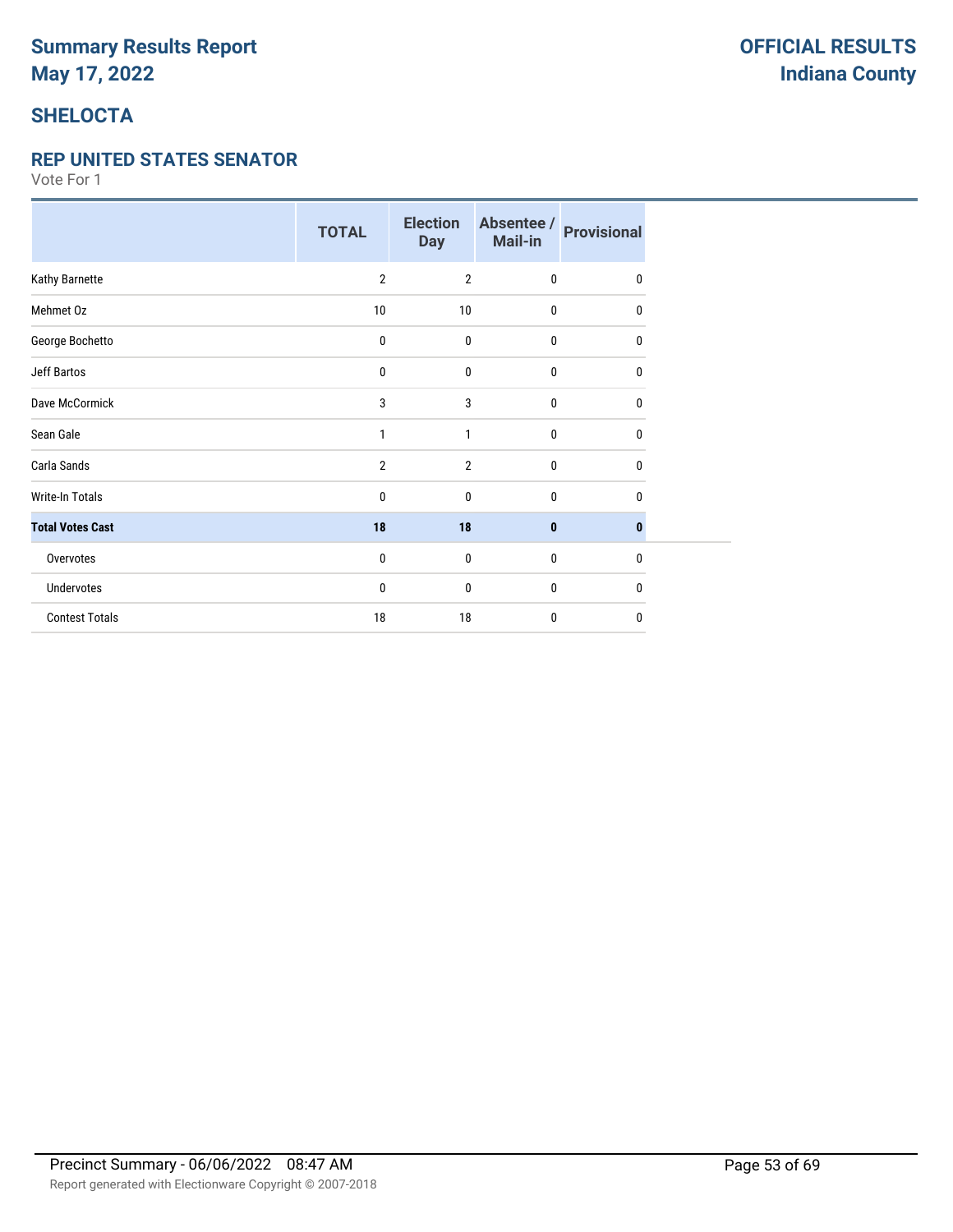## **SMICKSBURG**

#### **REP UNITED STATES SENATOR**

|                         | <b>TOTAL</b>   | <b>Election</b><br><b>Day</b> | Absentee /<br>Mail-in | <b>Provisional</b> |
|-------------------------|----------------|-------------------------------|-----------------------|--------------------|
| Kathy Barnette          | $\overline{2}$ | $\overline{2}$                | $\mathbf 0$           | 0                  |
| Mehmet Oz               | 3              | 3                             | 0                     | 0                  |
| George Bochetto         | 0              | $\mathbf 0$                   | $\bf{0}$              | 0                  |
| Jeff Bartos             | 0              | 0                             | $\mathbf 0$           | 0                  |
| Dave McCormick          | 1              | 1                             | $\mathbf{0}$          | 0                  |
| Sean Gale               | 0              | $\mathbf{0}$                  | $\mathbf{0}$          | 0                  |
| Carla Sands             | $\overline{2}$ | $\overline{2}$                | $\pmb{0}$             | 0                  |
| <b>Write-In Totals</b>  | 0              | $\mathbf{0}$                  | $\mathbf{0}$          | 0                  |
| <b>Total Votes Cast</b> | 8              | 8                             | $\bf{0}$              | $\bf{0}$           |
| Overvotes               | 0              | $\mathbf 0$                   | $\mathbf 0$           | 0                  |
| Undervotes              | 0              | $\mathbf{0}$                  | 0                     | 0                  |
| <b>Contest Totals</b>   | 8              | 8                             | $\mathbf{0}$          | 0                  |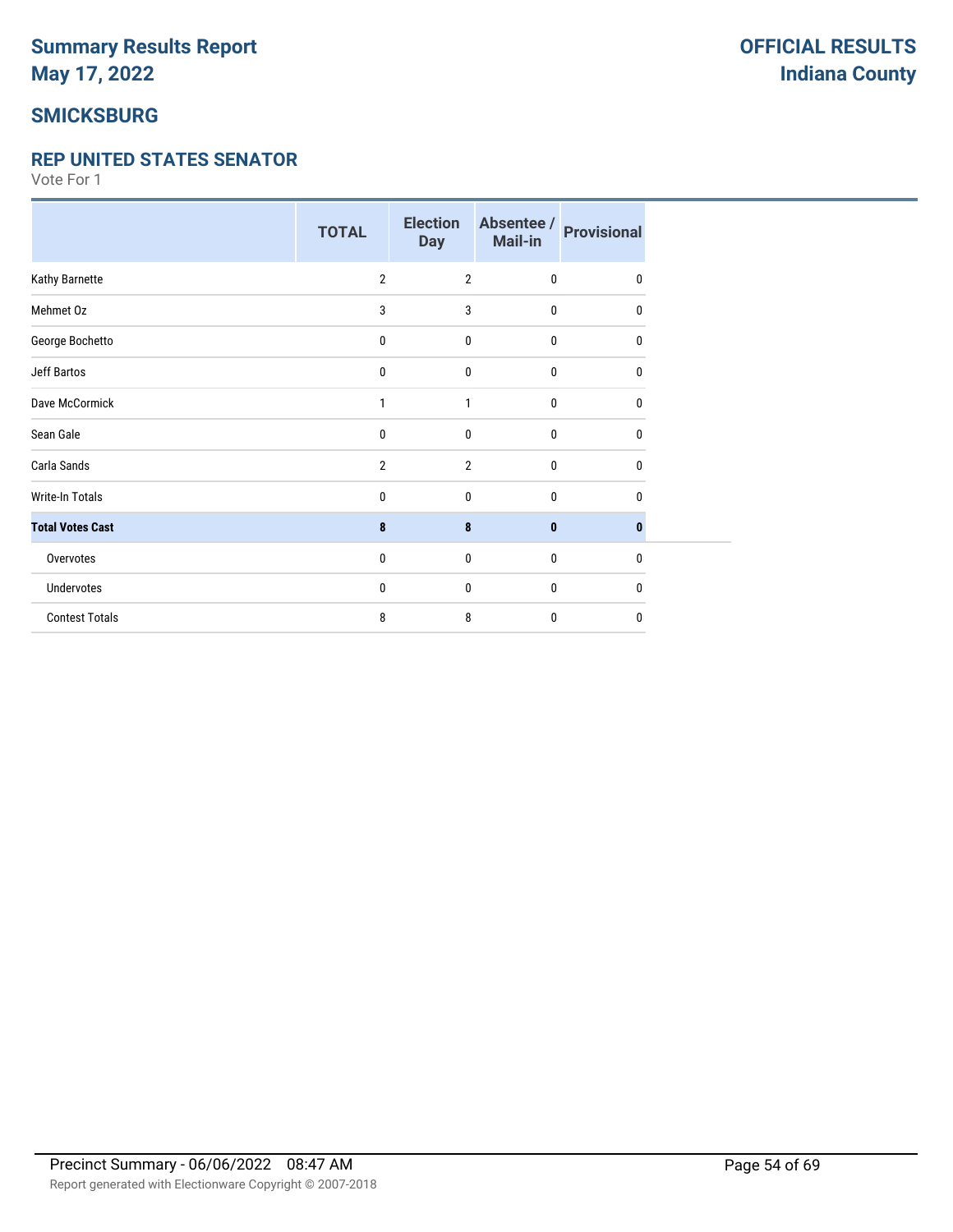## **WASHINGTON**

#### **REP UNITED STATES SENATOR**

|                         | <b>TOTAL</b>   | <b>Election</b><br><b>Day</b> | Absentee /<br>Mail-in | <b>Provisional</b> |
|-------------------------|----------------|-------------------------------|-----------------------|--------------------|
| Kathy Barnette          | 77             | 66                            | 11                    | 0                  |
| Mehmet Oz               | 102            | 97                            | 5                     | 0                  |
| George Bochetto         | $\overline{2}$ | $\overline{2}$                | 0                     | 0                  |
| <b>Jeff Bartos</b>      | 16             | 15                            | 1                     | 0                  |
| Dave McCormick          | 103            | 97                            | 6                     | 0                  |
| Sean Gale               | $\overline{2}$ | 1                             | $\mathbf{1}$          | 0                  |
| Carla Sands             | 9              | 9                             | 0                     | 0                  |
| <b>Write-In Totals</b>  | $\overline{2}$ | 1                             | 1                     | 0                  |
| <b>Total Votes Cast</b> | 313            | 288                           | 25                    | $\bf{0}$           |
| Overvotes               | $\bf{0}$       | $\mathbf 0$                   | 0                     | $\mathbf{0}$       |
| Undervotes              | 0              | $\mathbf 0$                   | 0                     | $\mathbf{0}$       |
| <b>Contest Totals</b>   | 313            | 288                           | 25                    | $\mathbf{0}$       |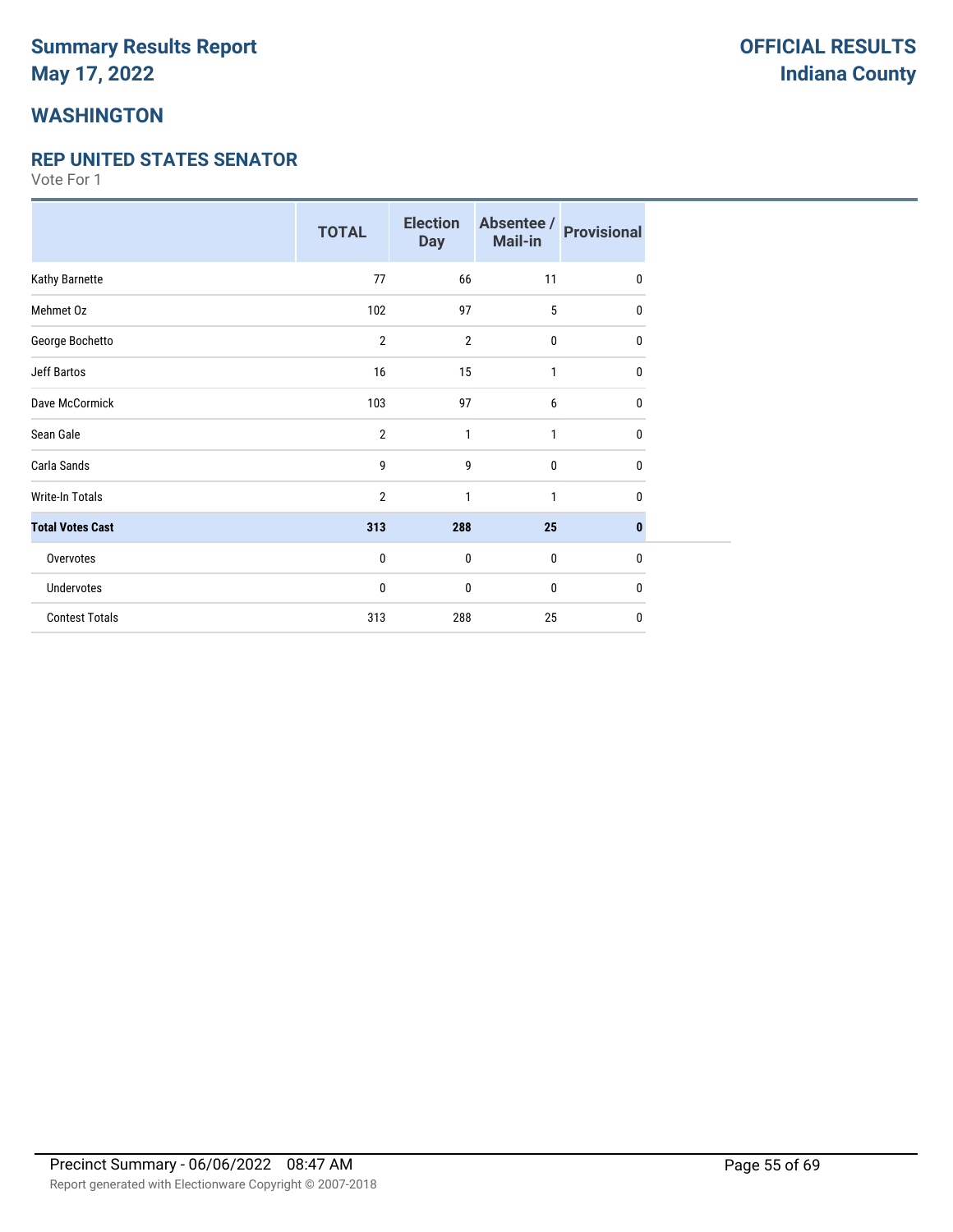## **EAST WHEATFIELD #1**

#### **REP UNITED STATES SENATOR**

|                         | <b>TOTAL</b>   | <b>Election</b><br><b>Day</b> | Absentee /<br>Mail-in | <b>Provisional</b> |
|-------------------------|----------------|-------------------------------|-----------------------|--------------------|
| Kathy Barnette          | 51             | 50                            | 1                     | 0                  |
| Mehmet Oz               | 68             | 66                            | $\overline{2}$        | 0                  |
| George Bochetto         | 0              | 0                             | 0                     | 0                  |
| <b>Jeff Bartos</b>      | 3              | 3                             | 0                     | 0                  |
| Dave McCormick          | 83             | 74                            | 9                     | 0                  |
| Sean Gale               | $\mathbf 0$    | $\mathbf 0$                   | 0                     | 0                  |
| Carla Sands             | $\overline{7}$ | $\overline{7}$                | 0                     | 0                  |
| <b>Write-In Totals</b>  | $\overline{2}$ | $\mathbf 0$                   | $\overline{2}$        | 0                  |
| <b>Total Votes Cast</b> | 214            | 200                           | 14                    | $\bf{0}$           |
| Overvotes               | 1              | 1                             | $\mathbf 0$           | $\bf{0}$           |
| Undervotes              | 0              | $\mathbf 0$                   | 0                     | 0                  |
| <b>Contest Totals</b>   | 215            | 201                           | 14                    | $\mathbf{0}$       |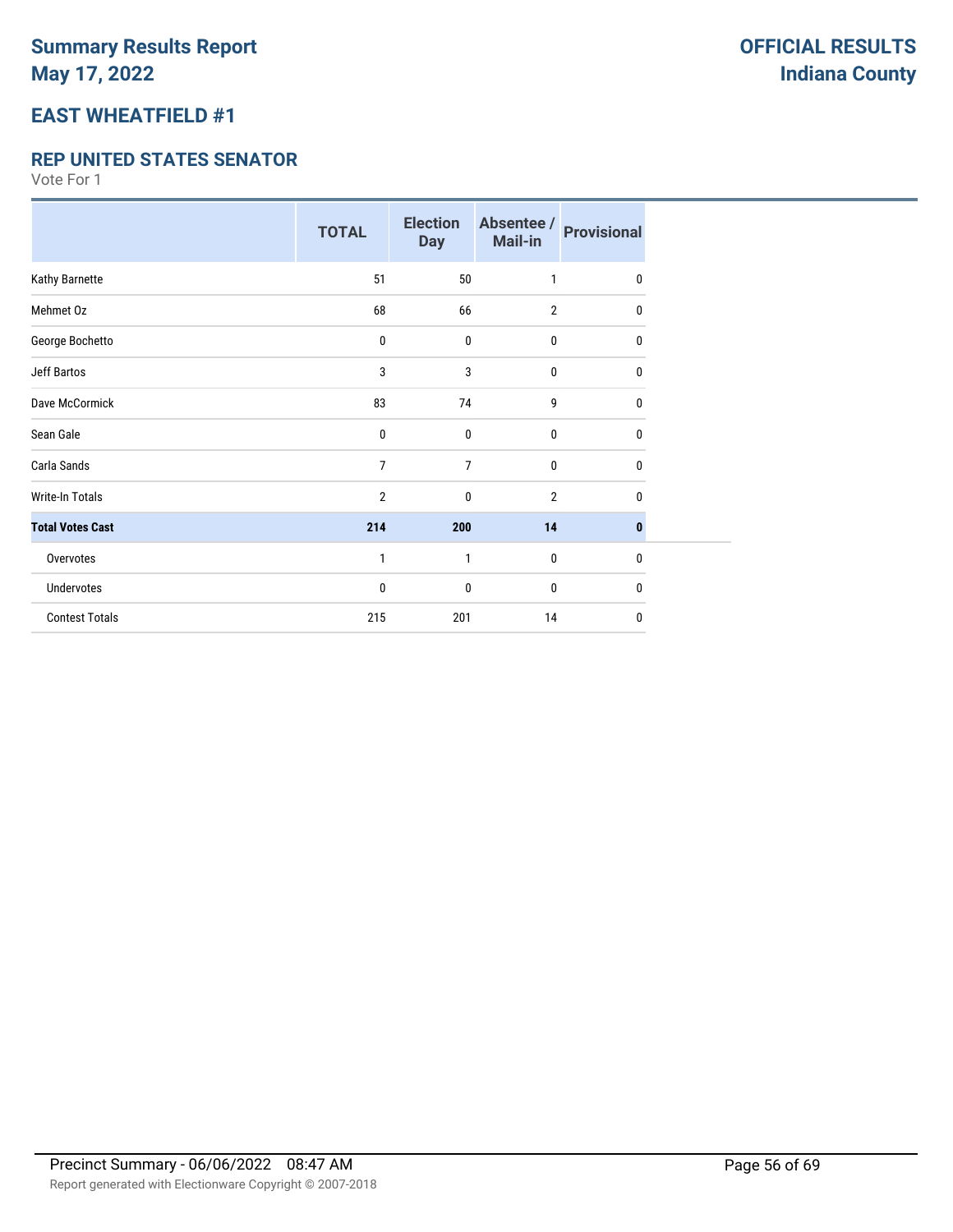# **EAST WHEATFIELD #2**

#### **REP UNITED STATES SENATOR**

|                         | <b>TOTAL</b> | <b>Election</b><br><b>Day</b> | Absentee /<br>Mail-in | <b>Provisional</b> |
|-------------------------|--------------|-------------------------------|-----------------------|--------------------|
| Kathy Barnette          | 19           | 19                            | $\mathbf{0}$          | 0                  |
| Mehmet Oz               | 45           | 42                            | 3                     | 0                  |
| George Bochetto         | 1            | 1                             | $\bf{0}$              | 0                  |
| <b>Jeff Bartos</b>      | 3            | 3                             | 0                     | 0                  |
| Dave McCormick          | 50           | 43                            | 7                     | 0                  |
| Sean Gale               | 0            | $\mathbf 0$                   | $\mathbf{0}$          | $\mathbf{0}$       |
| Carla Sands             | 7            | 6                             | $\mathbf{1}$          | 0                  |
| <b>Write-In Totals</b>  | 1            | 1                             | $\mathbf{0}$          | 0                  |
| <b>Total Votes Cast</b> | 126          | 115                           | 11                    | $\bf{0}$           |
| Overvotes               | 0            | 0                             | $\pmb{0}$             | $\mathbf{0}$       |
| <b>Undervotes</b>       | 0            | 0                             | 0                     | 0                  |
| <b>Contest Totals</b>   | 126          | 115                           | 11                    | 0                  |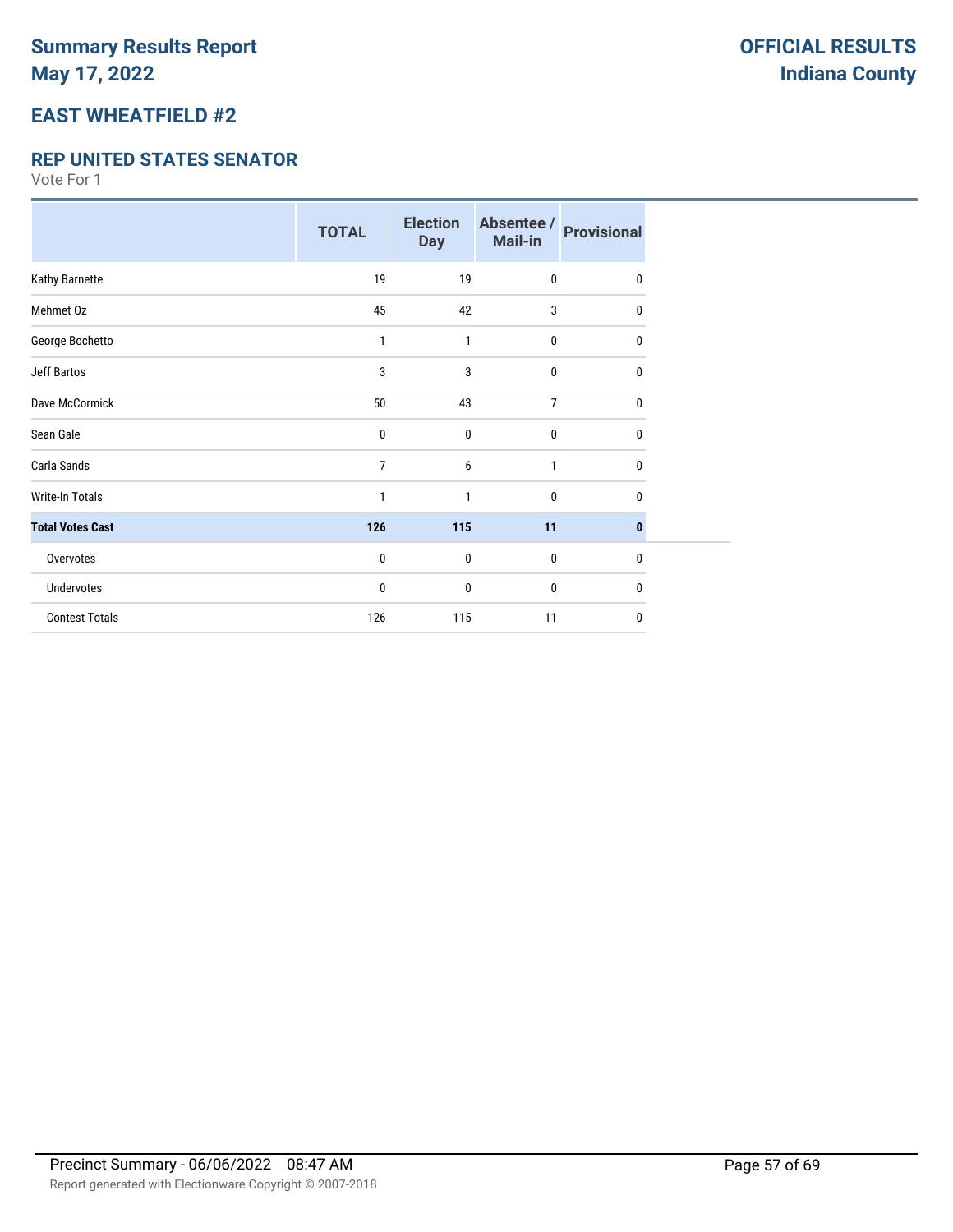## **WEST WHEATFIELD #1**

#### **REP UNITED STATES SENATOR**

|                         | <b>TOTAL</b> | <b>Election</b><br><b>Day</b> | Absentee /<br>Mail-in | <b>Provisional</b> |
|-------------------------|--------------|-------------------------------|-----------------------|--------------------|
| Kathy Barnette          | 33           | 30                            | 3                     | $\mathbf{0}$       |
| Mehmet Oz               | 42           | 40                            | $\overline{2}$        | 0                  |
| George Bochetto         | 1            | 1                             | $\mathbf 0$           | 0                  |
| <b>Jeff Bartos</b>      | 6            | 4                             | $\overline{2}$        | 0                  |
| Dave McCormick          | 46           | 44                            | $\overline{2}$        | 0                  |
| Sean Gale               | 3            | 3                             | $\mathbf 0$           | 0                  |
| Carla Sands             | 11           | 11                            | $\mathbf 0$           | 0                  |
| <b>Write-In Totals</b>  | 1            | 1                             | 0                     | 0                  |
| <b>Total Votes Cast</b> | 143          | 134                           | 9                     | $\bf{0}$           |
| Overvotes               | 0            | $\mathbf{0}$                  | $\mathbf 0$           | $\mathbf{0}$       |
| Undervotes              | 0            | 0                             | 0                     | 0                  |
| <b>Contest Totals</b>   | 143          | 134                           | 9                     | 0                  |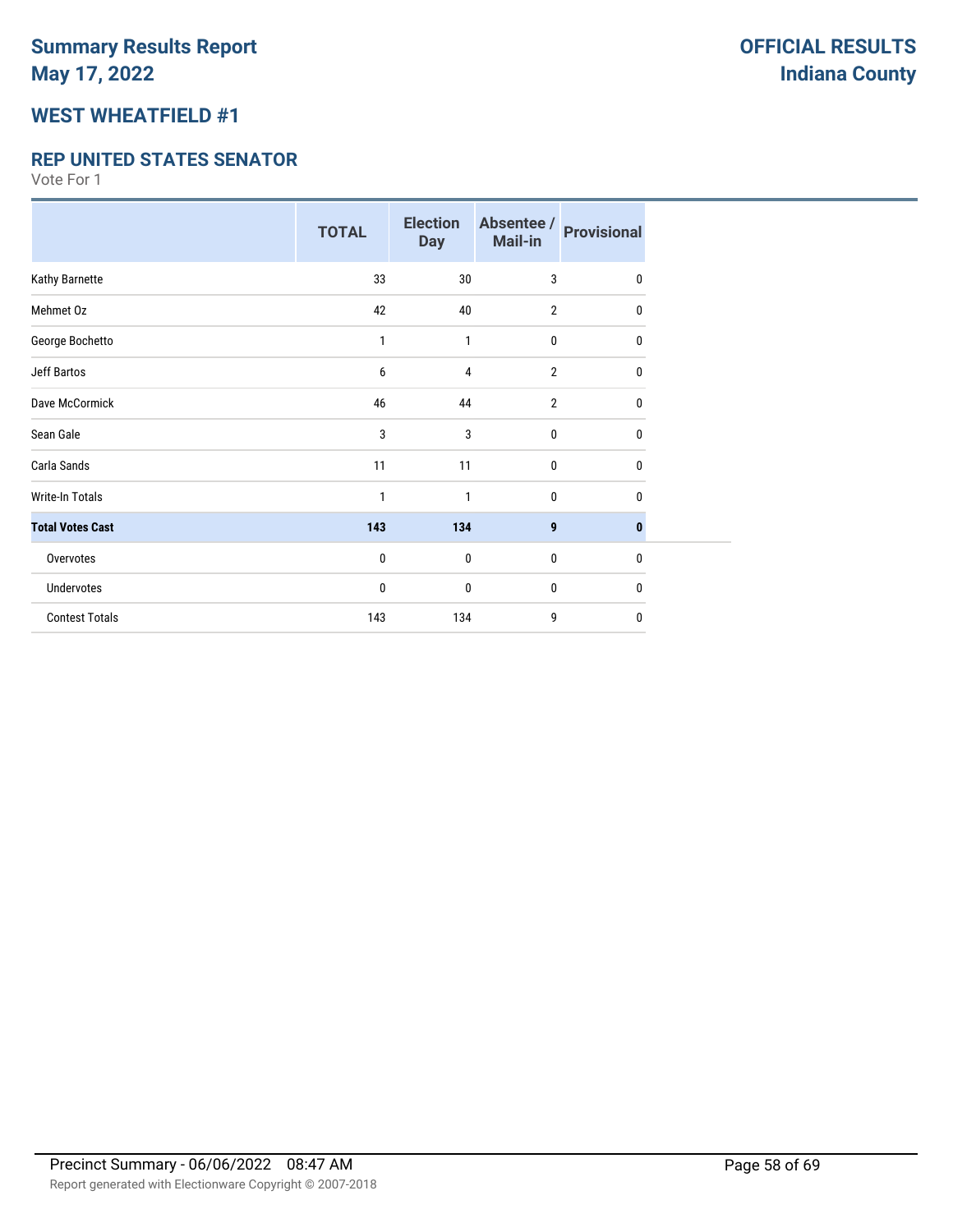### **WEST WHEATFIELD #2**

#### **REP UNITED STATES SENATOR**

|                         | <b>TOTAL</b> | <b>Election</b><br><b>Day</b> | Absentee /<br>Mail-in | <b>Provisional</b> |
|-------------------------|--------------|-------------------------------|-----------------------|--------------------|
| Kathy Barnette          | 26           | 23                            | 3                     | $\mathbf{0}$       |
| Mehmet Oz               | 41           | 41                            | 0                     | 0                  |
| George Bochetto         | 1            | 1                             | $\mathbf 0$           | 0                  |
| <b>Jeff Bartos</b>      | 8            | 5                             | 3                     | 0                  |
| Dave McCormick          | 76           | 70                            | 6                     | 0                  |
| Sean Gale               | 3            | 3                             | 0                     | 0                  |
| Carla Sands             | 5            | 4                             | 1                     | $\mathbf{0}$       |
| Write-In Totals         | 0            | 0                             | $\mathbf{0}$          | 0                  |
| <b>Total Votes Cast</b> | 160          | 147                           | 13                    | $\bf{0}$           |
| Overvotes               | 0            | $\mathbf{0}$                  | $\mathbf 0$           | 0                  |
| Undervotes              | 1            | 1                             | 0                     | $\mathbf{0}$       |
| <b>Contest Totals</b>   | 161          | 148                           | 13                    | $\mathbf{0}$       |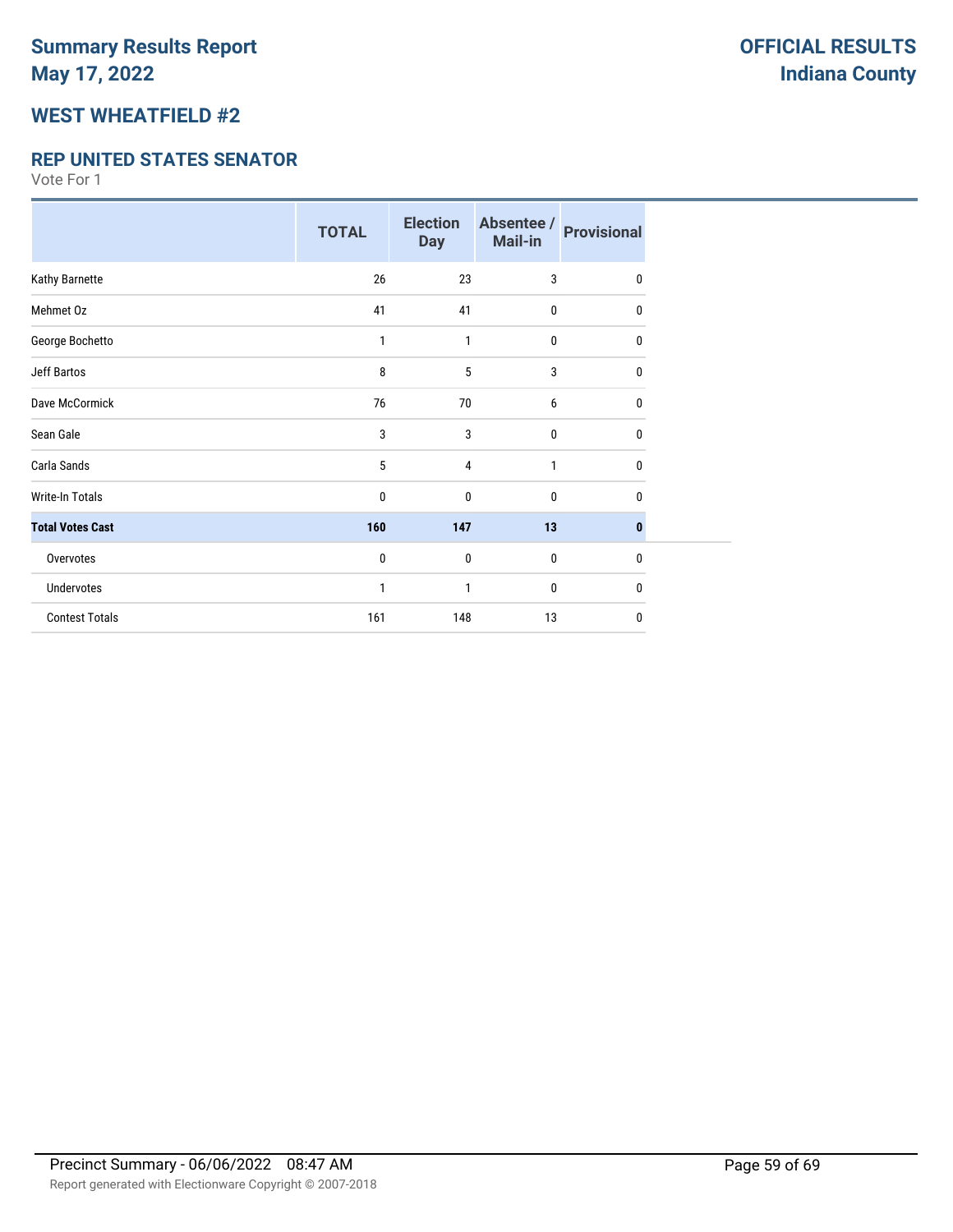### **WHITE #1**

#### **REP UNITED STATES SENATOR**

|                         | <b>TOTAL</b> | <b>Election</b><br><b>Day</b> | Absentee /<br>Mail-in | <b>Provisional</b> |
|-------------------------|--------------|-------------------------------|-----------------------|--------------------|
| Kathy Barnette          | 73           | 68                            | 5                     | $\mathbf 0$        |
| Mehmet Oz               | 111          | 100                           | 11                    | 0                  |
| George Bochetto         | 3            | 1                             | $\overline{2}$        | 0                  |
| <b>Jeff Bartos</b>      | 17           | 11                            | 6                     | 0                  |
| Dave McCormick          | 139          | 109                           | 30                    | $\mathbf 0$        |
| Sean Gale               | 5            | 4                             | 1                     | $\mathbf 0$        |
| Carla Sands             | 14           | 9                             | 5                     | 0                  |
| Write-In Totals         | 8            | 4                             | 4                     | 0                  |
| <b>Total Votes Cast</b> | 370          | 306                           | 64                    | $\bf{0}$           |
| Overvotes               | 0            | 0                             | 0                     | 0                  |
| Undervotes              | 5            | 5                             | 0                     | 0                  |
| <b>Contest Totals</b>   | 375          | 311                           | 64                    | 0                  |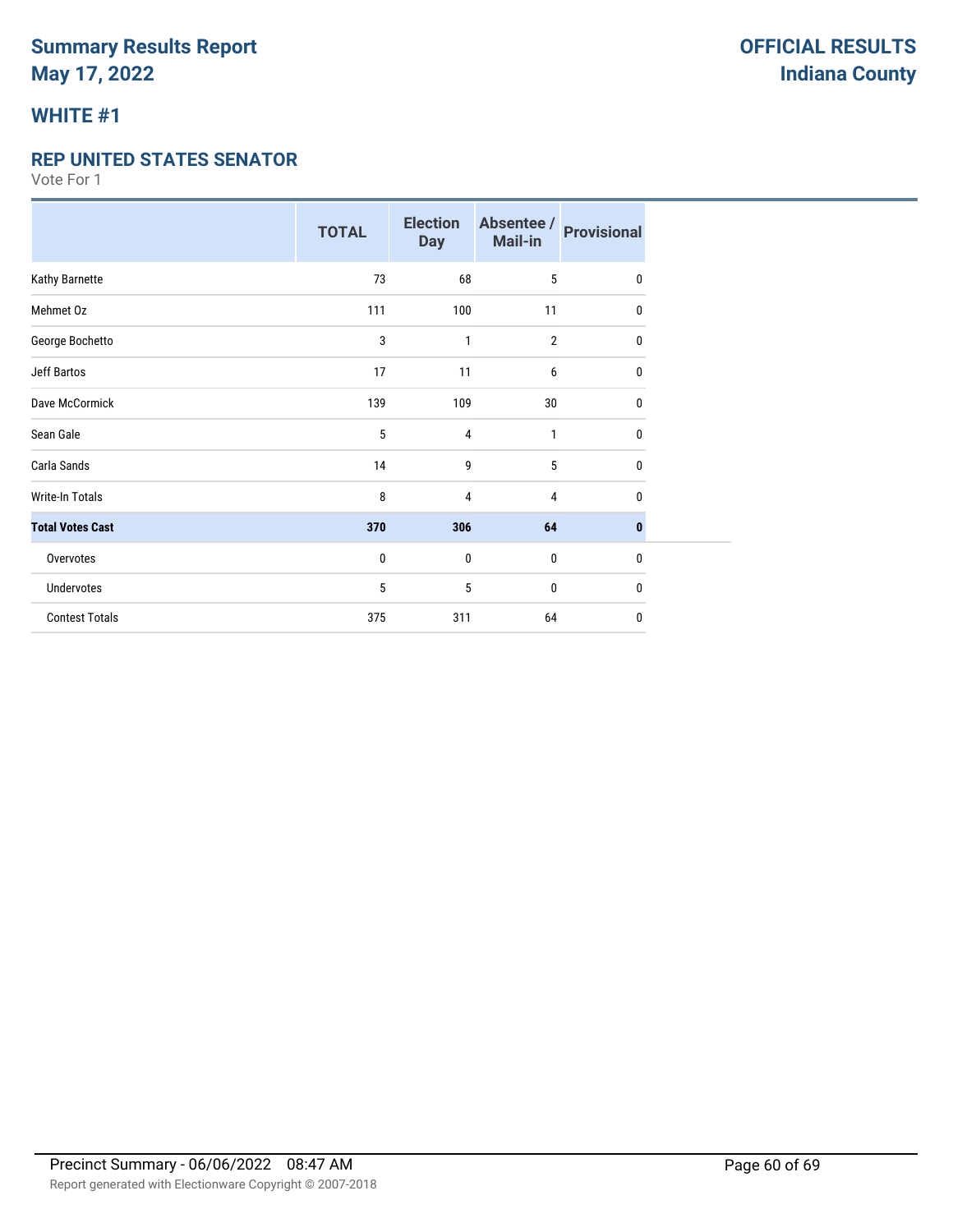## **WHITE #2**

#### **REP UNITED STATES SENATOR**

|                         | <b>TOTAL</b> | <b>Election</b><br><b>Day</b> | Absentee /<br>Mail-in | <b>Provisional</b> |
|-------------------------|--------------|-------------------------------|-----------------------|--------------------|
| Kathy Barnette          | 97           | 89                            | 8                     | $\mathbf{0}$       |
| Mehmet Oz               | 147          | 134                           | 13                    | 0                  |
| George Bochetto         | 4            | 4                             | $\mathbf 0$           | 0                  |
| <b>Jeff Bartos</b>      | 16           | 11                            | 5                     | 0                  |
| Dave McCormick          | 185          | 155                           | 30                    | 0                  |
| Sean Gale               | 5            | 4                             | 1                     | 0                  |
| Carla Sands             | 29           | 23                            | 6                     | 0                  |
| <b>Write-In Totals</b>  | 4            | 1                             | 3                     | 0                  |
| <b>Total Votes Cast</b> | 487          | 421                           | 66                    | $\mathbf{0}$       |
| Overvotes               | $\mathbf{1}$ | 1                             | $\mathbf 0$           | 0                  |
| Undervotes              | 11           | 6                             | 5                     | 0                  |
| <b>Contest Totals</b>   | 499          | 428                           | 71                    | 0                  |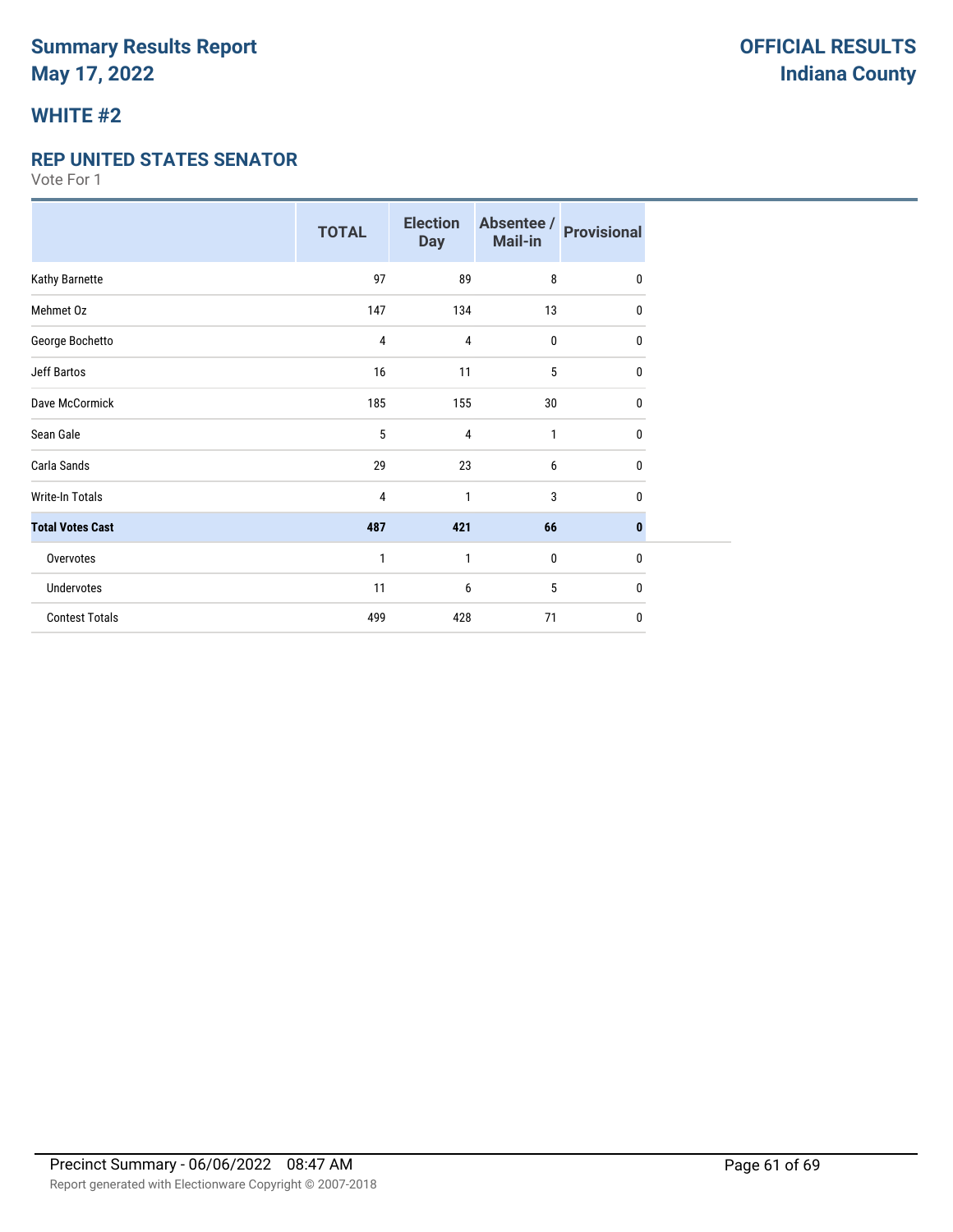# **WHITE #3/1**

#### **REP UNITED STATES SENATOR**

|                         | <b>TOTAL</b>   | <b>Election</b><br><b>Day</b> | Absentee /<br>Mail-in | <b>Provisional</b> |
|-------------------------|----------------|-------------------------------|-----------------------|--------------------|
| Kathy Barnette          | 47             | 42                            | 5                     | 0                  |
| Mehmet Oz               | 100            | 87                            | 13                    | 0                  |
| George Bochetto         | 2              | $\overline{2}$                | $\bf{0}$              | 0                  |
| <b>Jeff Bartos</b>      | 10             | 9                             | 1                     | 0                  |
| Dave McCormick          | 118            | 97                            | 21                    | 0                  |
| Sean Gale               | $\overline{2}$ | 1                             | 1                     | $\mathbf{0}$       |
| Carla Sands             | 19             | 13                            | 6                     | 0                  |
| <b>Write-In Totals</b>  | 5              | $\overline{2}$                | 3                     | 0                  |
| <b>Total Votes Cast</b> | 303            | 253                           | 50                    | $\bf{0}$           |
| Overvotes               | $\mathbf{1}$   | 1                             | $\pmb{0}$             | $\mathbf{0}$       |
| <b>Undervotes</b>       | 7              | 7                             | 0                     | 0                  |
| <b>Contest Totals</b>   | 311            | 261                           | 50                    | 0                  |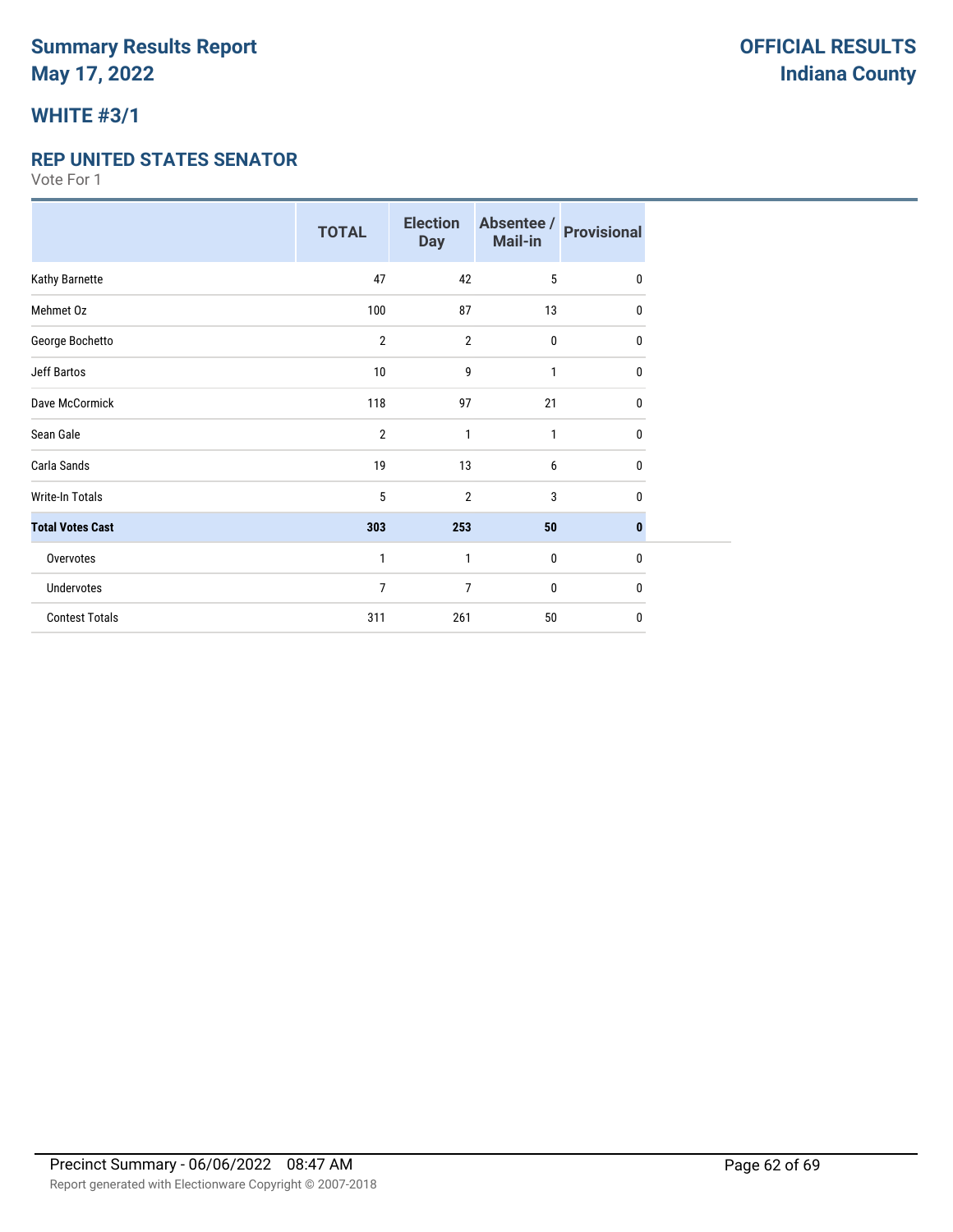# **WHITE #3/2**

#### **REP UNITED STATES SENATOR**

|                         | <b>TOTAL</b>   | <b>Election</b><br><b>Day</b> | Absentee /<br>Mail-in | <b>Provisional</b> |
|-------------------------|----------------|-------------------------------|-----------------------|--------------------|
| Kathy Barnette          | 39             | 38                            | 1                     | $\mathbf{0}$       |
| Mehmet Oz               | 95             | 84                            | 11                    | 0                  |
| George Bochetto         | $\overline{2}$ | $\overline{2}$                | $\pmb{0}$             | 0                  |
| <b>Jeff Bartos</b>      | 14             | 11                            | 3                     | 0                  |
| Dave McCormick          | 130            | 109                           | 21                    | 0                  |
| Sean Gale               | $\overline{2}$ | $\overline{2}$                | $\mathbf 0$           | $\mathbf{0}$       |
| Carla Sands             | 19             | 9                             | 10                    | 0                  |
| Write-In Totals         | 1              | 0                             | 1                     | 0                  |
| <b>Total Votes Cast</b> | 302            | 255                           | 47                    | $\bf{0}$           |
| Overvotes               | 0              | $\mathbf{0}$                  | $\mathbf 0$           | $\mathbf 0$        |
| Undervotes              | 2              | 1                             | 1                     | 0                  |
| <b>Contest Totals</b>   | 304            | 256                           | 48                    | 0                  |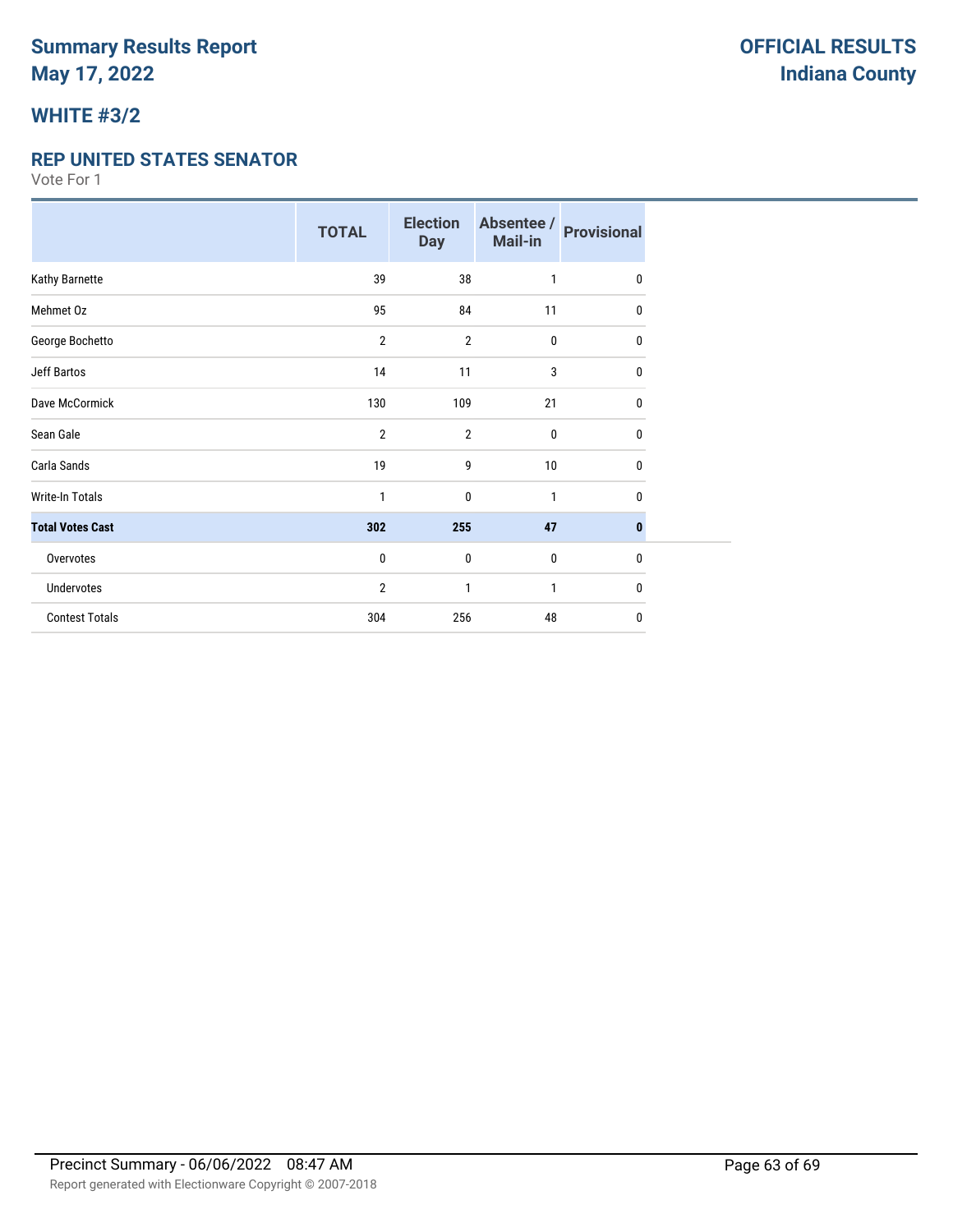# **WHITE #3/3**

#### **REP UNITED STATES SENATOR**

|                         | <b>TOTAL</b> | <b>Election</b><br><b>Day</b> | Absentee /<br>Mail-in | <b>Provisional</b> |
|-------------------------|--------------|-------------------------------|-----------------------|--------------------|
| Kathy Barnette          | 39           | 34                            | 5                     | $\mathbf{0}$       |
| Mehmet Oz               | 71           | 69                            | $\overline{2}$        | 0                  |
| George Bochetto         | 1            | 1                             | 0                     | 0                  |
| <b>Jeff Bartos</b>      | 3            | 0                             | 3                     | 0                  |
| Dave McCormick          | 66           | 55                            | 11                    | 0                  |
| Sean Gale               | 1            | 1                             | 0                     | 0                  |
| Carla Sands             | 11           | 8                             | 3                     | 0                  |
| <b>Write-In Totals</b>  | 3            | 3                             | $\mathbf{0}$          | 0                  |
| <b>Total Votes Cast</b> | 195          | 171                           | 24                    | 0                  |
| Overvotes               | 0            | $\mathbf 0$                   | 0                     | $\mathbf{0}$       |
| <b>Undervotes</b>       | 3            | 3                             | 0                     | 0                  |
| <b>Contest Totals</b>   | 198          | 174                           | 24                    | 0                  |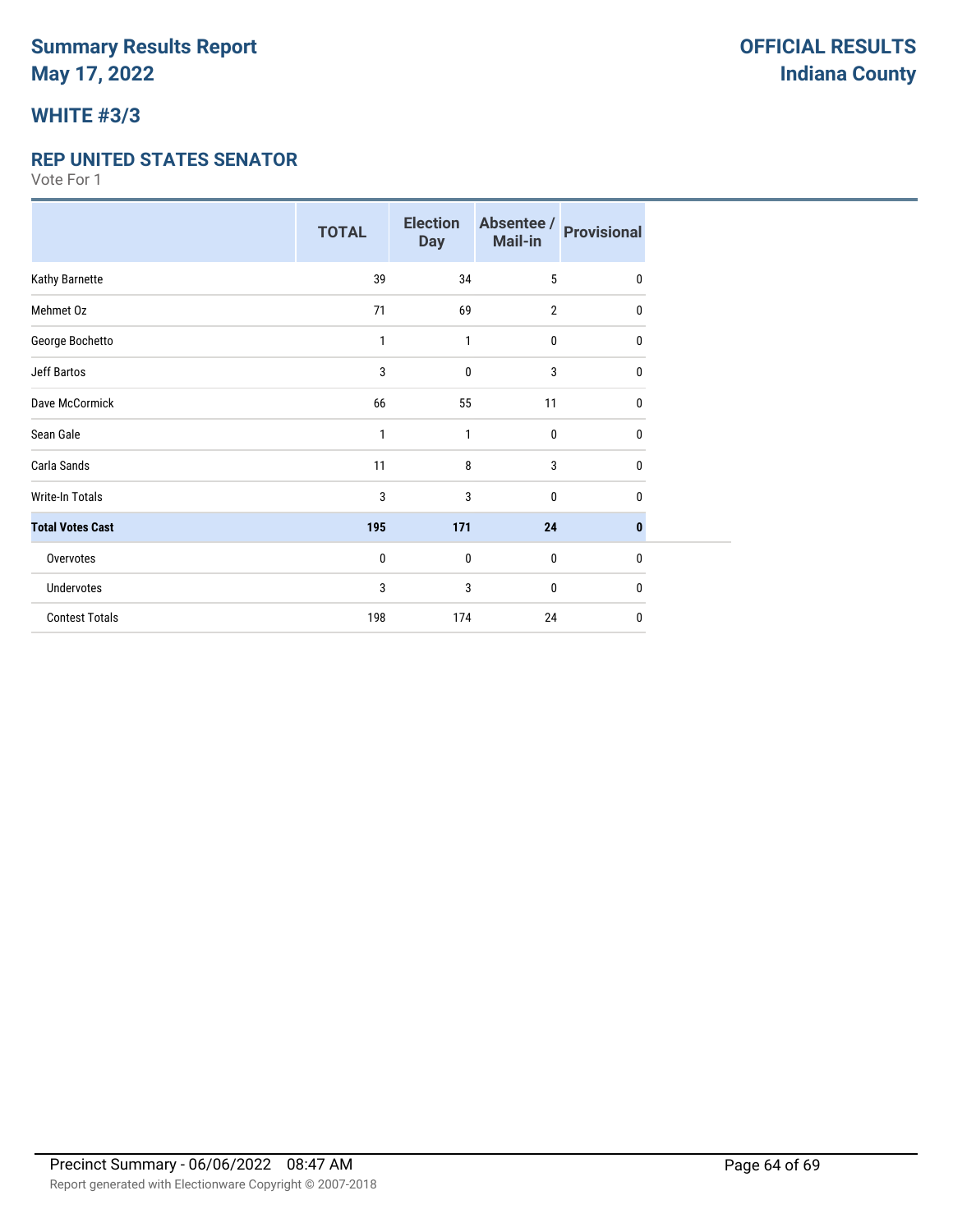## **WHITE #4-5**

#### **REP UNITED STATES SENATOR**

|                         | <b>TOTAL</b> | <b>Election</b><br><b>Day</b> | Absentee /<br>Mail-in | <b>Provisional</b> |
|-------------------------|--------------|-------------------------------|-----------------------|--------------------|
| Kathy Barnette          | 51           | 46                            | 5                     | $\mathbf{0}$       |
| Mehmet Oz               | 111          | 103                           | 8                     | 0                  |
| George Bochetto         | 1            | 1                             | 0                     | 0                  |
| <b>Jeff Bartos</b>      | 11           | 8                             | 3                     | 0                  |
| Dave McCormick          | 133          | 111                           | 22                    | $\mathbf{0}$       |
| Sean Gale               | 1            | 1                             | 0                     | $\mathbf{0}$       |
| Carla Sands             | 16           | 9                             | $\overline{7}$        | 0                  |
| Write-In Totals         | 1            | $\mathbf 0$                   | $\mathbf{1}$          | $\mathbf{0}$       |
| <b>Total Votes Cast</b> | 325          | 279                           | 46                    | $\bf{0}$           |
| Overvotes               | $\mathbf{0}$ | $\mathbf 0$                   | 0                     | $\mathbf{0}$       |
| Undervotes              | 5            | 4                             | 1                     | 0                  |
| <b>Contest Totals</b>   | 330          | 283                           | 47                    | $\mathbf{0}$       |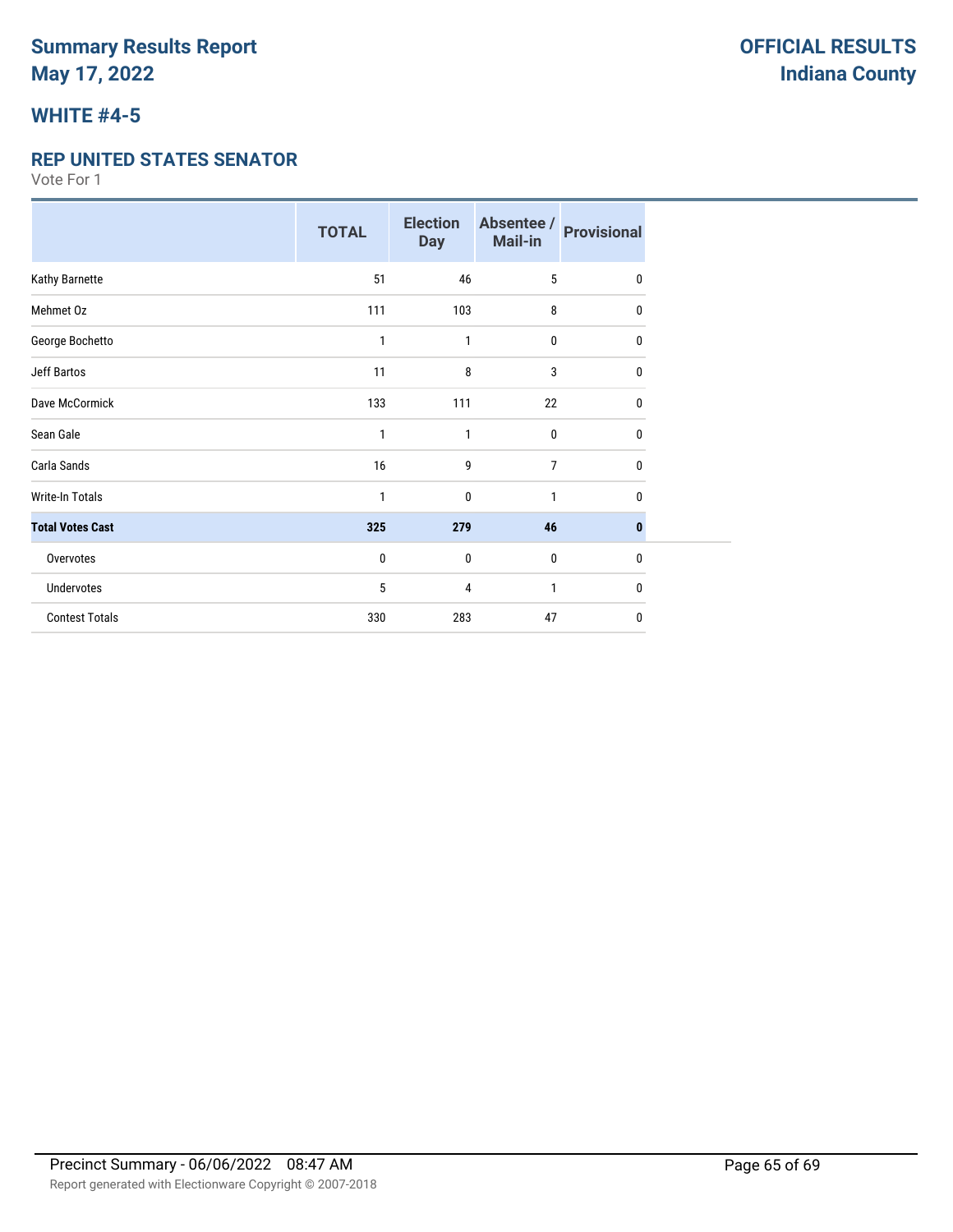# **WHITE #6**

#### **REP UNITED STATES SENATOR**

|                         | <b>TOTAL</b> | <b>Election</b><br><b>Day</b> | Absentee /<br>Mail-in | <b>Provisional</b> |
|-------------------------|--------------|-------------------------------|-----------------------|--------------------|
| Kathy Barnette          | 53           | 48                            | 5                     | $\mathbf{0}$       |
| Mehmet Oz               | 59           | 54                            | 5                     | 0                  |
| George Bochetto         | $\pmb{0}$    | $\pmb{0}$                     | 0                     | 0                  |
| <b>Jeff Bartos</b>      | 6            | $\overline{2}$                | 4                     | 0                  |
| Dave McCormick          | 92           | 72                            | 20                    | 0                  |
| Sean Gale               | 4            | 1                             | 3                     | 0                  |
| Carla Sands             | 14           | 10                            | $\overline{4}$        | 0                  |
| Write-In Totals         | 3            | $\overline{2}$                | $\mathbf{1}$          | $\mathbf{0}$       |
| <b>Total Votes Cast</b> | 231          | 189                           | 42                    | $\bf{0}$           |
| Overvotes               | 0            | $\mathbf 0$                   | $\mathbf 0$           | $\mathbf{0}$       |
| <b>Undervotes</b>       | 6            | 0                             | 6                     | $\mathbf{0}$       |
| <b>Contest Totals</b>   | 237          | 189                           | 48                    | 0                  |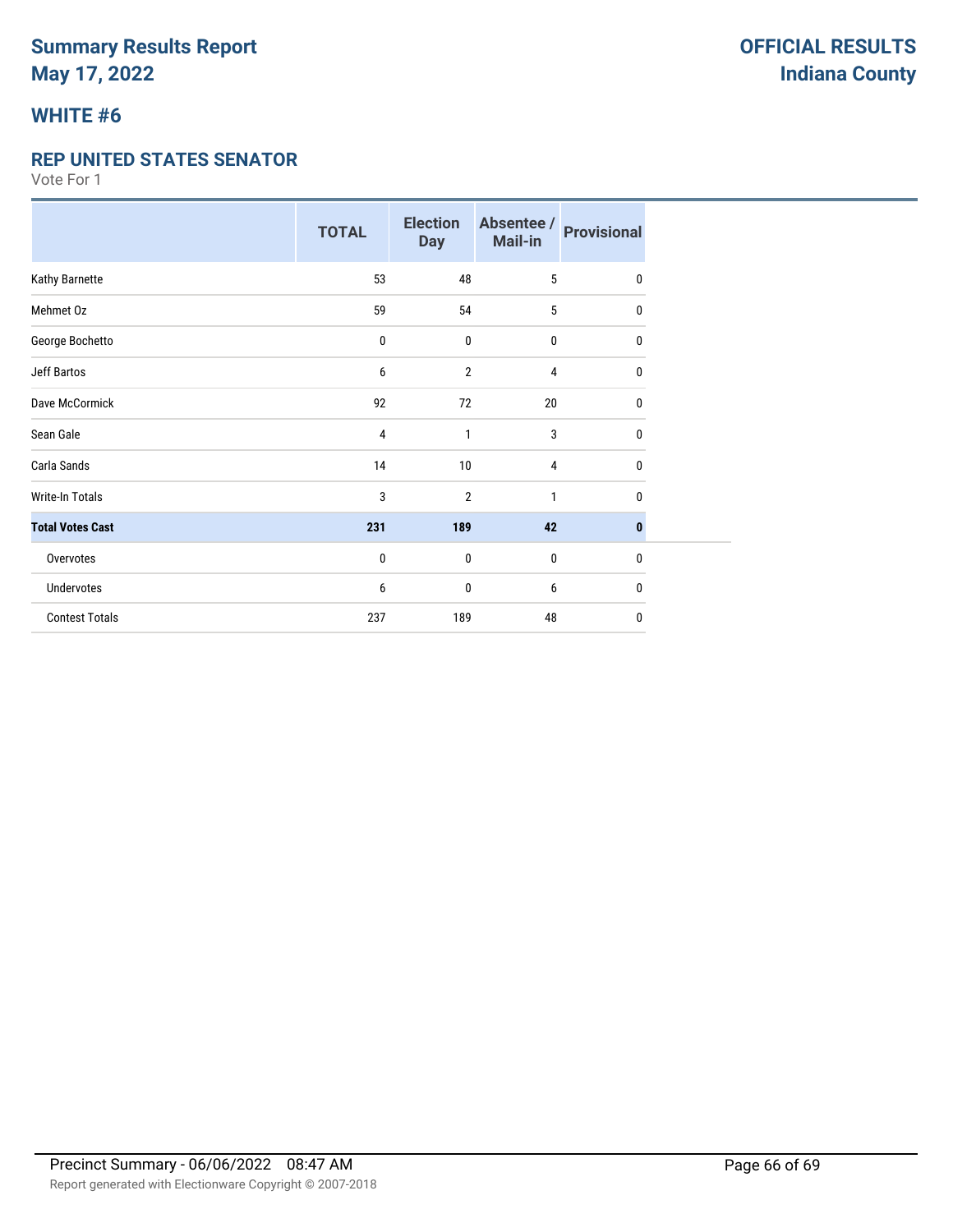# **YOUNG #1**

#### **REP UNITED STATES SENATOR**

|                         | <b>TOTAL</b> | <b>Election</b><br><b>Day</b> | Absentee /<br>Mail-in | <b>Provisional</b> |
|-------------------------|--------------|-------------------------------|-----------------------|--------------------|
| Kathy Barnette          | 24           | 24                            | $\mathbf 0$           | $\mathbf{0}$       |
| Mehmet Oz               | 38           | 34                            | 4                     | 0                  |
| George Bochetto         | 0            | $\mathbf 0$                   | $\pmb{0}$             | 0                  |
| Jeff Bartos             | 3            | 3                             | $\mathbf 0$           | 0                  |
| Dave McCormick          | 34           | 29                            | 5                     | $\mathbf{0}$       |
| Sean Gale               | 5            | 5                             | $\mathbf{0}$          | $\mathbf{0}$       |
| Carla Sands             | 3            | 3                             | $\mathbf 0$           | 0                  |
| <b>Write-In Totals</b>  | 0            | $\mathbf{0}$                  | $\mathbf 0$           | 0                  |
| <b>Total Votes Cast</b> | 107          | 98                            | 9                     | $\mathbf{0}$       |
| Overvotes               | 0            | $\bf{0}$                      | $\bf{0}$              | $\mathbf{0}$       |
| Undervotes              | 1            | 1                             | $\mathbf{0}$          | 0                  |
| <b>Contest Totals</b>   | 108          | 99                            | 9                     | 0                  |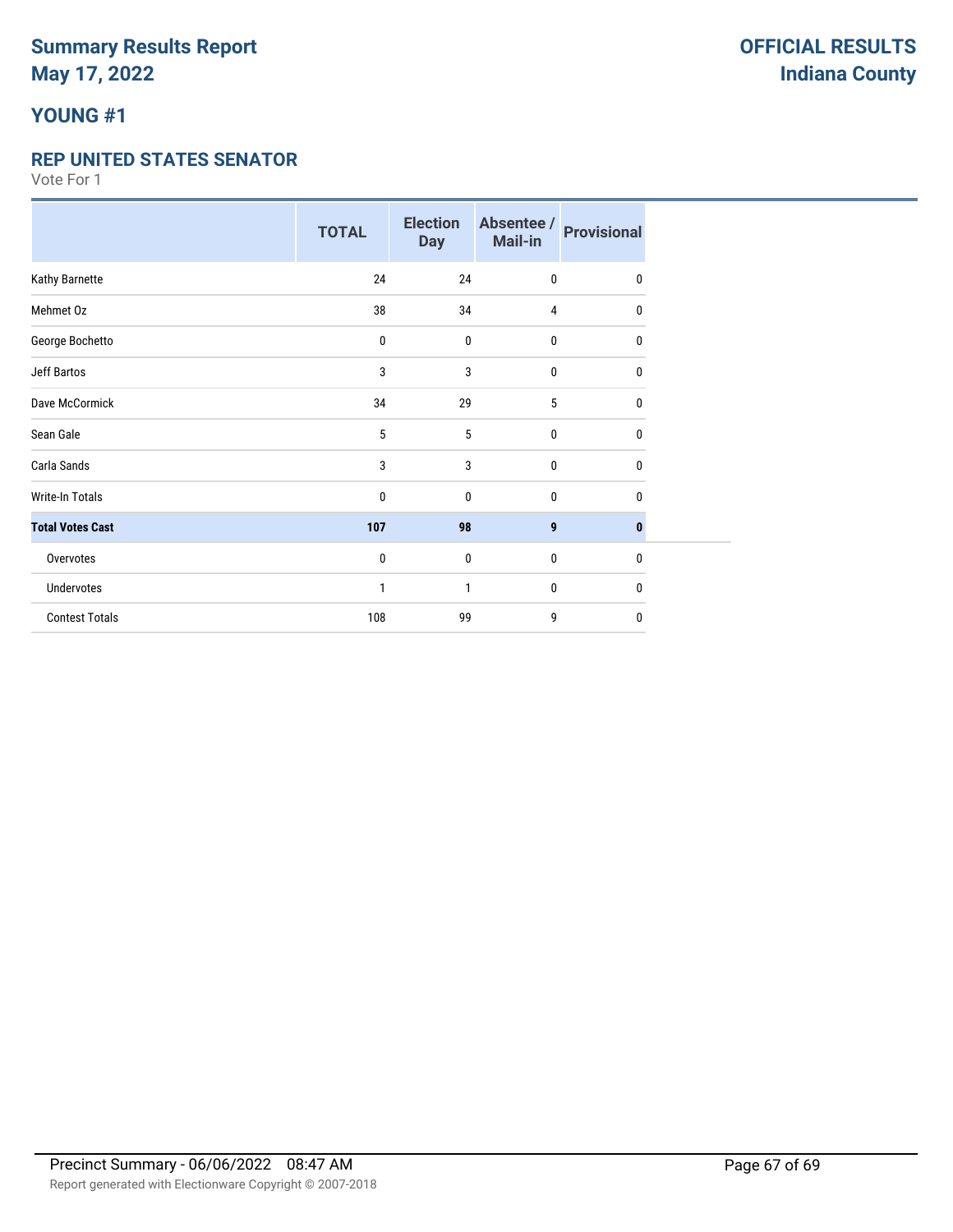# **YOUNG #2**

#### **REP UNITED STATES SENATOR**

|                         | <b>TOTAL</b> | <b>Election</b><br><b>Day</b> | Absentee /<br>Mail-in | <b>Provisional</b> |
|-------------------------|--------------|-------------------------------|-----------------------|--------------------|
| Kathy Barnette          | 4            | 4                             | $\mathbf 0$           | $\Omega$           |
| Mehmet Oz               | 23           | 21                            | $\overline{2}$        | $\mathbf{0}$       |
| George Bochetto         | 0            | $\mathbf 0$                   | $\pmb{0}$             | 0                  |
| <b>Jeff Bartos</b>      | 3            | 3                             | 0                     | 0                  |
| Dave McCormick          | 7            | 7                             | $\mathbf 0$           | 0                  |
| Sean Gale               | 1            | 1                             | $\mathbf 0$           | $\mathbf{0}$       |
| Carla Sands             | 5            | 5                             | $\mathbf 0$           | 0                  |
| <b>Write-In Totals</b>  | 0            | 0                             | $\mathbf 0$           | 0                  |
| <b>Total Votes Cast</b> | 43           | 41                            | $\overline{2}$        | $\mathbf{0}$       |
| Overvotes               | 0            | 0                             | $\mathbf 0$           | $\mathbf{0}$       |
| Undervotes              | 0            | 0                             | $\mathbf 0$           | 0                  |
| <b>Contest Totals</b>   | 43           | 41                            | $\overline{2}$        | $\mathbf{0}$       |